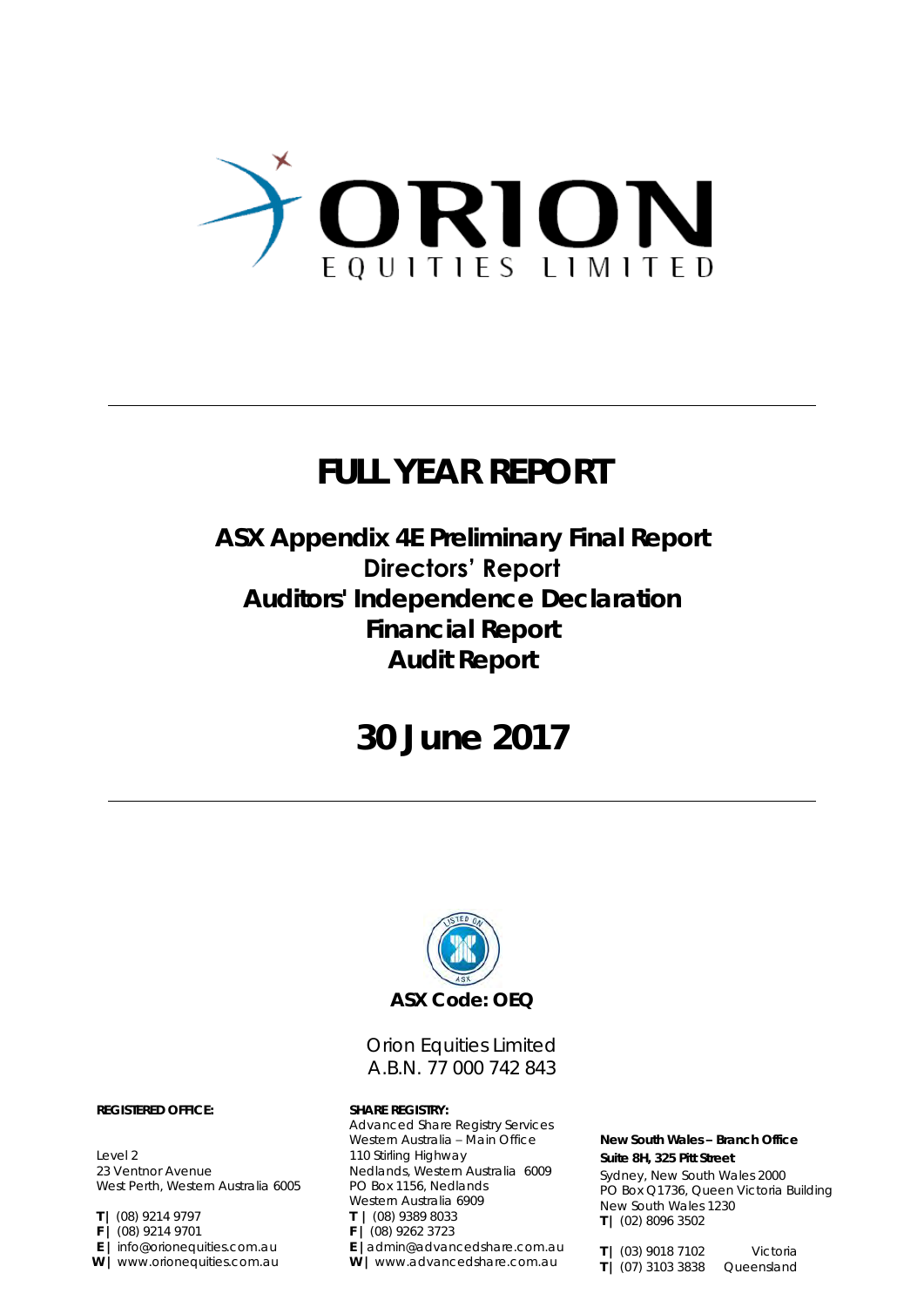| ASX Appendix 4E<br>Preliminary Final Report & Results for<br>Announcement to the Market | $\overline{2}$ | <b>BOARD</b><br>Faroog Khan<br>Victor Ho<br>Yaqoob Khan                                                          | <b>Executive Chairman</b><br><b>Executive Director</b><br>Non-Executive Director |
|-----------------------------------------------------------------------------------------|----------------|------------------------------------------------------------------------------------------------------------------|----------------------------------------------------------------------------------|
| Directors' Report                                                                       | 4              |                                                                                                                  |                                                                                  |
| Remuneration Report                                                                     | 12             | <b>COMPANY SECRETARY</b><br>Victor Ho                                                                            |                                                                                  |
| Auditor's Independence Declaration                                                      | 17             |                                                                                                                  |                                                                                  |
| Consolidated Statement of<br>Profit or Loss and Other<br>Comprehensive Income           | 18             | PRINCIPAL AND REGISTERED OFFICE<br>Level <sub>2</sub><br>23 Ventnor Avenue<br>West Perth, Western Australia 6005 |                                                                                  |
| Consolidated Statement of<br><b>Financial Position</b>                                  | 19             | Telephone:<br>Facsimile:<br>Email:                                                                               | (08) 9214 9797<br>(08) 9214 9701<br>info@orionequities.com.au                    |
| Consolidated Statement of<br>Changes in Equity                                          | 20             | Website:                                                                                                         | www.orionequities.com.au                                                         |
| <b>Consolidated Statement of Cash Flows</b>                                             | 21             | <b>AUDITORS</b><br>Rothsay Auditing                                                                              |                                                                                  |
| Notes to Consolidated Financial<br>Statements                                           | 22             | <b>Chartered Accountants</b><br>Level 1, Lincoln House<br>4 Ventnor Avenue                                       |                                                                                  |
| <b>Directors' Declaration</b>                                                           | 48             | West Perth, Western Australia 6005<br>Telephone:                                                                 | (08) 9486 7094                                                                   |
| Independent Audit Report                                                                | 49             | Website:                                                                                                         | www.rothsayresources.com.au                                                      |
| Securities Information                                                                  | 52             | STOCK EXCHANGE<br>Australian Securities Exchange<br>Perth, Western Australia                                     |                                                                                  |
|                                                                                         |                | <b>ASX CODE</b><br><b>OEQ</b>                                                                                    |                                                                                  |
|                                                                                         |                | <b>SHARE REGISTRY</b><br><b>Advanced Share Registry Services</b><br>Main Office                                  |                                                                                  |

- [Corporate Governance](http://www.orionequities.com.au/corporate-governance)
- [NTA Backing History](http://www.orionequities.com.au/reports/10)
- 
- 

### **CONTENTS CORPORATE DIRECTORY**

| ASX Appendix 4E<br>Preliminary Final Report & Results for<br>Announcement to the Market<br>Directors' Report                                                                                | $\overline{2}$<br>4                                    | <b>BOARD</b><br>Farooq Khan<br>Victor Ho<br>Yaqoob Khan                                                                                                                                     | <b>Executive Chairman</b><br><b>Executive Director</b><br>Non-Executive Director           |
|---------------------------------------------------------------------------------------------------------------------------------------------------------------------------------------------|--------------------------------------------------------|---------------------------------------------------------------------------------------------------------------------------------------------------------------------------------------------|--------------------------------------------------------------------------------------------|
| Remuneration Report                                                                                                                                                                         | 12                                                     | <b>COMPANY SECRETARY</b>                                                                                                                                                                    |                                                                                            |
|                                                                                                                                                                                             |                                                        | Victor Ho                                                                                                                                                                                   |                                                                                            |
| Auditor's Independence Declaration                                                                                                                                                          | 17                                                     |                                                                                                                                                                                             |                                                                                            |
| Consolidated Statement of<br>Profit or Loss and Other<br>Comprehensive Income                                                                                                               | 18                                                     | PRINCIPAL AND REGISTERED OFFICE<br>Level 2<br>23 Ventnor Avenue<br>West Perth, Western Australia 6005                                                                                       |                                                                                            |
| Consolidated Statement of<br><b>Financial Position</b>                                                                                                                                      | 19                                                     | Telephone:<br>Facsimile:<br>Email:                                                                                                                                                          | (08) 9214 9797<br>(08) 9214 9701<br>info@orionequities.com.au                              |
| Consolidated Statement of<br>Changes in Equity                                                                                                                                              | 20                                                     | Website:                                                                                                                                                                                    | www.orionequities.com.au                                                                   |
| Consolidated Statement of Cash Flows                                                                                                                                                        | 21                                                     | <b>AUDITORS</b><br>Rothsay Auditing                                                                                                                                                         |                                                                                            |
| <b>Notes to Consolidated Financial</b><br><b>Statements</b>                                                                                                                                 | 22                                                     | <b>Chartered Accountants</b><br>Level 1, Lincoln House<br>4 Ventnor Avenue                                                                                                                  |                                                                                            |
| Directors' Declaration                                                                                                                                                                      | 48<br>West Perth, Western Australia 6005<br>Telephone: |                                                                                                                                                                                             | (08) 9486 7094                                                                             |
| ndependent Audit Report                                                                                                                                                                     | 49                                                     | Website:                                                                                                                                                                                    | www.rothsayresources.com.au                                                                |
| Securities Information                                                                                                                                                                      | 52                                                     | <b>STOCK EXCHANGE</b><br>Australian Securities Exchange<br>Perth, Western Australia                                                                                                         |                                                                                            |
|                                                                                                                                                                                             |                                                        | <b>ASX CODE</b><br><b>OEQ</b>                                                                                                                                                               |                                                                                            |
|                                                                                                                                                                                             |                                                        | <b>SHARE REGISTRY</b><br>Advanced Share Registry Services<br>Main Office<br>110 Stirling Highway<br>Nedlands, Western Australia 6009<br>Telephone:<br>Facsimile:<br>Email:<br>Investor Web: | (08) 9389 8033<br>(08) 9262 3723<br>admin@advancedshare.com.au<br>www.advancedshare.com.au |
| Visit www.orionequities.com.au for:<br><b>Market Announcements</b><br>$\bullet$<br><b>Financial Reports</b><br>$\bullet$<br>Corporate Governance<br>$\bullet$<br><b>NTA Backing History</b> |                                                        | Sydney Office<br>Suite 8H, 325 Pitt Street<br>Sydney, New South Wales 2000<br>Telephone:                                                                                                    | $(02)$ 8096 3502                                                                           |
| Forms<br><b>Email subscription</b><br>$\bullet$                                                                                                                                             |                                                        | Victoria:<br>Queensland:                                                                                                                                                                    | Telephone:<br>$(03)$ 9018 7102<br>Telephone:<br>$(07)$ 3103 3838                           |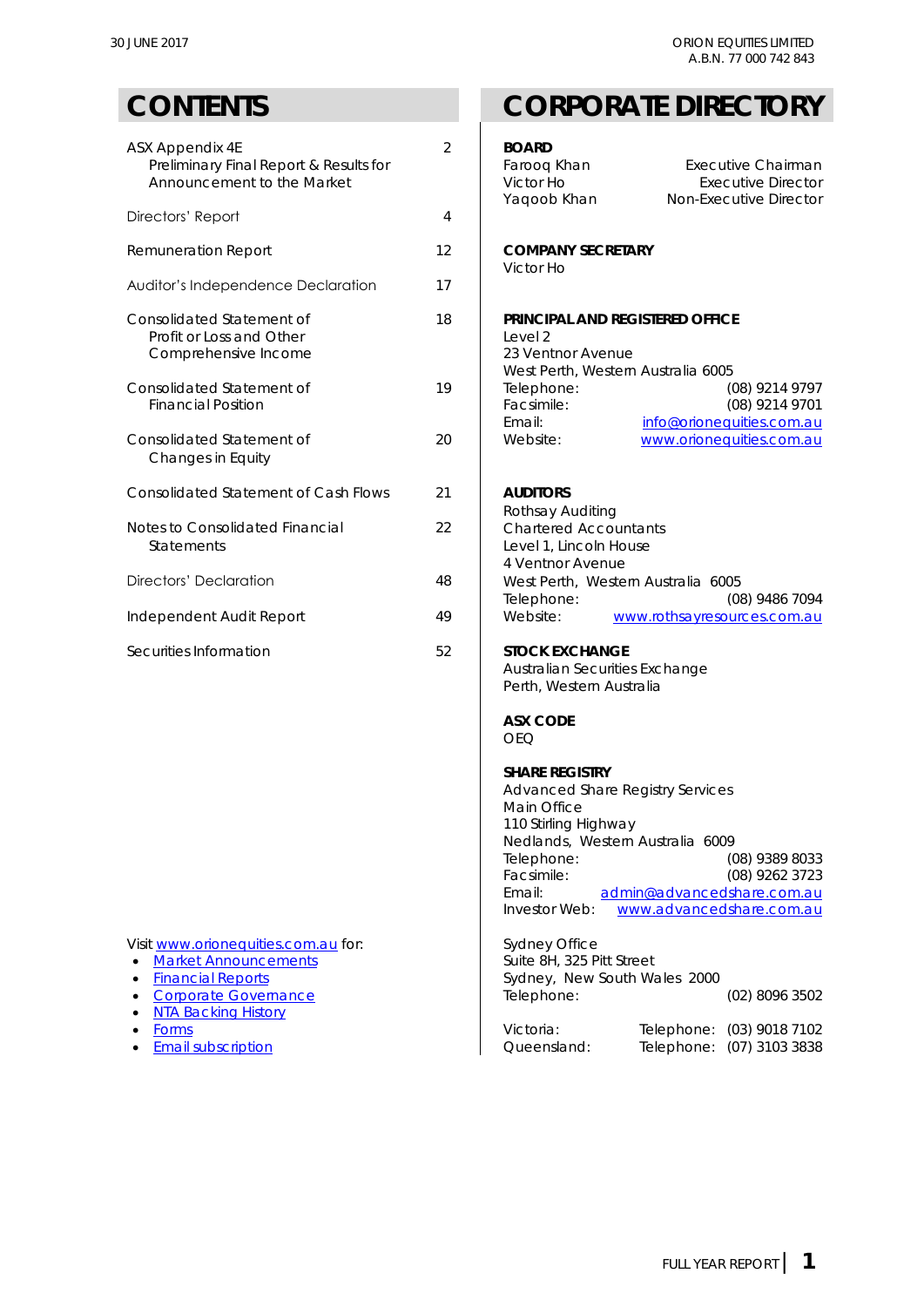## **Results for Announcement to the Market**

| <b>Current Reporting Period:</b> | Financial year ended 30 June 2017                                |
|----------------------------------|------------------------------------------------------------------|
|                                  | Previous Corresponding Period: Financial year ended 30 June 2016 |
| <b>Balance Date:</b>             | 30 June 2017                                                     |
| Company:                         | Orion Equities Limited (ASX:OEQ) (OEQ)                           |
| Consolidated Entity:             | Orion and controlled entities (Orion)                            |

### **OVERVIEW OF RESULTS FOR ANNOUNCEMENT TO THE MARKET**

|                                                     | 2017          | 2016       |          | Up/  |
|-----------------------------------------------------|---------------|------------|----------|------|
| <b>Consolidated Entity</b>                          | \$            | \$         | % Change | Down |
| Total revenues                                      | 78.019        | 51.576     | 51%      | Up   |
| Share of Associate entity's profit/(loss)           | (1, 245, 250) | 147.205    | 946%     | Down |
| Other expenses                                      | (731,690)     | (742,734)  | 1%       | Down |
| Loss before tax                                     | (1,898,921)   | (543, 953) | 249%     | Up   |
| Income tax expense                                  | (125,927)     |            | N/A      |      |
| Loss attributable to members of the Company         | (2,024,848)   | (543, 953) | 272%     | Up   |
| Basic and diluted earnings/(loss) per share (cents) | (12.94)       | (3.47)     | 273%     | Up   |
| Pre-tax NTA backing per share                       | 0.332         | 0.479      | 31%      | Down |
| Post-tax NTA backing per share                      | 0.332         | 0.479      | 31%      | Down |

### **BRIEF EXPLANATION OF RESULTS**

**AND COMMENTARY ON RESULTS AND OTHER SIGNIFICANT INFORMATION**

The share of Associate entity's loss of \$1.245 million relates to Orion's investment in [Bentley Capital](http://www.bel.com.au/sites/default/files/20150731%20BEL%20ASX%20Despatch%20of%20Bidders%20Statement%20to%20Holders%20of%20SRK.pdf)  [Limited](http://www.bel.com.au/sites/default/files/20150731%20BEL%20ASX%20Despatch%20of%20Bidders%20Statement%20to%20Holders%20of%20SRK.pdf) (ASX: BEL) – Orion notes that the 30 June 2017 carrying value of its 20,513,783 shareholding in BEL was 9.8 cents per share (worth \$2 million), which compares with BEL's closing bid price of 11 cents (worth \$2.26 million) and BEL's net tangible asset (**NTA**) backing of 15.43 cents (worth \$3.165 million) (both as at 30 June 2017).

Orion accounts for BEL as an Associate entity, which means that Orion is required to recognise a share of BEL's net profit or loss in respect of the financial year based on Orion's (26.95% as at 30 June 2017) shareholding interest in BEL (this is known as the equity method of accounting for an associate entity). Accordingly, as BEL incurred a net loss of \$3.679 million for the year, Orion is required to recognise a 26.95% share of this loss (calculated as at each month end through the course of the year), being \$1.245 million, in Orion's own accounts for the year. This share of BEL's net loss is the primary contributor to Orion's net loss for the year, rather than as a consequence of Orion's own direct activities or operations.

In a similar manner, BEL has accounted for its 19.96% shareholding interest in Associate entity, Keybridge Capital Limited (ASX[:KBC\)](http://www.asx.com.au/asx/share-price-research/company/KBC), under the equity method. This has resulted in BEL recognising \$1.374 million as a share of KBC's overall net loss of \$6.446 million incurred for the year. This share of KBC's net loss is a primary contributor to BEL's net loss for the year.

Thus, KBC's net loss position has a flow on effect up to BEL and in turn, up to Orion, in circumstances which has caused a significant net loss being incurred at the BEL and Orion levels, which is unrelated to BEL's and Orion's direct activities or operations.

Orion notes that KBC has incurred a net loss for the year due largely to a significant provision for impairment made in respect of a legacy loan receivable asset held by KBC. As outlined in KBC's ASX announcement dated 25 August 2017: Update - [Private Equity Loan Receivable:](http://www.asx.com.au/asx/statistics/displayAnnouncement.do?display=pdf&idsId=01888486)

• KBC Directors reduced the carrying value of the loan receivable from US\$5.01 million to US\$0.394 million (A\$0.511 million) in light of an assessment of the underlying value of the security provided for the loan, which resulted in KBC recognising a US\$4.611 million (A\$5.996 million) provision for impairment expense for the year;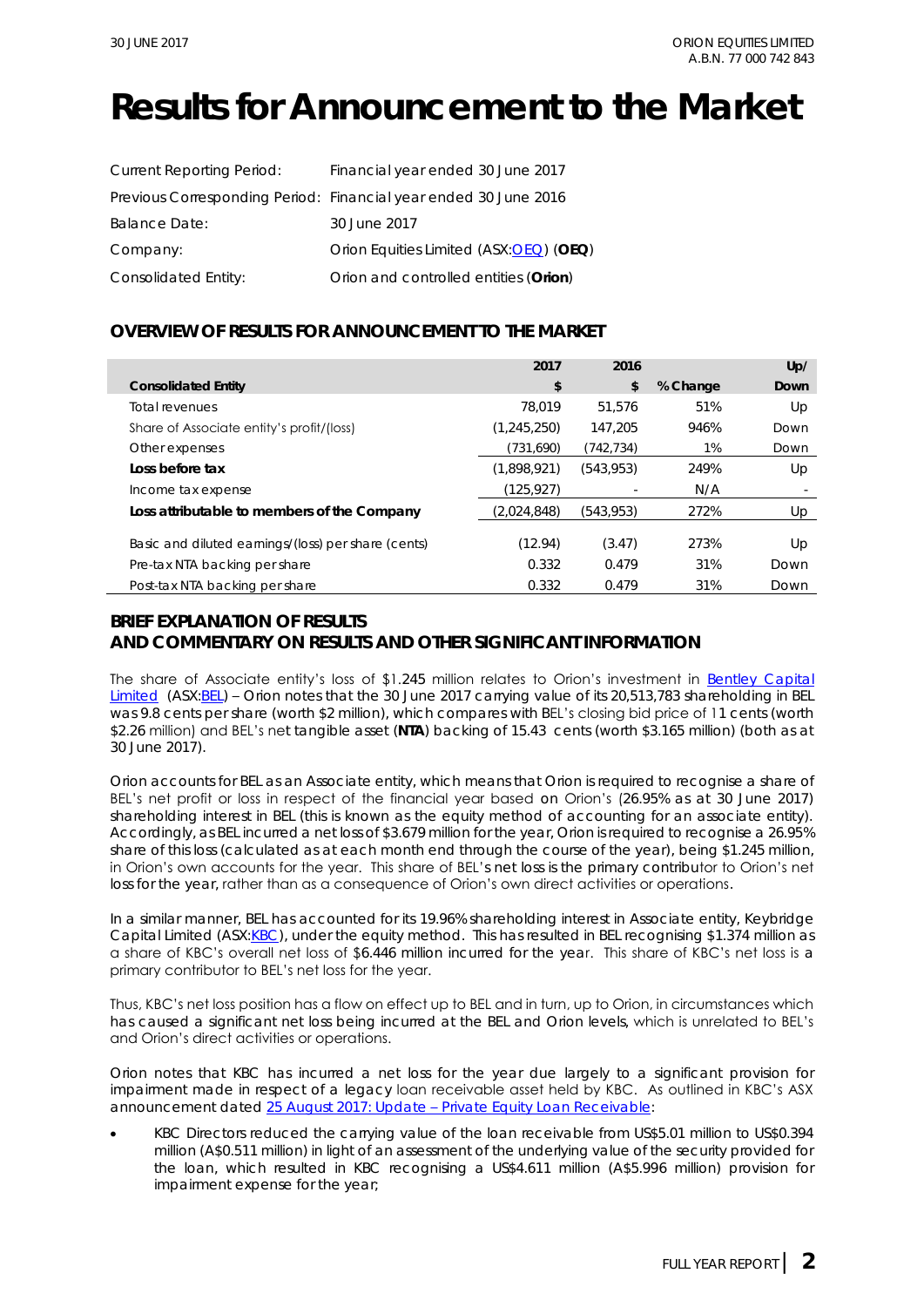## **Results for Announcement to the Market**

- The loan receivable relates to a US\$4.3m limited recourse promissory note (**Note**) secured (via collateral pledged) over a private equity fund which holds investments in US-based manufacturing/distribution businesses (**Fund**);
- The Note arose out of a restructure in April 2013 where, as part of arrangements to exit legacy aviation investments (made whilst KBC was known as Mariner Bridge Investments Limited in 2006/2007) for US\$29.7 million cash, KBC sold its interest in the Fund for US\$4.3 million fully funded by a KBC loan with recourse only to that asset sold (i.e. the Note) – in both instances, well before the current Board of KBC were appointed as Directors;
- In August 2017, KBC received the Fund's 30 June 2017 Quarterly Report which disclosed a significant reduction in the Fund's gross asset position as well as notice from the Noteholder advising that it is 'highly unlikely that the Note will be satisfied on or before its scheduled maturity' (on 29 December 2017) and proposing a 3-year extension of the Note term or a 'buy-out' (retirement) of the Note for US\$0.394 million;
- In light of these matters, the KBC Board reduced the carrying value of the Note (receivable) to US\$0.394 million pending a review of its position vis a vis the correspondence received and the terms of the Note.

Please refer to the Directors' Report and Financial Report for further information on a review of Orion's operations and the financial position and performance of Orion for the financial year ended 30 June 2017.

### **DIVIDENDS**

The Directors have declared payment of a fully-franked special dividend as follows:

| Dividend Rate       | Record Date       | Expected Payment Date | Franking     |
|---------------------|-------------------|-----------------------|--------------|
| 0.90 cent per share | 22 September 2017 | 29 September 2017     | 100% franked |

### **ASSOCIATE ENTITY**

The Company has accounted for the following share investment at the Balance Date as an investment in an Associate entity (on an equity accounting basis):

(1) 26.95% interest (20,513,783 shares) in ASX-listed [Bentley Capital](http://www.bel.com.au/) Limited (ASX[:BEL\)](http://www.asx.com.au/asx/share-price-research/company/BEL) (30 June 2016: 27.20%; 20,513,783 shares).

### **CONTROLLED ENTITIES**

The Company did not gain or lose control over any entities during the financial year.

### **ANNUAL GENERAL MEETING (AGM)**

Pursuant to the ASX Listing Rules, the Company gives notice that its 2017 AGM is expected to be held on or about 17 November 2017.

For and on behalf of the Directors,

Victor Ho Executive Director and Company Secretary Telephone: (08) 9214 9797 Email: [cosec@orionequities.com.au](mailto:cosec@orionequities.com.au)

Date: 31 August 2017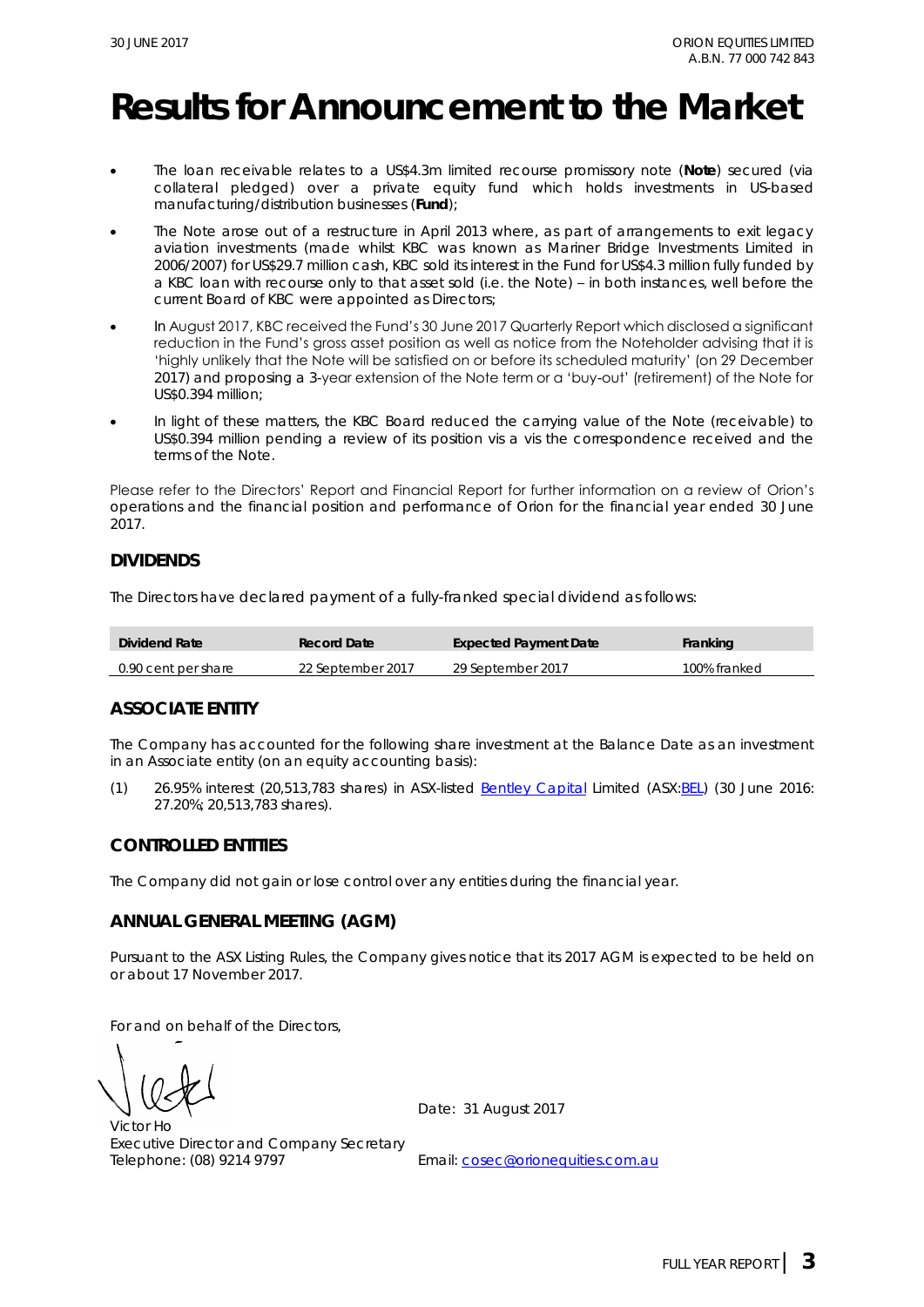The Directors present their report on Orion Equities Limited ABN 77 000 742 843 (**OEQ** or the **Company**) and its controlled entities (**Orion** or the **Consolidated Entity**) for the financial year ended 30 June 2017 (**Balance Date**).

Orion Equities Limited is a public company limited by shares that was incorporated in New South Wales and has been listed on the Australian Securities Exchange (**ASX**) since November 1970 (ASX Code: [OEQ\)](http://www.asx.com.au/asx/share-price-research/company/OEQ).

### **PRINCIPAL ACTIVITIES**

The principal activities of Orion during the financial year were the management of its investments, including investments in listed and unlisted securities, real estate held for development and resale and an olive grove operation.

### **NET TANGIBLE ASSET BACKING (NTA)**

| <b>Consolidated Entity</b>                   | 2017<br>\$ | 2016<br>\$ |
|----------------------------------------------|------------|------------|
| Net tangible assets (before tax)             | 5,202,333  | 7,502,462  |
| Pre-Tax NTA Backing per share                | 0.332      | 0.479      |
| Less deferred tax assets and tax liabilities |            |            |
| Net tangible assets (after tax)              | 5,202,333  | 7.502.462  |
| Post-Tax NTA Backing per share               | 0.332      | 0.479      |
| Based on total issued share capital          | 15.649.228 | 15.649.228 |

### **FINANCIAL POSITION**

| <b>Consolidated Entity</b>                             | 2017<br>\$     | 2016<br>\$     |
|--------------------------------------------------------|----------------|----------------|
| Cash                                                   | 207,703        | 78,788         |
| Financial assets at fair value through profit and loss | 494,357        | 722,445        |
| Investment in Associate entity (BEL)                   | 2,002,205      | 3,452,593      |
| Property held for development or resale                | 1,220,000      | 1,350,000      |
| Receivables                                            | 19,132         | 20,391         |
| Other assets                                           | 1,582,400      | 2,018,780      |
| Deferred tax asset                                     | 61,206         | 116,782        |
| <b>Total Assets</b>                                    | 5,587,003      | 7,759,779      |
| Other payables and liabilities                         | (323, 466)     | (140, 535)     |
| Deferred tax liability                                 | (61, 206)      | (116, 782)     |
| <b>Net Assets</b>                                      | 5,202,331      | 7,502,462      |
|                                                        |                |                |
| Issued capital                                         | 18,808,028     | 18,808,028     |
| <b>Asset Revaluation Reserve</b>                       | 161,360        | 436,643        |
| <b>Profits Reserve</b>                                 | 145,293        | 13,701         |
| <b>Accumulated losses</b>                              | (13, 912, 350) | (11, 755, 910) |
| <b>Total Equity</b>                                    | 5,202,331      | 7,502,462      |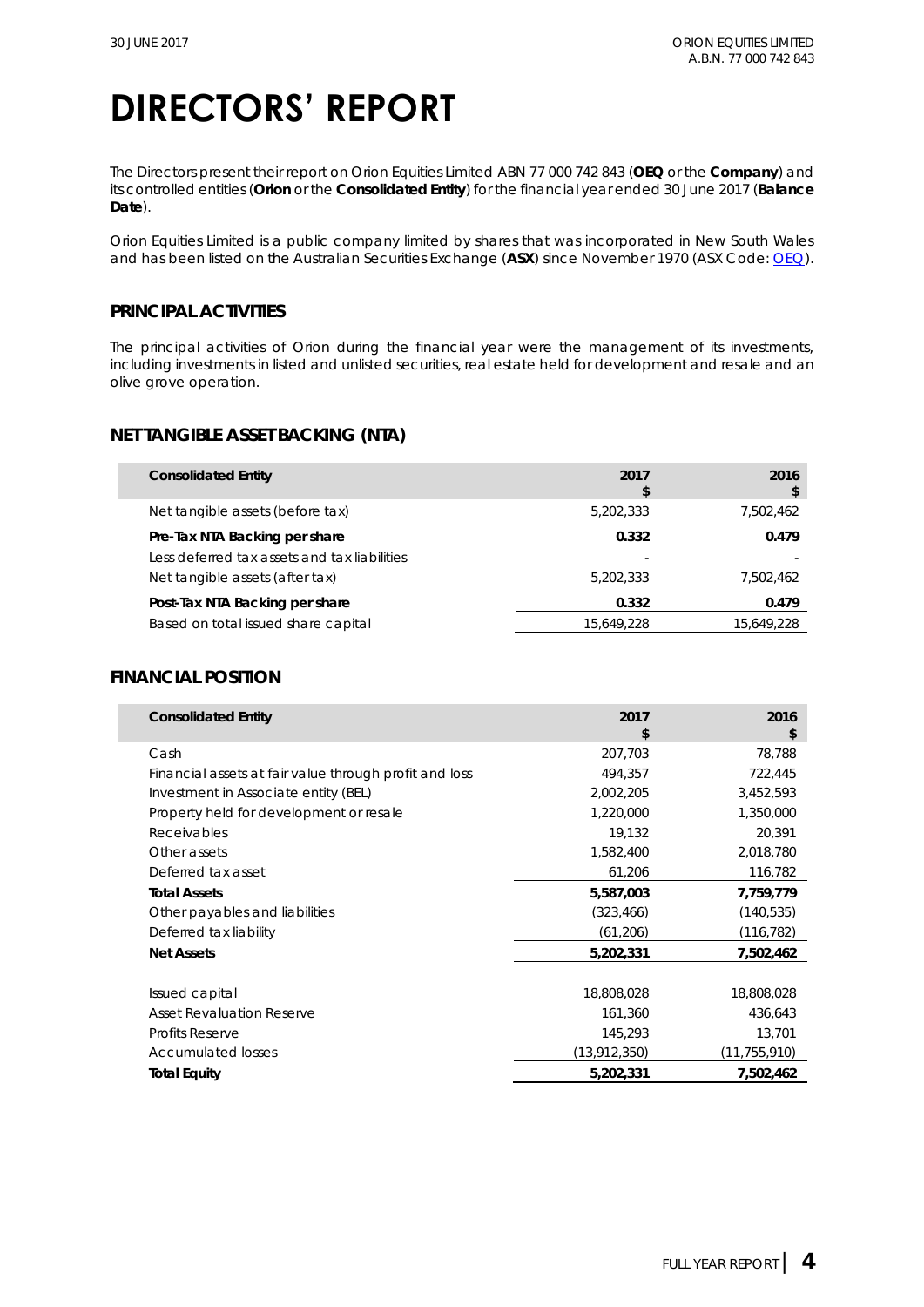### **OPERATING RESULTS**

|                                                     | 2017          | 2016       |
|-----------------------------------------------------|---------------|------------|
| <b>Consolidated Entity</b>                          | \$            | \$         |
| Total revenues                                      | 78.019        | 51.576     |
| Share of Associate entity's profit/(loss)           | (1, 245, 250) | 147.205    |
| Other expenses                                      | (731,690)     | (742, 734) |
| Loss before tax                                     | (1,898,921)   | (543, 953) |
| Income tax expense                                  | (125, 927)    |            |
| Loss attributable to members of the Company         | (2,024,848)   | (543,953)  |
| Basic and diluted earnings/(loss) per share (cents) | (12.94)       | (3.47)     |
| Pre-tax NTA backing per share                       | 0.332         | 0.479      |
| Post-tax NTA backing per share                      | 0.332         | 0.479      |

The share of Associate entity's loss of \$1.245 million relates to Orion's investment in Bentley Capital [Limited](http://www.bel.com.au/sites/default/files/20150731%20BEL%20ASX%20Despatch%20of%20Bidders%20Statement%20to%20Holders%20of%20SRK.pdf) (ASX: BEL) – Orion notes that the 30 June 2017 carrying value of its 20,513,783 shareholding in BEL was 9.8 cents per share (worth \$2 million), which compares with BEL's closing bid price of 11 cents (worth \$2.26 million) and BEL's net tangible asset (**NTA**) backing of 15.43 cents (worth \$3.165 million) (both as at 30 June 2017).

Orion accounts for BEL as an Associate entity, which means that Orion is required to recognise a share of BEL's net profit or loss in respect of the financial year based on Orion's (26.95% as at 30 June 2017) shareholding interest in BEL (this is known as the equity method of accounting for an associate entity). Accordingly, as BEL incurred a net loss of \$3.679 million incurred for the year, Orion is required to recognise a 26.95% share of this loss (calculated as at each month end through the course of the year), being \$1.245 million, in Orion's own accounts for the year. This share of BEL's net loss is the primary contributor to Orion's net loss for the year, rather than as a consequence of Orion's own direct activities or operations.

In a similar manner, BEL has accounted for its 19.96% shareholding interest in Associate entity, Keybridge Capital Limited (ASX[:KBC\)](http://www.asx.com.au/asx/share-price-research/company/KBC), under the equity method. This has resulted in BEL recognising \$1.374 million as a share of KBC's overall net loss of \$6.446 million incurred for the year. This share of KBC's net loss is a primary contributor to BEL's net loss for the year.

Thus, KBC's net loss position has a flow on effect up to BEL and in turn, up to Orion, in circumstances which has caused a significant net loss being incurred at the BEL and Orion levels, which is unrelated to BEL's and Orion's direct activities or operations.

Orion notes that KBC has incurred a net loss for the year due largely to a significant provision for impairment made in respect of a legacy loan receivable asset held by KBC. As outlined in KBC's ASX announcement dated 25 August 2017: Update – [Private Equity Loan Receivable:](http://www.asx.com.au/asx/statistics/displayAnnouncement.do?display=pdf&idsId=01888486)

- KBC Directors reduced the carrying value of the loan receivable from US\$5.01 million to US\$0.394 million (A\$0.511 million) in light of an assessment of the underlying value of the security provided for the loan, which resulted in KBC recognising a US\$4.611 million (A\$5.996 million) provision for impairment expense for the year;
- The loan receivable relates to a US\$4.3m limited recourse promissory note (**Note**) secured (via collateral pledged) over a private equity fund which holds investments in US-based manufacturing/distribution businesses (**Fund**);
- The Note arose out of a restructure in April 2013 where, as part of arrangements to exit legacy aviation investments (made whilst KBC was known as Mariner Bridge Investments Limited in 2006/2007) for US\$29.7 million cash, KBC sold its interest in the Fund for US\$4.3 million fully funded by a KBC loan with recourse only to that asset sold (i.e. the Note) – in both instances, well before the current Board of KBC were appointed as Directors;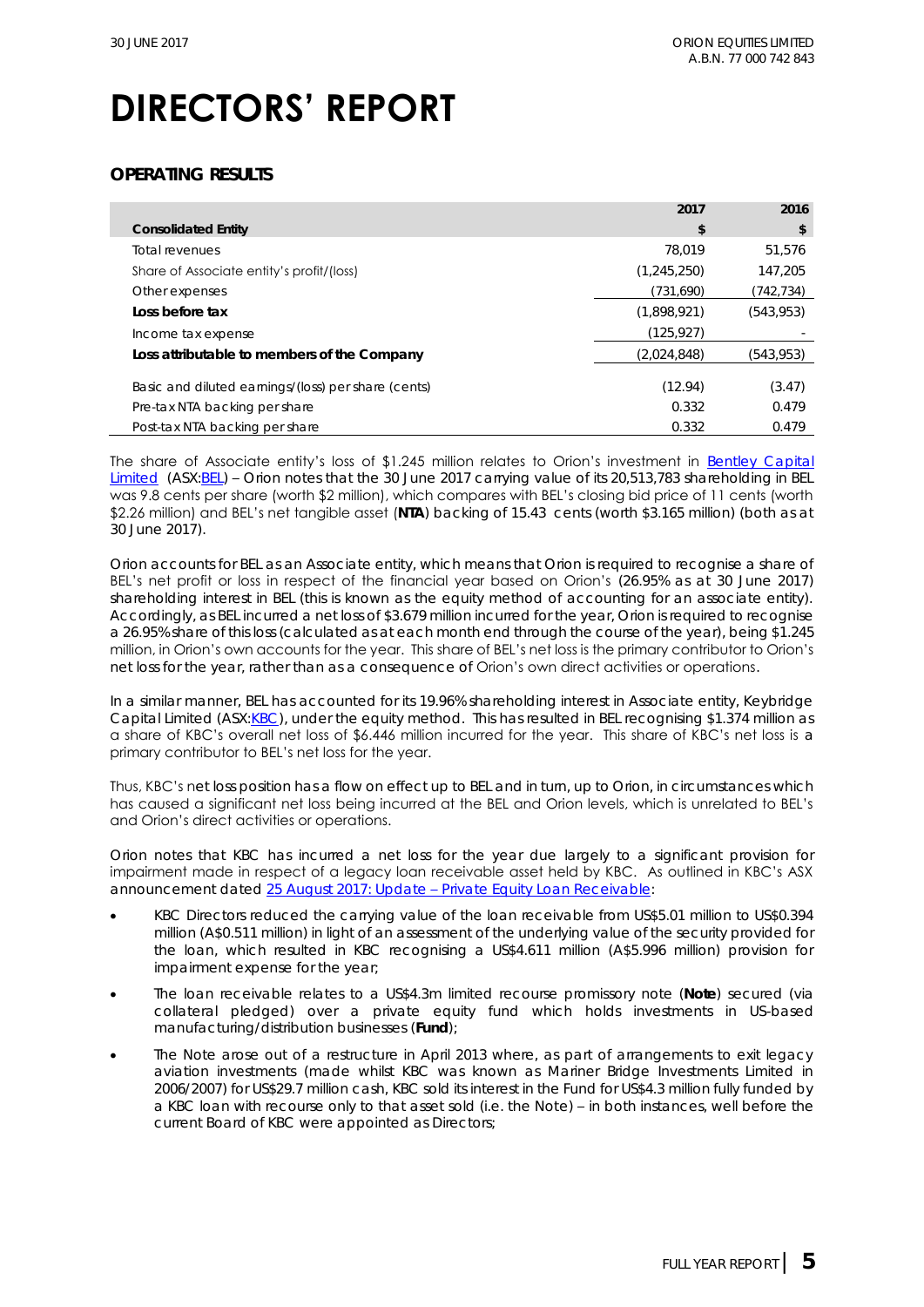- In August 2017, KBC received the Fund's 30 June 2017 Quarterly Report which disclosed a significant reduction in the Fund's gross asset position as well as notice from the Noteholder advising that it is 'highly unlikely that the Note will be satisfied on or before its scheduled maturity' (on 29 December 2017) and proposing a 3-year extension of the Note term or a 'buy-out' (retirement) of the Note for US\$0.394 million;
- In light of these matters, the KBC Board reduced the carrying value of the Note (receivable) to US\$0.394 million pending a review of its position vis a vis the correspondence received and the terms of the Note.

### **LOSS PER SHARE**

| Consolidated Entity                                                                                                                   | -2017      | 2016       |
|---------------------------------------------------------------------------------------------------------------------------------------|------------|------------|
| Basic and diluted loss per share (cents)                                                                                              | (12.94)    | (3.47)     |
| Weighted average number of ordinary shares outstanding during the<br>year used in the calculation of basic and diluted loss per share | 15.649.228 | 15.649.228 |

#### **DIVIDENDS**

The Directors have declared payment of a fully-franked special dividend as follows:

| Dividend Rate       | <b>Record Date</b> | Expected Payment Date | Franking     |
|---------------------|--------------------|-----------------------|--------------|
| 0.90 cent per share | 22 September 2017  | 29 September 2017     | 100% franked |

### **CAPITAL MANAGEMENT**

**(a) Securities on Issue**

At the Balance Date, the Company had 15,649,228 shares on issue (2016: 15,649,228). All such shares are listed on ASX. The Company does not have other securities on issue.

#### **(b) 'Small Holding' (Unmarketable Parcel) Share Sale Facility**

On 6 September 2016, the Company initiated a 'Small Holding Share Sale Facility<sup>1</sup> in respect of small parcel shareholdings (unmarketable parcels) valued at \$500 or less.

On 29 December 2016, the aggregated small parcel shareholdings totalling 147,153 shares were sold by the Company on behalf of the 92 affected shareholders on-market at a price of \$0.16 per share under this facility. The proceeds of sale were distributed to these shareholders on 31 December 2016.

The Company refers to its ASX market announcement entitled "[Small Holding Share Sale Facility](http://www.asx.com.au/asxpdf/20160906/pdf/439z684rqmch60.pdf)" dated 6 September 2016 for further details in relation to this capital management initiative.

<sup>1</sup> Refer Orion's ASX announcement: [Small Holding Share Sale Facility](http://www.asx.com.au/asxpdf/20160906/pdf/439z684rqmch60.pdf) dated 6 September 2016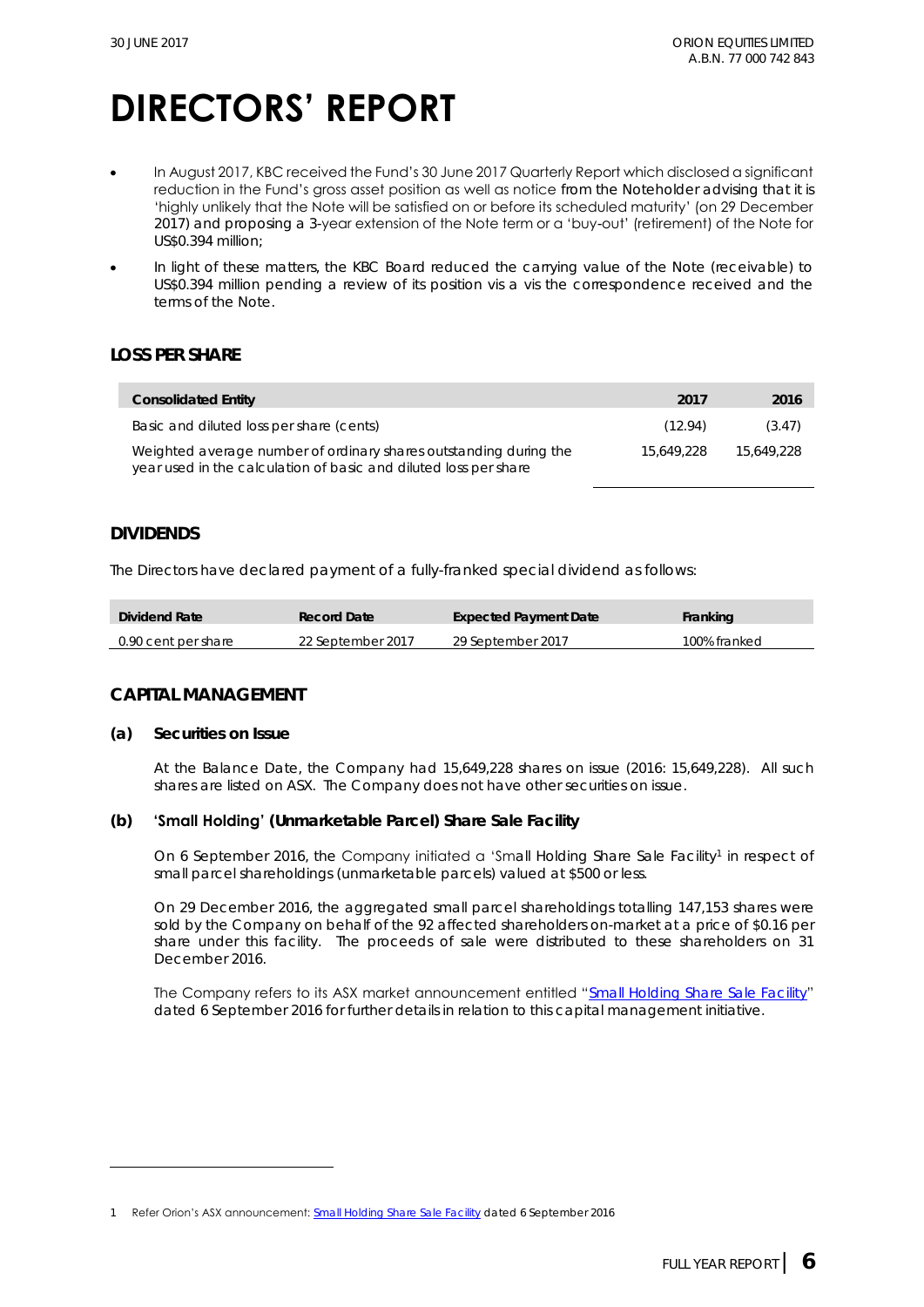### **REVIEW OF OPERATIONS**

### **(a) Portfolio Details as at 30 June 2017**

#### **Asset Weighting**

| Consolidated Entity                                                    |      | % of Net Assets |
|------------------------------------------------------------------------|------|-----------------|
|                                                                        | 2017 | 2016            |
| Australian equities                                                    | 48%  | 55%             |
| Agribusiness <sup>2</sup>                                              | 30%  | 27%             |
| Property held for development and resale                               | 24%  | 18%             |
| Net tax liabilities (current year and deferred tax assets/liabilities) |      |                 |
| Net cash/other assets and provisions                                   | (2)% | $<1\%$          |
| TOTAL                                                                  | 100% | 100%            |

#### **Major Holdings in Securities Portfolio**

| Equities                                           | Fair<br>Value<br>S'm | %<br>Net Assets | ASX<br>Code | <b>Industry Sector</b><br>Exposures |
|----------------------------------------------------|----------------------|-----------------|-------------|-------------------------------------|
| <b>Bentley Capital Limited</b>                     | 2.26                 | 43.38%          | <b>BEL</b>  | <b>Diversified</b>                  |
| Strike Resources Limited                           | 0.42                 | 8.07%           | <b>SRK</b>  | <b>Materials</b>                    |
| CBG Australian Equities Fund (Wholesale (CBG Fund) | 0.07                 | 1.43%           | N/A         | Diversified                         |
| total                                              | 2 75                 | 5288%           |             |                                     |

#### **(b) [Bentley Capital](http://www.bel.com.au/) Limited (ASX: [BEL\)](http://www.asx.com.au/asx/share-price-research/company/BEL)**

Bentley Capital Limited (**Bentley**) is a listed investment company with a current exposure to Australian equities.

Orion holds 26.95% (20,513,783 shares) of Bentley's issued ordinary share capital with Queste Communications Ltd (the controlling company of Orion) holding 1.72% (1,300,000 shares) shares of Bentley's issued ordinary share capital (2016: Orion held 20,513,783 shares (27.20%) and Queste held 1,300,000 shares (1.72%)).

Bentley's asset weighting as at 30 June 2017 was 93.5% Australian equities (2016: 89%), 1.7% intangible assets (2016: 3.7%) and 4.8% net cash/other assets (2016: 7.2%).

Bentley had net assets of \$11.95 million as at 30 June 2017 (2016: \$16.29 million) and incurred an after-tax net loss of \$3.679 million for the financial year (2016: after-tax net profit of \$0.526 million).

Bentley paid two 0.50 cent fully franked dividends that were distributed in September 2016 and March 2017 at a total cost of \$0.756 million (2016 distributions: two 0.50 cent fully franked dividends, totalling \$0.749 million).

Orion received \$0.205 million distributions from Bentley during the financial year (2016: \$0.205 million).

Subsequent to 30 June 2017, Bentley announced its intention to pay a fully-franked dividend of 0.5 cent per share. Orion's entitlement to such dividend is expected to be \$102,569.

<sup>2</sup> Agribusiness net assets include olive grove land, olive trees, water licence, buildings, plant and equipment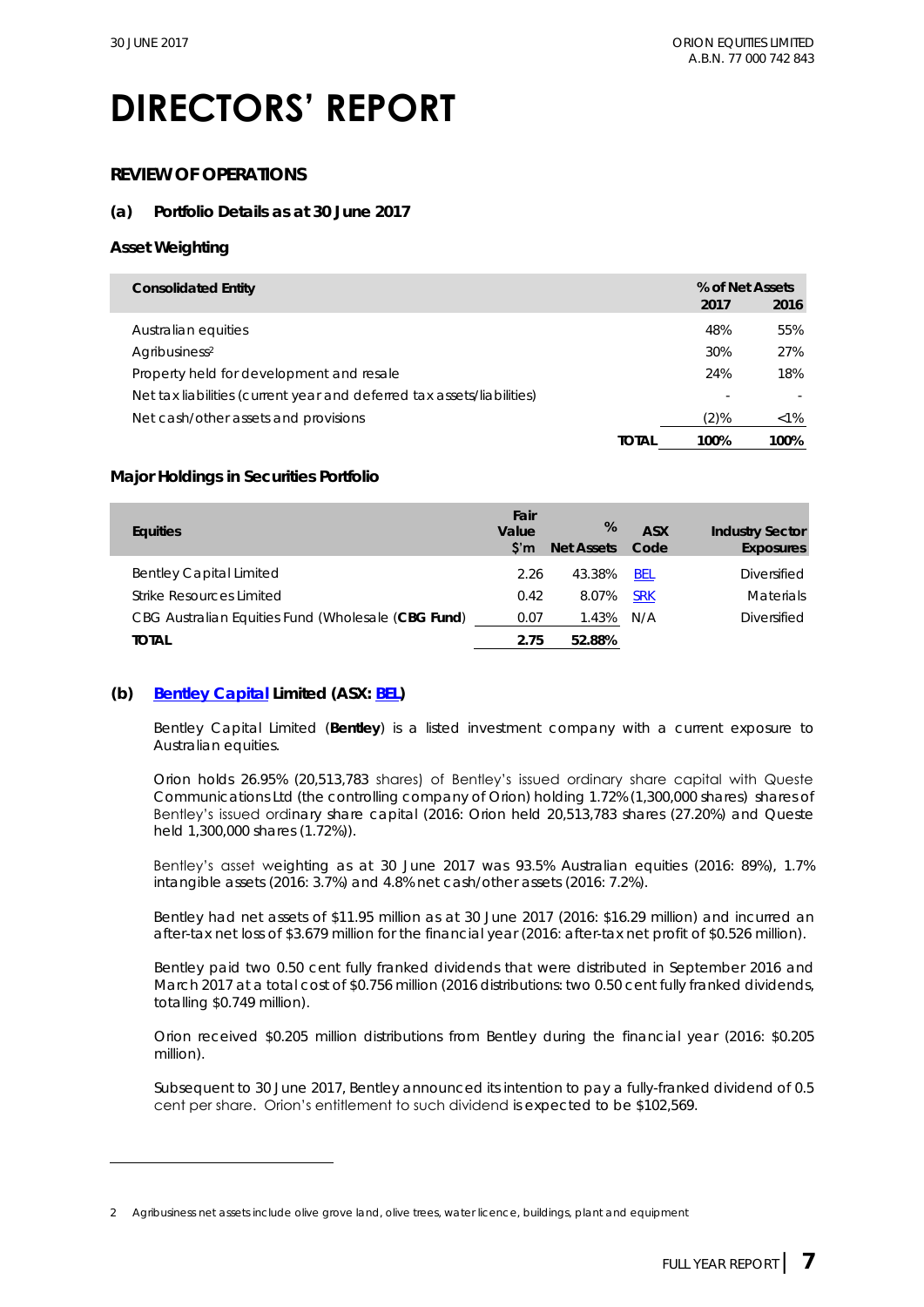Bentley has a long distribution track record, as illustrated below:

| Rate per share | Nature             | <b>Orion's Entitlement</b> | Payment Date      |
|----------------|--------------------|----------------------------|-------------------|
| $0.50$ cent    | <b>Dividend</b>    | \$102,569                  | 31 August 2017    |
| $0.50$ cent    | <b>Dividend</b>    | \$102,569                  | 24 March 2017     |
| $0.50$ cent    | <b>Dividend</b>    | \$102,569                  | 29 September 2016 |
| $0.50$ cent    | <b>Dividend</b>    | \$102,569                  | 18 March 2016     |
| $0.50$ cent    | <b>Dividend</b>    | \$102,569                  | 25 September 2015 |
| $0.55$ cent    | <b>Dividend</b>    | \$112,826                  | 20 March 2015     |
| $0.95$ cent    | <b>Dividend</b>    | \$194,881                  | 26 September 2014 |
| One cent       | <b>Dividend</b>    | \$205,138                  | 21 March 2014     |
| One cent       | Return of capital  | \$205,138                  | 12 December 2013  |
| One cent       | Return of capital  | \$205,138                  | 18 April 2013     |
| One cent       | Return of capital  | \$205,138                  | 30 November 2012  |
| One cent       | Return of capital  | \$205,138                  | 19 April 2012     |
| 5.0 cents      | Return of capital  | \$1,025,689                | 14 October 2011   |
| 2.4 cents      | Dividend (Special) | \$492,331                  | 26 September 2011 |
| One cent       | <b>Dividend</b>    | \$205,138                  | 26 September 2011 |
|                |                    |                            |                   |

Note: Bentley has paid a distribution to shareholders every year (save on 4 occasions in its 31 year history) since its admission to ASX in 1986. Refer to Bentley's website for full [distribution history](http://bel.com.au/investors)

Shareholders are advised to refer to the 30 June 2017 Full Year Report and monthly NTA disclosures lodged by Bentley for further information about the status and affairs of the company.

Information concerning Bentley may be viewed from its website: [www.bel.com.au](http://www.bel.com.au/) 

Bentley's market announcements may also be viewed from the ASX website ([www.asx.com.au\)](http://www.asx.com.au/) under ASX code "[BEL](http://www.asx.com.au/asx/share-price-research/company/BEL)".

### **(c) [Strike Resources](http://strikeresources.com.au/) Limited (ASX[:SRK\)](http://www.asx.com.au/asx/share-price-research/company/SRK)**

Strike owns the high grade [Apurimac Magnetite Iron Ore Project](http://strikeresources.com.au/projects/apurimac-iron-ore-project/) and Cusco Magnetite Iron Ore [Project](http://strikeresources.com.au/projects/cusco-iron-ore/) in Peru and is currently developing its **Burke Graphite Project** in Queensland and *lithium* exploration tenements in Western Australia; Strike also retains relatively strong cash reserves of ~\$5.3 <u>[million](http://www.asx.com.au/asxpdf/20170728/pdf/43kz6c4whct95w.pdf)</u> (as at 30 June 2017)<sup>3</sup>.

During the year, SRK shares traded on ASX within a range of 4 to 7.8 cents with a closing price of 4.1 cents (and \$5.96 million market capitalisation) as at 30 June 2017 and a current closing price of 4 cents (as at 30 August 2017).

Orion holds 10,000,000 Strike shares (6.88%) (30 June 2016: 10,000,000 shares (6.88%)) while Bentley holds 52,553,493 Strike shares (36.16%). Therefore Orion has a deemed relevant interest in 62,553,493 Strike shares (43.041%<sup>4</sup> ).

Information concerning Strike may be viewed from its website: [www.strikeresources.com.au.](http://www.strikeresources.com.au/)

Strike's market announcements may also be viewed from the ASX website ([www.asx.com.au\)](http://www.asx.com.au/) under ASX: "[SRK](http://www.asx.com.au/asx/share-price-research/company/SRK)".

<sup>3</sup> Refer SRK's ASX Announcement dated [28 July 2017: June 2017 Quarterly Report](http://www.asx.com.au/asxpdf/20170728/pdf/43kz6c4whct95w.pdf)

<sup>4</sup> Refer Orion's [Change in Substantial Holding Notice](http://www.asx.com.au/asxpdf/20150904/pdf/43133s77t1vl9p.pdf) dated 4 September 2016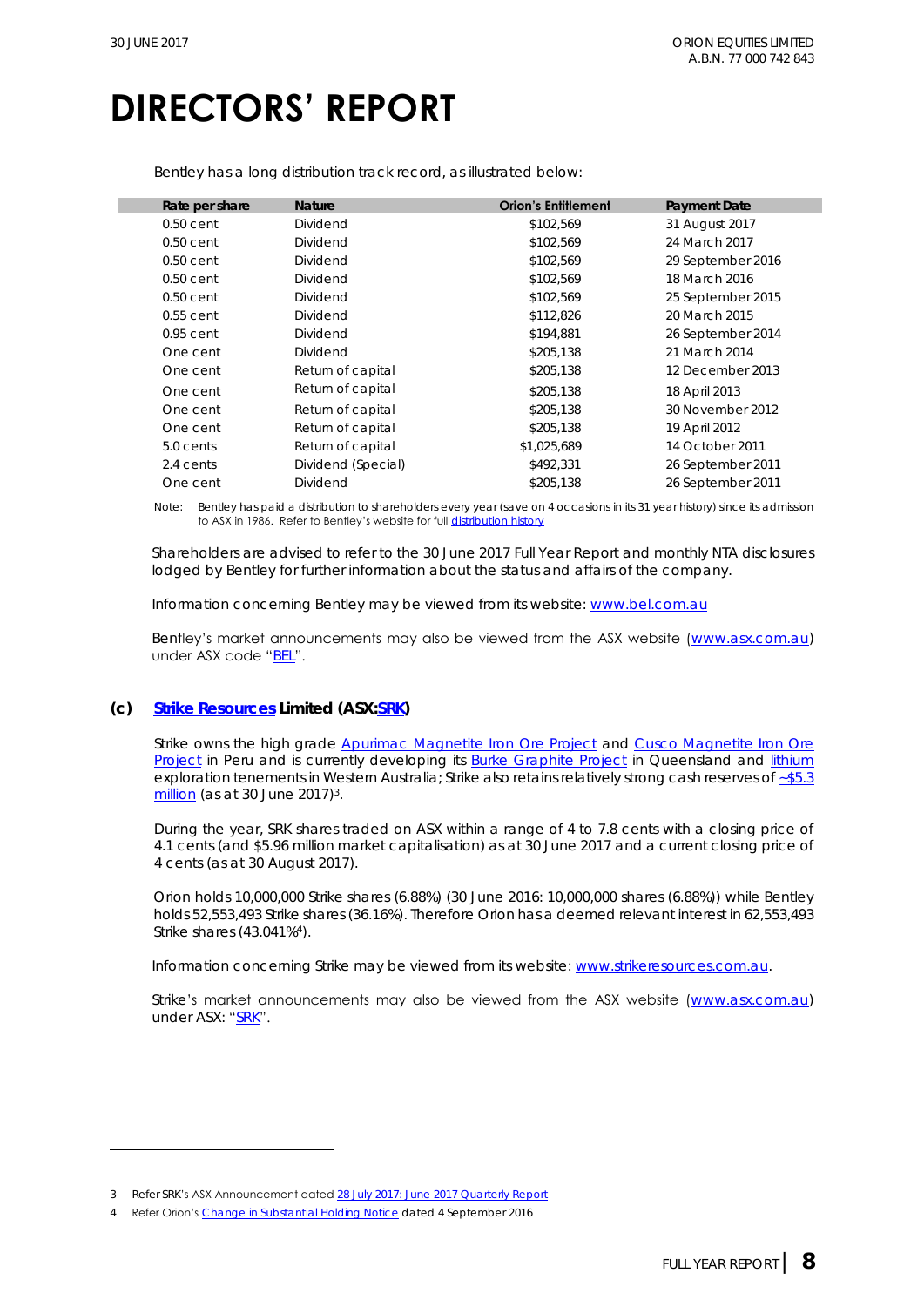**(d) Other Assets**

Orion also owns:

- a 143 hectare commercial olive grove operation (currently on care and maintenance) with approximately 64,500, 18 year old olive tree plantings located in Gingin, Western Australian; and
- a property held for redevelopment or sale but currently rented out located in Mandurah, Western Australia.

### **SIGNIFICANT CHANGES IN THE STATE OF AFFAIRS**

There were no significant changes in the state of affairs of Orion that occurred during the financial year not otherwise disclosed in this Directors' Report or the financial statements.

### **FUTURE DEVELOPMENTS**

Orion intends to continue its investment activities in future years. The results of these investment activities depend upon the performance of the underlying companies and securities in which Orion invests. The investments' performances depend on many economic factors and also industry and company specific issues. In the opinion of the Directors, it is not possible or appropriate to make a prediction on the future course of markets, the performance of Orion's investments or the forecast of the likely results of Orion's activities.

### **ENVIRONMENTAL REGULATION**

Orion is not subject to any particular or significant environmental regulation under Australian Commonwealth or State legislation.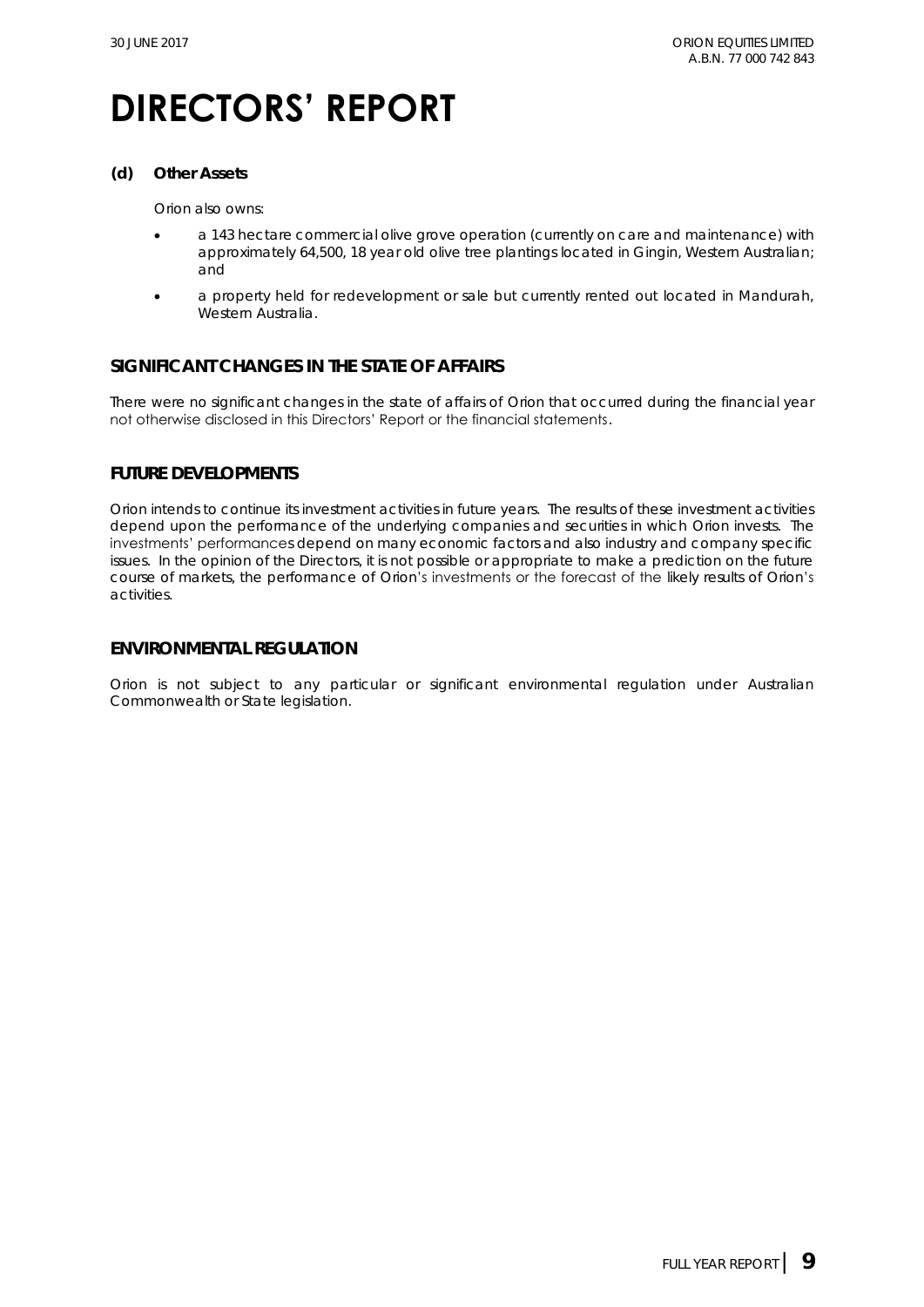## **DIRECTORS' REPORT**

### **BOARD OF DIRECTORS**

Information concerning Directors in office during or since the financial year:

| Faroog Khan                                                      | Executive Chairman                                                                                                                                                                                                                                                                                                                                                                                                                                                                                                                 |  |  |
|------------------------------------------------------------------|------------------------------------------------------------------------------------------------------------------------------------------------------------------------------------------------------------------------------------------------------------------------------------------------------------------------------------------------------------------------------------------------------------------------------------------------------------------------------------------------------------------------------------|--|--|
| Appointed                                                        | 23 October 2006                                                                                                                                                                                                                                                                                                                                                                                                                                                                                                                    |  |  |
| Qualifications                                                   | BJuris, LLB (Western Australia)                                                                                                                                                                                                                                                                                                                                                                                                                                                                                                    |  |  |
| Experience                                                       | Mr Khan is a qualified lawyer having previously practised principally in the field of<br>corporate law. Mr Khan has extensive experience in the securities industry, capital<br>markets and the executive management of ASX-listed companies. In particular, Mr<br>Khan has quided the establishment and growth of a number of public listed companies<br>in the investment, mining and financial services sectors. He has considerable<br>experience in the fields of capital raisings, mergers and acquisitions and investments. |  |  |
| Relevant interest in shares                                      | $2,000$ shares - directly <sup>5</sup>                                                                                                                                                                                                                                                                                                                                                                                                                                                                                             |  |  |
| Special Responsibilities                                         | Chairman of the Board and the Investment Committee                                                                                                                                                                                                                                                                                                                                                                                                                                                                                 |  |  |
| Other current directorships in<br>listed entities                | (1)<br>Executive Chairman and Managing Director of Queste Communications Ltd<br>$(ASK:QUE)$ (since 10 March 1998)                                                                                                                                                                                                                                                                                                                                                                                                                  |  |  |
|                                                                  | (2)<br>Executive Chairman of Bentley Capital Limited (ASX:BEL) (director since 2<br>December 2003)                                                                                                                                                                                                                                                                                                                                                                                                                                 |  |  |
|                                                                  | (3)<br>Chairman (appointed 18 December 2015) of Strike Resources Limited (ASX:SRK)<br>(Director since 1 October 2015)                                                                                                                                                                                                                                                                                                                                                                                                              |  |  |
| Former directorships in other<br>listed entities in past 3 years | None                                                                                                                                                                                                                                                                                                                                                                                                                                                                                                                               |  |  |

| Victor P. H. Ho                                              | <b>Executive Director and Company Secretary</b>                                                                                                                                                                                                                                                                                                                                                                                                                                                                                                                                                                                                                                                                                                                                                                                                                                                                    |  |  |  |
|--------------------------------------------------------------|--------------------------------------------------------------------------------------------------------------------------------------------------------------------------------------------------------------------------------------------------------------------------------------------------------------------------------------------------------------------------------------------------------------------------------------------------------------------------------------------------------------------------------------------------------------------------------------------------------------------------------------------------------------------------------------------------------------------------------------------------------------------------------------------------------------------------------------------------------------------------------------------------------------------|--|--|--|
| Appointed                                                    | Executive Director since 4 July 2003; Company Secretary since 2 August 2000                                                                                                                                                                                                                                                                                                                                                                                                                                                                                                                                                                                                                                                                                                                                                                                                                                        |  |  |  |
| <b>Qualifications</b>                                        | BCom, LLB (Western Australia), CTA                                                                                                                                                                                                                                                                                                                                                                                                                                                                                                                                                                                                                                                                                                                                                                                                                                                                                 |  |  |  |
| Experience                                                   | Mr Ho has been in Executive roles with a number of ASX listed companies across the<br>investments, resources and technology sectors over the past 17+ years. Mr Ho is a<br>Chartered Tax Adviser (CTA) and previously had 9 years' experience in the taxation<br>profession with the Australian Tax Office (ATO) and in a specialist tax law firm. Mr Ho<br>has been actively involved in the investment management of listed investment<br>companies (as an Executive Director and or a member of the Investment Committee),<br>the structuring and execution of a number of corporate, M&A and international joint<br>venture (in South America, Indonesia and the Middle East) transactions, capital raisings<br>and capital management initiatives and has extensive experience in public company<br>administration, corporations' law and stock exchange compliance<br>and<br>investor/shareholder relations. |  |  |  |
| Relevant interest in shares                                  | None                                                                                                                                                                                                                                                                                                                                                                                                                                                                                                                                                                                                                                                                                                                                                                                                                                                                                                               |  |  |  |
| Special Responsibilities                                     | Member of the Investment Committee and Secretary of the Audit and Remuneration<br>Committees                                                                                                                                                                                                                                                                                                                                                                                                                                                                                                                                                                                                                                                                                                                                                                                                                       |  |  |  |
| Other positions held in listed<br>entities                   | (1)<br>Executive Director and Company Secretary of Queste Communications Ltd<br>(ASX: QUE) (Director since 3 April 2013; Company Secretary since 30 August<br>2000)                                                                                                                                                                                                                                                                                                                                                                                                                                                                                                                                                                                                                                                                                                                                                |  |  |  |
|                                                              | Company Secretary of Bentley Capital Limited (ASX: BEL) (since 5 February 2004)<br>(2)                                                                                                                                                                                                                                                                                                                                                                                                                                                                                                                                                                                                                                                                                                                                                                                                                             |  |  |  |
|                                                              | (3)<br>Director and Company Secretary of Strike Resources Limited (ASX:SRK) (Director<br>since 24 January 2014 and Company Secretary since 1 October 2015)                                                                                                                                                                                                                                                                                                                                                                                                                                                                                                                                                                                                                                                                                                                                                         |  |  |  |
|                                                              | Company Secretary of Keybridge Capital Limited (ASX:KBC) (since 13 October<br>(4)<br>2016)                                                                                                                                                                                                                                                                                                                                                                                                                                                                                                                                                                                                                                                                                                                                                                                                                         |  |  |  |
| Former positions in other<br>listed entities in past 3 years | Company Secretary of Alara Resources Limited (ASX:AUQ) (4 April 2007 to 31 August<br>2015)                                                                                                                                                                                                                                                                                                                                                                                                                                                                                                                                                                                                                                                                                                                                                                                                                         |  |  |  |
|                                                              |                                                                                                                                                                                                                                                                                                                                                                                                                                                                                                                                                                                                                                                                                                                                                                                                                                                                                                                    |  |  |  |

5 Refer to Orion's ASX announcement dated [20 November 2014: Change in Directors Interest Notice](http://orionequities.com.au/sites/default/files/20141120%20OEQ%20Appendix%203Y%20-%20Change%20of%20Directors%20Interest%20Notice%20-%20F%20Khan.pdf)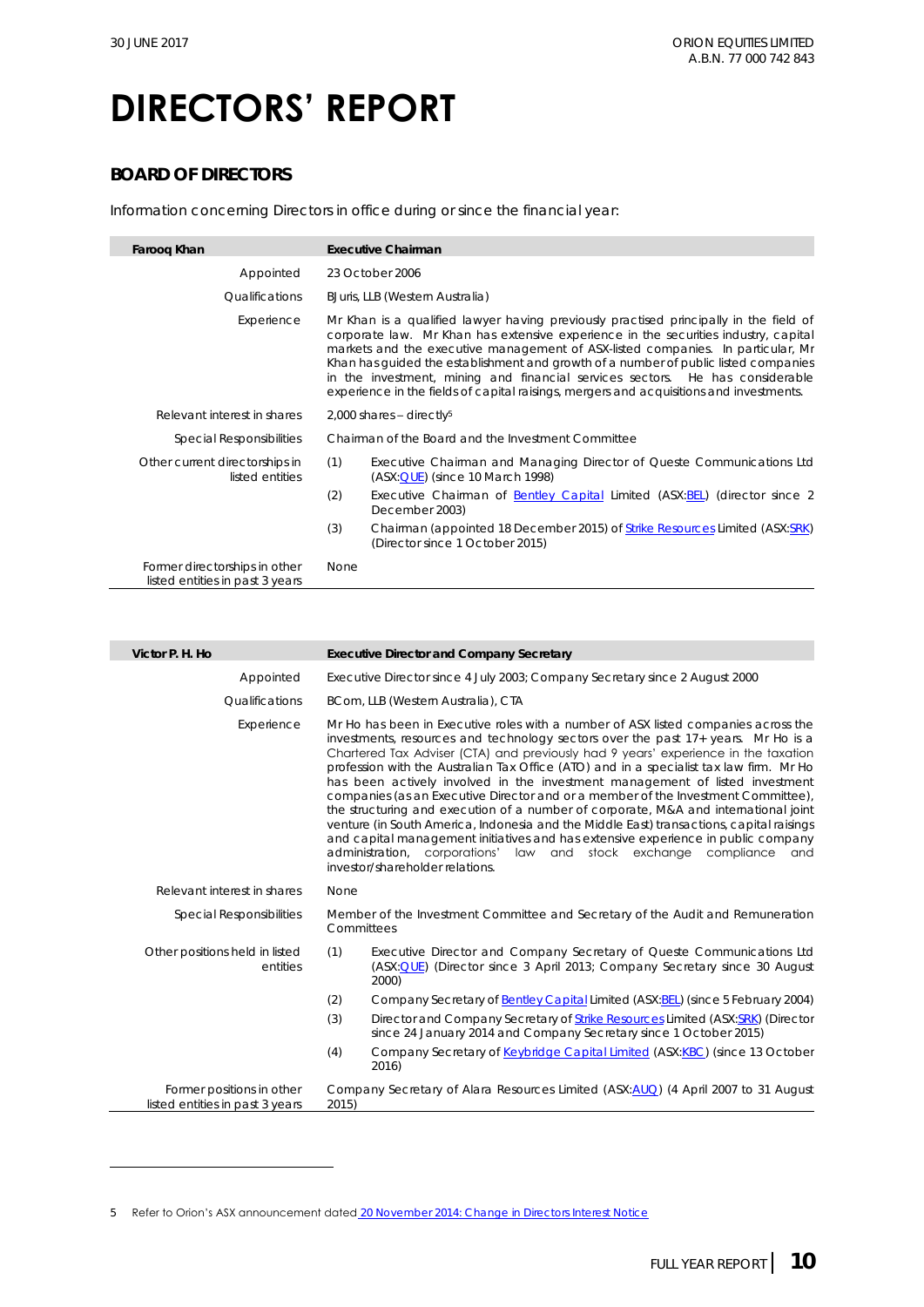| Yaqoob Khan                                                      | Non-Executive Director                                                                                                                                                                                                                                                                                                                                                                                                                        |
|------------------------------------------------------------------|-----------------------------------------------------------------------------------------------------------------------------------------------------------------------------------------------------------------------------------------------------------------------------------------------------------------------------------------------------------------------------------------------------------------------------------------------|
| Appointed                                                        | 5 November 1999                                                                                                                                                                                                                                                                                                                                                                                                                               |
| <i><u><b>Oualifications</b></u></i>                              | BCom (Western Australia), Master of Science in Industrial Administration (Carnegie<br>Mellon)                                                                                                                                                                                                                                                                                                                                                 |
| Experience                                                       | Mr Khan holds a Masters degree in Business and has worked as a senior executive<br>responsible for product marketing, costing systems and production management. Mr<br>Khan has been involved in the structuring and ASX listing of a number of public<br>companies and in subsequent executive management. Mr Khan brings considerable<br>international experience in corporate finance and the strategic analysis of listed<br>investments. |
| Relevant interest in shares                                      | <b>None</b>                                                                                                                                                                                                                                                                                                                                                                                                                                   |
| Special Responsibilities                                         | None                                                                                                                                                                                                                                                                                                                                                                                                                                          |
| Other current directorships in<br>listed entities                | Non-Executive Director of Queste Communications Ltd (ASX:QUE) (since 10 March<br>1998)                                                                                                                                                                                                                                                                                                                                                        |
| Former directorships in other<br>listed entities in past 3 years | None                                                                                                                                                                                                                                                                                                                                                                                                                                          |

#### At the Company's <u>2016 [AGM](http://orionequities.com.au/sites/default/files/20161025%20OEQ%20ASX%20Notice%20of%20AGM%20Explanatory%20Statement%20and%20Proxy%20Form.pdf)</u>6:

• Farooq Khan retired as a Director (by rotation) pursuant to the Company's Constitution and was re-elected a Director at that AGM.

### **DIRECTORS' MEETINGS**

The following table sets out the numbers of meetings of the Company's Directors held during the financial year (including Directors' circulatory resolutions), and the numbers of meetings attended by each Director of the Company:

| Name of Director | <b>Meetings Attended</b> | Maximum Possible Meetings |
|------------------|--------------------------|---------------------------|
| Faroog Khan      |                          |                           |
| Victor Ho        |                          |                           |
| Yagoob Khan      |                          |                           |

#### **Board Committees**

During the financial year and as at the date of this Directors' Report, the Company did not have separate designated Audit or Remuneration Committees. In the opinion of the Directors, in view of the size of the Board and nature and scale of Orion's activities, matters typically dealt with by an Audit or Remuneration Committee are dealt with by the full Board.

<sup>6</sup> Refer Orion's ASX announcement dated 24 [November 2016: Results of 2016](http://www.orionequities.com.au/sites/default/files/20161124%20OEQ%20ASX%20Results%20of%202016%20AGM.pdf) Annual General Meeting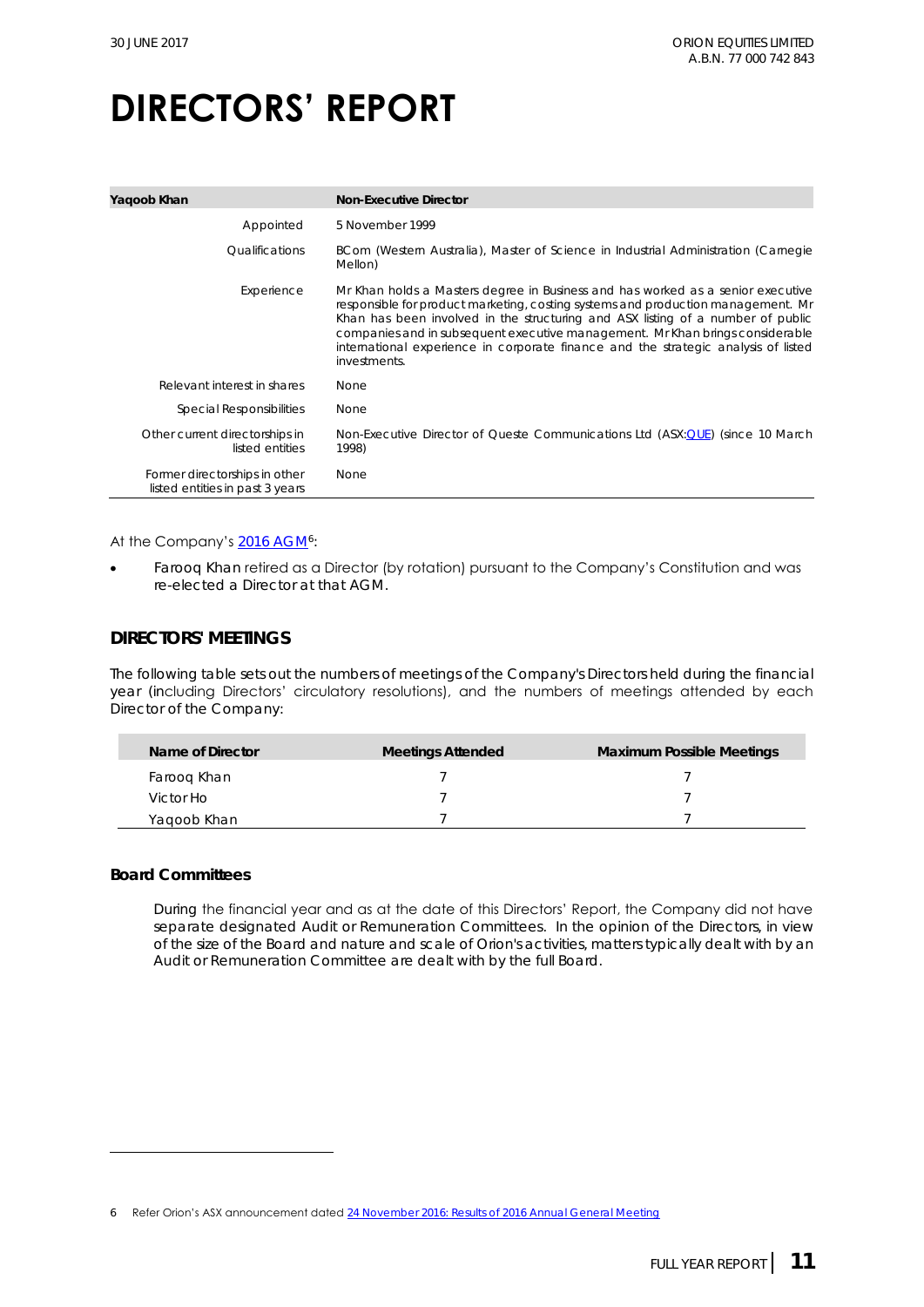## **REMUNERATION REPORT**

This report details the nature and amount of remuneration for each Director and Company Executive (being a company secretary or senior manager) (**Key Management Personnel**) of Orion.

The information provided under headings (1) to (4) below has been audited for compliance with section [300A](http://www.austlii.edu.au/au/legis/cth/consol_act/ca2001172/s300a.html) of the *Corporations Act 2001 (Cth)* as required under [section 308\(3C\)](http://www.austlii.edu.au/au/legis/cth/consol_act/ca2001172/s308.html)*.*

#### **(1) Remuneration Policy**

The Board determines the remuneration structure of all Key Management Personnel having regard to the Company's strategic objectives, scale and scope of operations and other relevant factors, including experience and qualifications, length of service, the duties and accountability of Key Management Personnel, the frequency of Board meetings, market practice (including available data concerning remuneration paid by other listed companies and in particular, companies of comparable size and nature) and the objective of maintaining a balanced Board which has appropriate expertise and experience, at a reasonable cost to the Company.

**Corporate Governance Principles:** The Company's Corporate Governance Statement (**CGS**) also addresses matters pertaining to the Board, Senior Management and Remuneration. The latest version of the CGS may be downloaded from the Company's website: <http://www.orionequities.com.au/corporate-governance>

**Fixed Cash Short-Term Employment Benefits:** The Key Management Personnel of the Company are paid a fixed amount per annum plus applicable employer superannuation contributions. The Non-Executive Directors of the Company are paid a maximum aggregate base remuneration per annum inclusive of employer superannuation contributions where applicable, to be divided as the Board determines appropriate.

The Board has determined the following fixed cash remuneration for current Key Management Personnel during the year as follows:

**Executive Directors**

- (1) Mr Farooq Khan (Executive Chairman) a base salary of \$220,369 per annum inclusive of employer superannuation contributions (9.50% of base salary during the financial year);
- (2) Mr Victor Ho (Executive Director and Company Secretary) a base salary of \$106,762 per annum inclusive of employer superannuation contributions.

**Non – Executive Director**

(3) Mr Yaqoob Khan (Non-Executive Director) - a base fee of \$25,000 per annum.

Key Management Personnel can also opt to "salary sacrifice" their cash fees/salary and have them paid wholly or partly as further employer superannuation contributions or benefits exempt from fringe benefits tax.

**Special Exertions and Reimbursements:** Pursuant to the Company's Constitution, each Director is entitled to receive:

- (a) Payment for reimbursement of all travelling, hotel and other expenses reasonably incurred by a Director for the purpose of attending meetings of the Board or otherwise in and about the business of the Company; and
- (b) In respect of Non-Executive Directors, payment for the performance of extra services or the making of special exertions for the benefit of the Company (at the request of and with the concurrence of the Board).

**Short-Term Benefits:** The Company does not have any short-term incentive (**STI**) cash bonus schemes (or equivalent) in place for Key Management Personnel.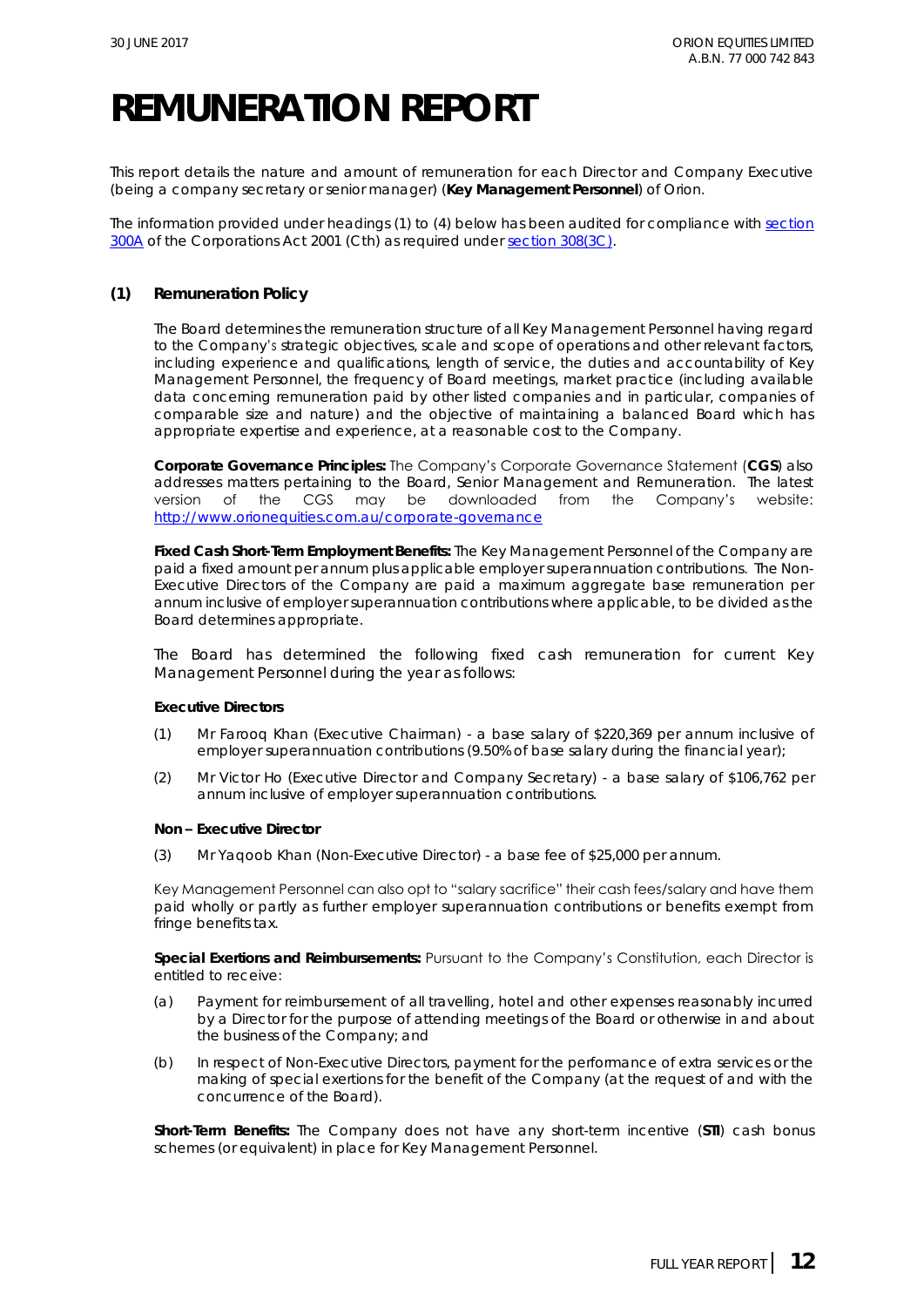## **REMUNERATION REPORT**

**Long Term Benefits:** The Company does not have any long-term incentive (**LTI**) cash bonus schemes (or equivalent) in place for Key Management Personnel.

**Equity Based Benefits:** The Company does not presently have any equity (shares or options) based remuneration arrangements for any personnel pursuant to any executive or employee share or option plan or otherwise.

**Post-Employment Benefits:** The Company does not presently provide retirement benefits to Key Management Personnel. Other than early termination benefits disclosed in 'Employment Agreement' below, Key Management Personnel also have no right to termination payments save for payment of accrued unused annual and long service leave (where applicable) (these accrued employee entitlements are not applicable in respect of Non-Executive Directors). The Company notes that shareholder approval is required where a Company proposes to make a "termination payment" (for example, a payment in lieu of notice, a payment for a post-employment restraint and payments made as a result of the automatic or accelerated vesting of share based payments) in excess of one year's "base salary" (defined as the average base salary over the previous 3 years) to a director or any person who holds a managerial or executive office.

**Service Agreements:** The Company does not presently have formal service agreements or employment agreements with any Key Management Personnel.

**Performance-Related Benefits and Financial Performance of Company:** The Company does not presently provide short- or long-term incentive/performance based benefits related to the Company's performance to Key Management Personnel, including payment of cash bonuses. The current remuneration of Key Management Personnel is fixed, is not dependent on the satisfaction of a performance condition and is unrelated to the Company's performance.

The Board does not believe that it is appropriate at this time to implement an equity-based benefit scheme or a performance related/variable component to Key Management Personnel remuneration or remuneration generally linked to the Company's performance but reserves the right to implement these remuneration measures if appropriate in the future (subject to prior shareholder approval where applicable).

In considering the Company's performance and its effects on shareholder wealth, Directors have had regard to the data set out below for the latest financial year and the previous four financial years.

|                                                 | 2017        | 2016      | 2015      | 2014      | 2013        |
|-------------------------------------------------|-------------|-----------|-----------|-----------|-------------|
| Loss before income tax (\$)                     | (1.898.921) | (543.953) | (670.390) | (790.168) | (3.055.135) |
| Basic loss per share (cents)                    | (12.94)     | (3.47)    | (4.22)    | (4.67)    | (17.47)     |
| Dividends paid (\$)                             |             |           |           |           |             |
| VWAP share price on ASX for financial year (\$) | 0.17        | 0.198     | 0.165     | 0.255     | 0.207       |
| Closing bid share price as at 30 June 2017 (\$) | 0.15        | 0.16      | 0.213     | 0.26      | 0.19        |

### **(2) Details of Remuneration of Key Management Personnel**

Details of the nature and amount of each element of remuneration of each Key Management Personnel paid or payable by the Company during the financial year are as follows:

| 2017                                   |                          | Short-term Benefits                |                     | Post-Employment<br><b>Benefits</b> | Other Long-<br>term Benefits | Equity<br>Based                 |         |
|----------------------------------------|--------------------------|------------------------------------|---------------------|------------------------------------|------------------------------|---------------------------------|---------|
| Key Management<br>Personnel            | Performance<br>related   | Cash, salary<br>and<br>commissions | Non-cash<br>benefit | Superannuation                     | Long service<br>leave        | <b>Shares</b><br>and<br>Options | Total   |
|                                        | %                        | \$                                 | \$                  | $\mathcal{S}$                      | \$                           | \$                              | \$      |
| <b>Executive Directors:</b>            |                          |                                    |                     |                                    |                              |                                 |         |
| Faroog Khan                            |                          | 186.834                            |                     | 17.749                             |                              | $\sim$                          | 204,583 |
| Victor Ho                              | $\overline{\phantom{a}}$ | 97.499                             |                     | 9,262                              |                              | $\sim$                          | 106.761 |
| Non-Executive Director:<br>Yaqoob Khan |                          | 25.000                             |                     |                                    |                              |                                 | 25.000  |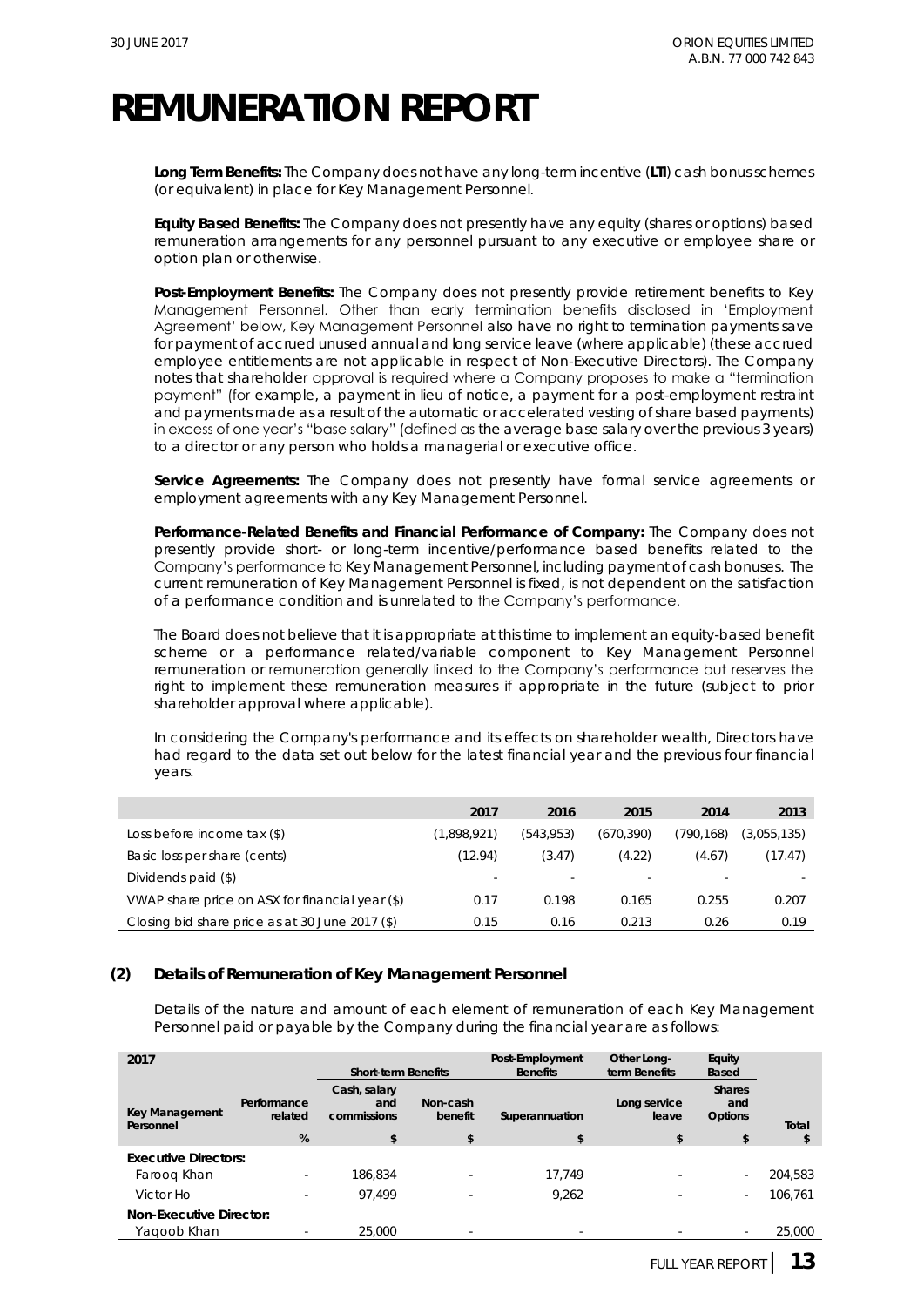# **REMUNERATION REPORT**

| 2016                                   |                             | Short-term Benefits                                 |                                      | Post-Employment<br><b>Benefits</b> | Other Long-<br>term Benefits | Equity<br>Based                                 |             |  |
|----------------------------------------|-----------------------------|-----------------------------------------------------|--------------------------------------|------------------------------------|------------------------------|-------------------------------------------------|-------------|--|
| Key Management<br>Personnel            | Performance<br>related<br>% | Cash, salary<br>and<br>commissions<br>$\mathcal{S}$ | Non-cash<br>benefit<br>$\mathcal{S}$ | Superannuation<br>\$               | Long service<br>leave<br>\$  | <b>Shares</b><br>and<br>Options<br>$\mathbb{S}$ | Total<br>\$ |  |
| <b>Executive Directors:</b>            |                             |                                                     |                                      |                                    |                              |                                                 |             |  |
| Faroog Khan                            |                             | 206.618                                             | $\overline{\phantom{a}}$             | 19.629                             |                              | $\sim$                                          | 226,247     |  |
| Victor Ho                              |                             | 78.562                                              | ۰                                    | 7.481                              |                              | $\sim$                                          | 86.043      |  |
| Non-Executive Director:<br>Yagoob Khan | ۰                           | 25,000                                              | $\sim$                               | $\overline{\phantom{a}}$           | $\overline{\phantom{a}}$     | $\overline{\phantom{a}}$                        | 25,000      |  |

Victor Ho is also Company Secretary of the Company.

#### **(3) Other Benefits Provided to Key Management Personnel**

No Key Management Personnel has during or since the end of the 30 June 2017 financial year, received or become entitled to receive a benefit, other than a remuneration benefit as disclosed above, by reason of a contract made by the Company or a related entity with the Director or with a firm of which he is a member, or with a Company in which he has a substantial interest.

#### **(4) Engagement of Remuneration Consultants**

The Company has not engaged any remuneration consultants to provide remuneration recommendations in relation to Key Management Personnel during the year. The Board has established a policy for engaging external Key Management Personnel remuneration consultants which includes, inter alia, that the Non-Executive Directors on the Remuneration Committee be responsible for approving all engagements of and executing contracts to engage remuneration consultants and for receiving remuneration recommendations from remuneration consultants regarding Key Management Personnel. Furthermore, the Company has a policy that remuneration advice provided by remuneration consultants be quarantined from Management where applicable.

#### **(5) Shares held by Key Management Personnel**

The number of ordinary shares in the Company during the 2016 reporting period held by Key Management Personnel, including their related parties are set below:

| Key Management Personnel    | Balance at<br>30 June 2016 | <b>Additions</b> | Received as part<br>of remuneration | <b>Disposals</b>         | Balance at<br>30 June 2017 |
|-----------------------------|----------------------------|------------------|-------------------------------------|--------------------------|----------------------------|
| <b>Executive Directors:</b> |                            |                  |                                     |                          |                            |
| Faroog Khan                 | 2.000                      | $\sim$           | $\sim$                              | $\overline{\phantom{a}}$ | 2,000                      |
| Victor Ho                   |                            | $\sim$           | $\overline{\phantom{a}}$            | <b>.</b>                 |                            |
| Non-Executive Director:     |                            |                  |                                     |                          |                            |
| Yaqoob Khan                 | $\overline{\phantom{a}}$   | $\sim$           | $\overline{\phantom{a}}$            | $\overline{\phantom{a}}$ |                            |

Note: The disclosures of shareholdings above are in accordance with the accounting standards which require disclosure of shares held directly, indirectly or beneficially by each key management person, a close member of the family of that person, or an entity over which either of these persons have, directly or indirectly, control, joint control or significant influence (as defined under Accounting Standar[d AASB 124](http://www.aasb.gov.au/admin/file/content105/c9/AASB124_07-15.pdf) Related Party Disclosures).

#### **(6) Voting and Comments on Remuneration Report at 2016 AGM**

At the Company's most recent (2016) AGM, a resolution to adopt the prior year (2016) Remuneration Report was put to the vote and passed unanimously on a show of hands with the proxies received also indicating majority (93.6%) support in favour of adopting the Remuneration Report.<sup>7</sup> No comments were made on the Remuneration Report that was considered at the AGM.

This concludes the audited Remuneration Report.

<sup>7</sup> Refer Orion's ASX announcement dated 24 [November 2016: Results of 2016](http://orionequities.com.au/sites/default/files/20161124%20OEQ%20ASX%20Results%20of%202016%20AGM.pdf) Annual General Meeting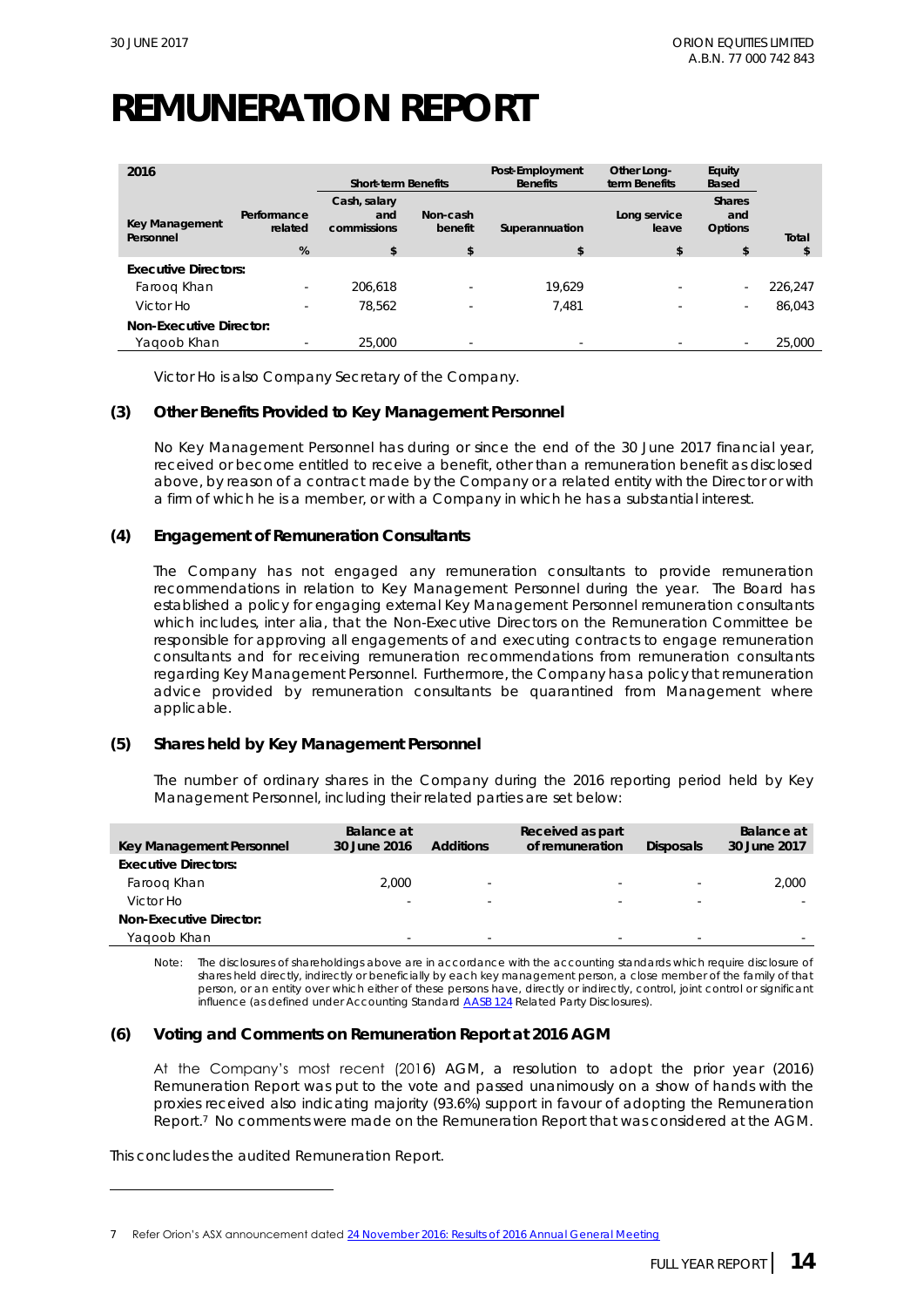### **DIRECTORS' AND OFFICERS' INSURANCE**

The Company insures Directors and Officers against liability they may incur in respect of any wrongful acts or omissions made by them in such capacity (to the extent permitted by the *Corporations Act 2001 (Cth)*) (**D&O Policy**). Details of the amount of the premium paid in respect of the insurance policies are not disclosed as such disclosure is prohibited under the terms of the contract.

### **DIRECTORS' DEEDS**

In addition to the rights of indemnity provided under the Company's Constitution (to the extent permitted by the Corporations Act), the Company has also entered into a deed with each of the Directors to regulate certain matters between the Company and each Director, both during the time the Director holds office and after the Director ceases to be an officer of the Company, including the following matters:

- (a) The Company's obligation to indemnify a Director for liabilities or legal costs incurred as an officer of the Company (to the extent permitted by the Corporations Act); and
- (b) Subject to the terms of the deed and the Corporations Act, the Company may advance monies to the Director to meet any costs or expenses of the Director incurred in circumstances relating to the indemnities provided under the deed and prior to the outcome of any legal proceedings brought against the Director.

### **LEGAL PROCEEDINGS ON BEHALF OF CONSOLIDATED ENTITY**

No person has applied for leave of a court to bring proceedings on behalf of Orion or intervene in any proceedings to which Orion is a party for the purpose of taking responsibility on behalf of Orion for all or any part of such proceedings. Orion was not a party to any such proceedings during and since the financial year.

### **AUDITORS**

Details of the amounts paid or payable by the Company to the Auditors for audit and non-audit (tax services) services provided during the financial year are set out below:

| Auditor          | Audit & Review Fees | Non-Audit Services | Total  |
|------------------|---------------------|--------------------|--------|
| Rothsay Auditing | 22.000              | -                  | 22,000 |

The Board is satisfied that the provision of non-audit services by the auditor during the year is compatible with the general standard of independence for auditors imposed by the *Corporations Act 2001 (Cth).*  The Board is satisfied that the nature of the non-audit services disclosed above did not compromise the general principles relating to auditor independence as set out in APES 110 Code of Ethics for Professional Accountants, including reviewing or auditing the auditor's own work, acting in a management or decision making capacity for the Company, acting as advocate for the Company or jointly sharing economic risk and rewards.

Rothsay Auditing continues in office in accordance with [section 327](http://www.austlii.edu.au/au/legis/cth/num_act/ca2001172/s327.html) of the *Corporations Act 2001 (Cth)*.

### **AUDITOR'S INDEPENDENCE DECLARATION**

A copy of the Auditor's Independence Declaration as required under [section 307C](http://www.austlii.edu.au/au/legis/cth/consol_act/ca2001172/s307c.html) of the *Corporations Act 2001 (Cth)* forms part of this Directors Report and is set out on page 17. This relates to the Audit Report, where the Auditors state that they have issued an independence declaration.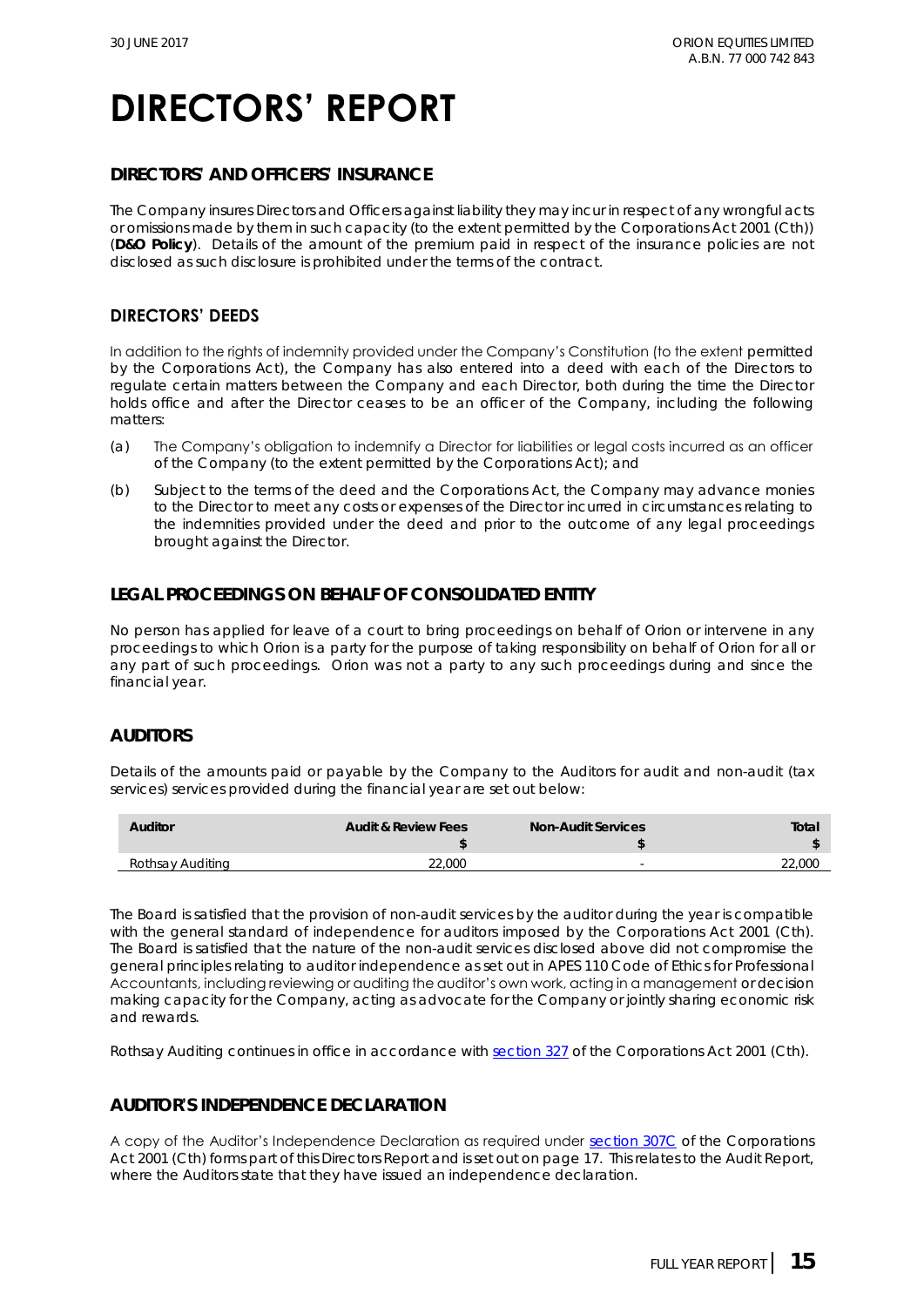### **EVENTS SUBSEQUENT TO BALANCE DATE**

The Directors are not aware of any matters or circumstances at the date of this Directors' Report, other than those referred to in this Directors' Report (in particular, in the Review of Operations) or the financial statements or notes thereto (in particular Note 26), that have significantly affected or may significantly affect the operations, the results of operations or the state of affairs of the Company in subsequent financial years.

Signed for and on behalf of the Directors in accordance with a resolution of the Board,

Farooq Khan Victor Ho

31 August 2017

Chairman Chairman Chairman Company Secretary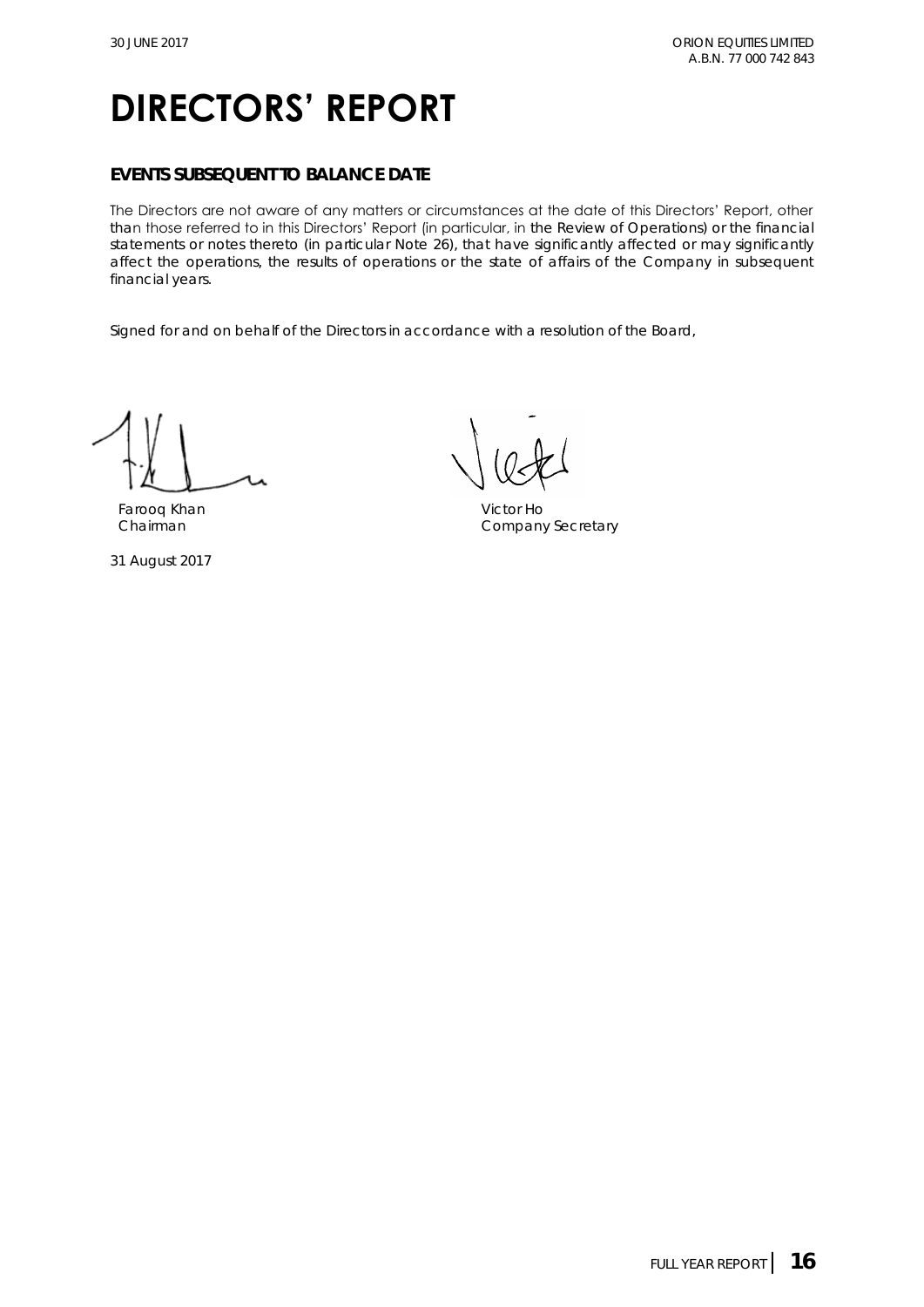

Level 1, Lincoln House, 4 Ventnor Avenue, West Perth WA 6005 P.O. Box 8716, Perth Business Centre WA 6849 Phone (08) 9486 7094 www.rothsayresources.com.au

**The Directors Orion Equities Limited** Level 2 23 Ventnor Ave West Perth WA 6005

**Dear Sirs** 

In accordance with Section 307C of the Corporations Act 2001 (the "Act") I hereby declare that to the best of my knowledge and belief there have been:

- no contraventions of the auditor independence requirements of the Act in  $i)$ relation to the audit of the 30 June 2017 financial statements; and
- no contraventions of any applicable code of professional conduct in relation ii) to the review.

Graham Swan FCA (Lead auditor)

**Rothsay Auditing** 

Dated  $\leq$   $\mid$ August 2017

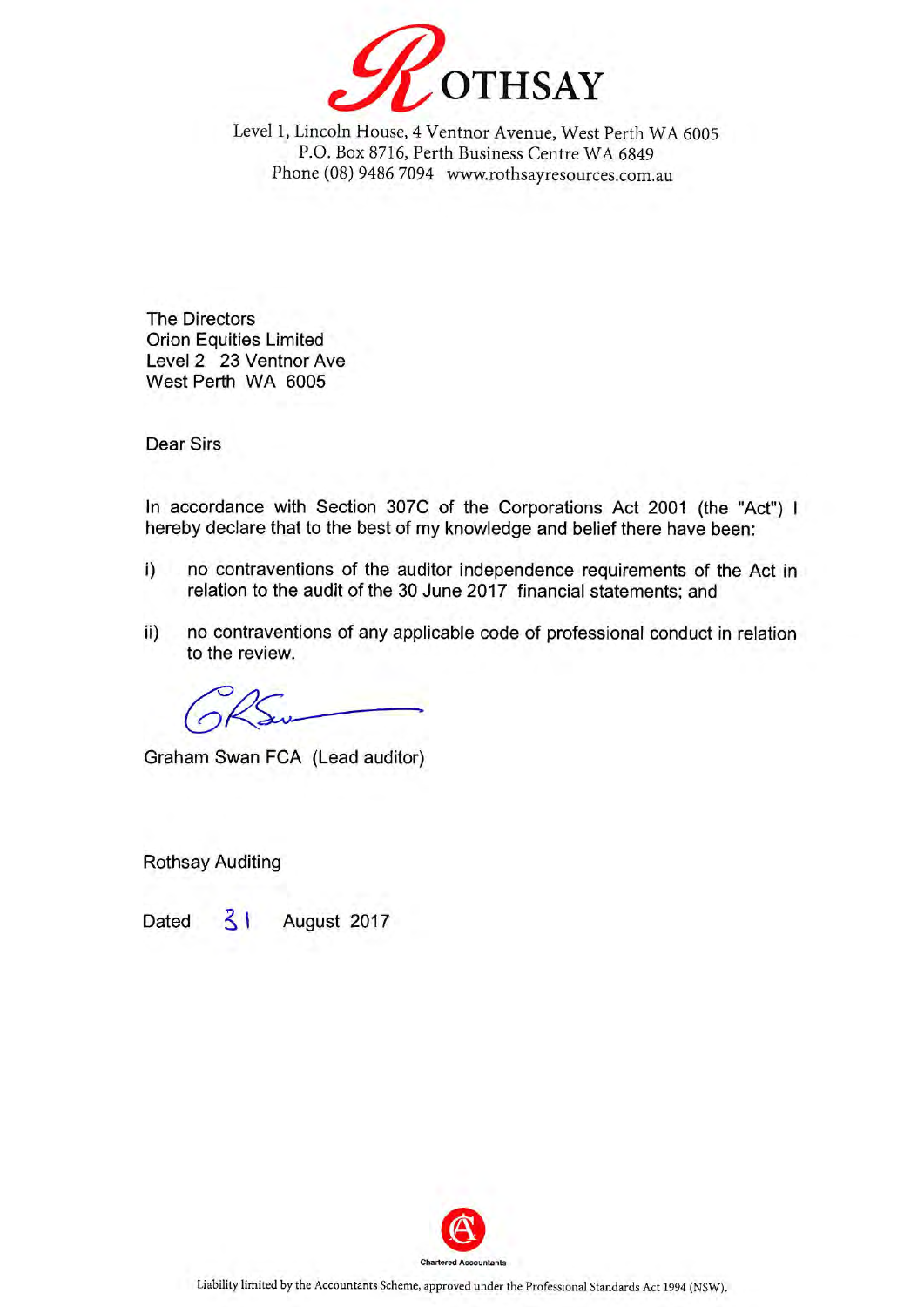## **CONSOLIDATED STATEMENT OF PROFIT OR LOSS AND OTHER COMPREHENSIVE INCOME for the year ended 30 June 2017**

|                                                                                              |                | 2017          | 2016       |
|----------------------------------------------------------------------------------------------|----------------|---------------|------------|
|                                                                                              | <b>Note</b>    | \$            | \$         |
| Revenue                                                                                      | $\overline{2}$ | 47,884        | 50,477     |
| Other                                                                                        |                |               |            |
| Net gain on financial assets at fair value through profit or loss                            |                | 29,852        |            |
| Share of net profit of Associate entity                                                      |                |               | 147,205    |
| Other income                                                                                 |                | 283           | 1,099      |
| TOTAL REVENUE AND INCOME                                                                     |                | 78,019        | 198,781    |
| <b>EXPENSES</b>                                                                              | 3              |               |            |
| Net loss on financial assets at fair value through profit or loss                            |                |               | (37,868)   |
| Share of net loss of Associate entity                                                        |                | (1, 245, 250) |            |
| Olive grove operation expenses                                                               |                | (37, 913)     | (60, 763)  |
| Land operation expenses                                                                      |                | (33,993)      | (15, 156)  |
| Impairment loss on property held for development or resale                                   |                | (130,000)     |            |
| Personnel expenses                                                                           |                | (437, 489)    | (484, 190) |
| Occupancy expenses                                                                           |                | (23, 547)     | (27, 845)  |
| Corporate expenses                                                                           |                | (28,680)      | (26, 022)  |
| Communication expenses                                                                       |                | (4,887)       | (4,690)    |
| Finance expenses                                                                             |                | (2,588)       | (2,762)    |
| Administration expenses                                                                      |                | (32, 593)     | (83, 438)  |
| <b>LOSS BEFORE INCOME TAX</b>                                                                |                | (1,898,921)   | (543, 953) |
| Income tax expense                                                                           | 5              | (125, 927)    |            |
| <b>LOSS FOR THE YEAR</b>                                                                     |                | (2,024,848)   | (543,953)  |
| OTHER COMPREHENSIVE INCOME                                                                   |                |               |            |
| Revaluation of assets, net of tax                                                            | 18             | (275, 283)    |            |
| TOTAL COMPREHENSIVE INCOME FOR THE YEAR                                                      |                | (2,300,131)   | (543, 953) |
| LOSS PER SHARE FOR LOSS ATTRIBUTABLE TO THE ORDINARY<br><b>EQUITY HOLDERS OF THE COMPANY</b> |                |               |            |
| Basic and diluted loss per share (cents)                                                     | 6              | (12.94)       | (3.47)     |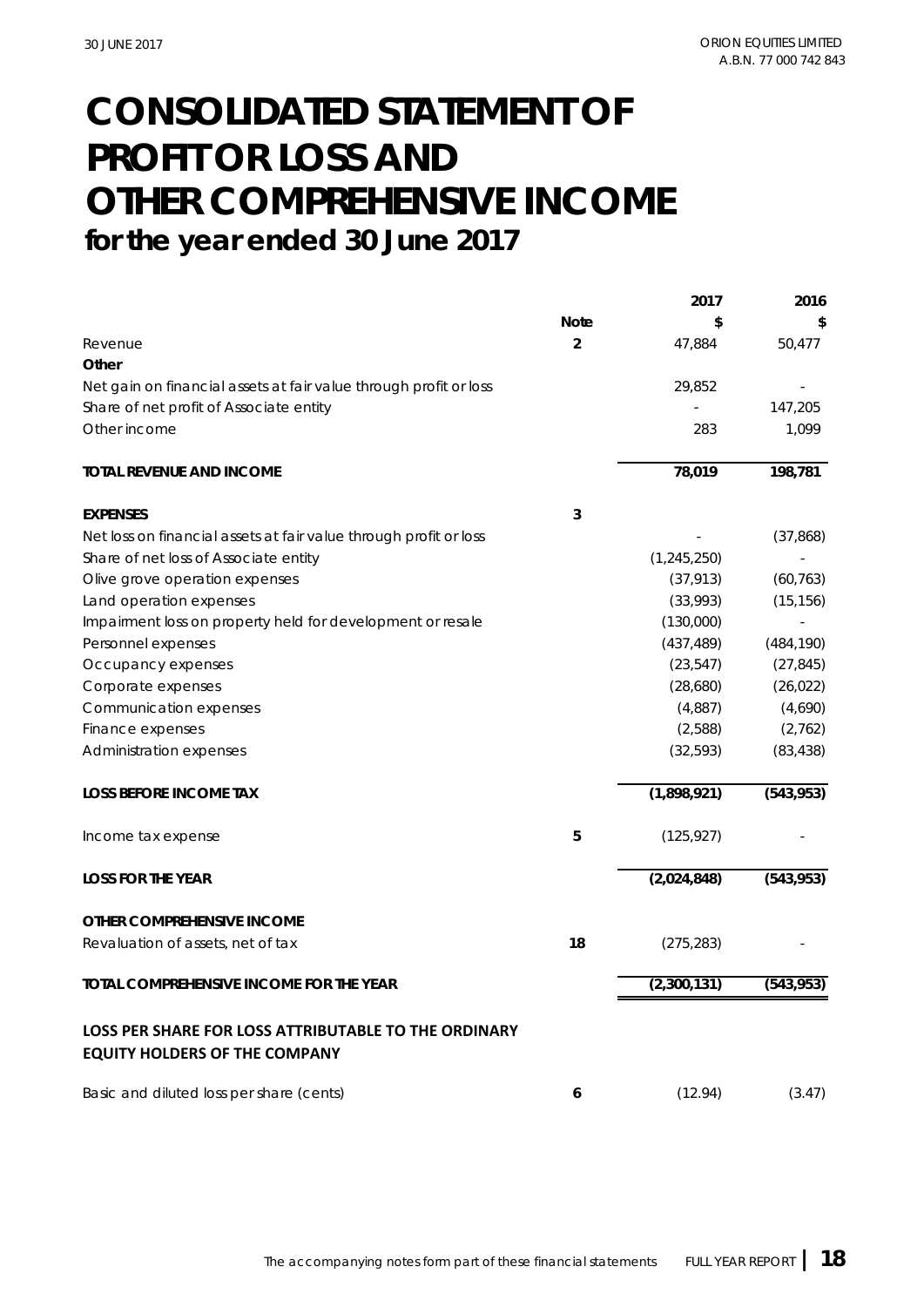## **CONSOLIDATED STATEMENT as at 30 June 2017 OF FINANCIAL POSITION**

|                                                       | Note | 2017           | 2016           |
|-------------------------------------------------------|------|----------------|----------------|
| <b>CURRENT ASSETS</b>                                 |      | \$             | \$             |
| Cash and cash equivalents                             | 7    | 207,703        | 78,788         |
| Financial assets at fair value through profit or loss | 8    | 494,357        | 722,445        |
| Receivables                                           | 11   | 19,132         | 20,391         |
| Other current assets                                  |      | 4,166          | 4,785          |
| TOTAL CURRENT ASSETS                                  |      | 725,358        | 826,409        |
| NON CURRENT ASSETS                                    |      |                |                |
| Investment in Associate entity                        | 22   | 2,002,205      | 3,452,593      |
| Property held for development or resale               | 12   | 1,220,000      | 1,350,000      |
| Property, plant and equipment                         | 13   | 1,512,734      | 1,948,495      |
| Olive trees                                           | 14   | 65,500         | 65,500         |
| Deferred tax asset                                    | 5    | 61,206         | 116,782        |
| TOTAL NON CURRENT ASSETS                              |      | 4,861,645      | 6,933,370      |
| <b>TOTAL ASSETS</b>                                   |      | 5,587,003      | 7,759,779      |
|                                                       |      |                |                |
| <b>CURRENT LIABILITIES</b>                            |      |                |                |
| Payables                                              | 15   | 257,302        | 93,026         |
| Provisions                                            | 16   | 66,164         | 47,509         |
| <b>TOTAL CURRENT LIABILITIES</b>                      |      | 323,466        | 140,535        |
| NON CURRENT LIABILITIES                               |      |                |                |
| Deferred tax liability                                | 5    | 61,206         | 116,782        |
| TOTAL NON CURRENT LIABILITIES                         |      | 61,206         | 116,782        |
| <b>TOTAL LIABILITIES</b>                              |      | 384,672        | 257,317        |
| <b>NET ASSETS</b>                                     |      | 5,202,331      | 7,502,462      |
| <b>EQUITY</b>                                         |      |                |                |
| Issued capital                                        | 17   | 18,808,028     | 18,808,028     |
| Reserves                                              | 18   | 306,653        | 450,344        |
| <b>Accumulated losses</b>                             |      | (13, 912, 350) | (11, 755, 910) |
| <b>TOTAL EQUITY</b>                                   |      | 5,202,331      | 7,502,462      |
|                                                       |      |                |                |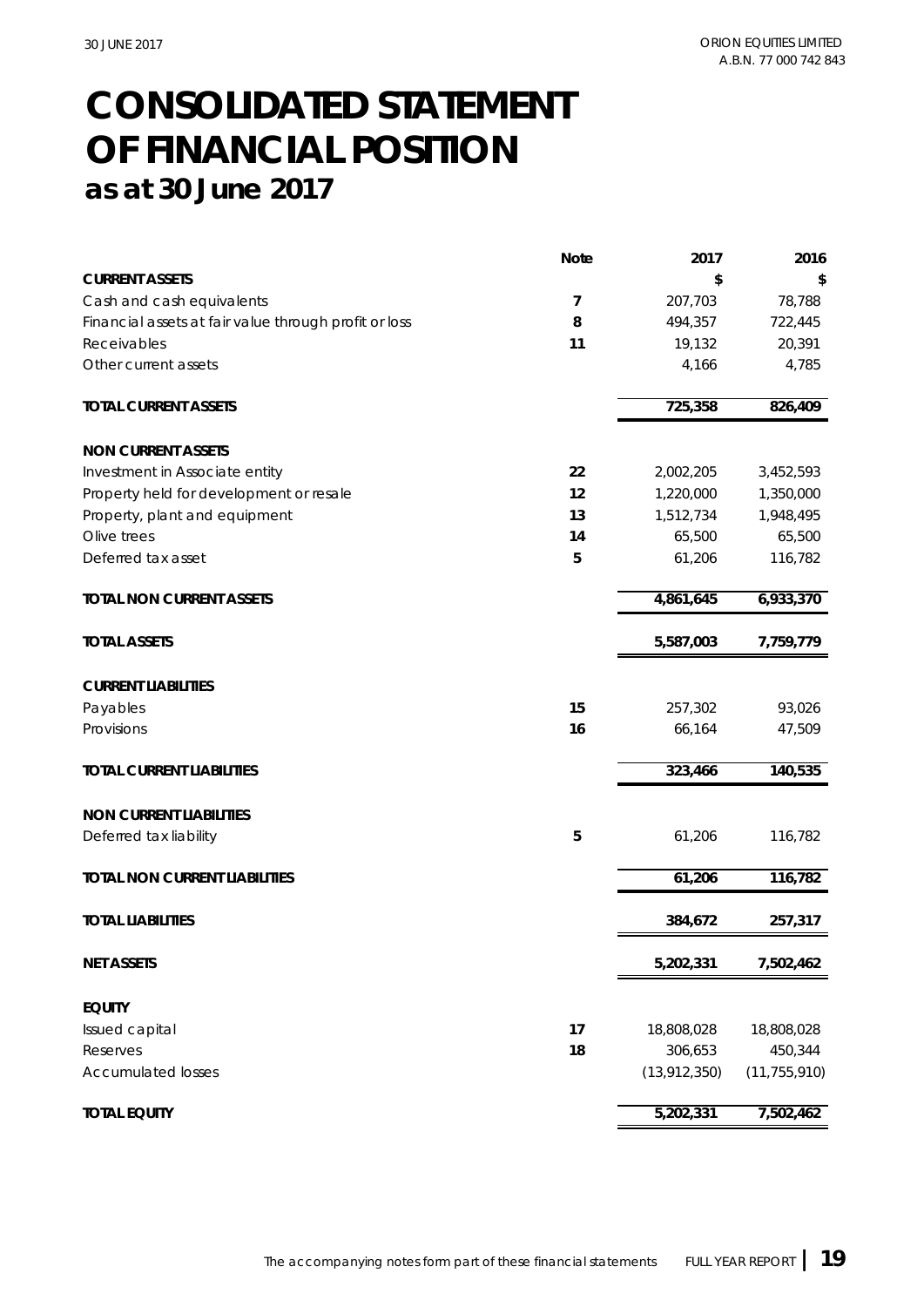## **for the year ended 30 June 2017 CONSOLIDATED STATEMENT OF CHANGES IN EQUITY**

|                                                       |             |                       |            | Accumulated    |             |
|-------------------------------------------------------|-------------|-----------------------|------------|----------------|-------------|
|                                                       | <b>Note</b> | <b>Issued Capital</b> | Reserves   | Losses         | Total       |
|                                                       |             | \$                    | \$         | \$             | \$          |
| BALANCE AT 1 JULY 2015                                |             | 18,854,714            | 436,643    | (11, 198, 256) | 8,093,101   |
| Loss for the year                                     |             |                       |            | (543, 953)     | (543, 953)  |
| Profits reserve transfer                              |             |                       | 13,701     | (13, 701)      |             |
| Other comprehensive income                            |             |                       |            |                |             |
| Total comprehensive loss for the year                 |             |                       | 13,701     | (557, 654)     | (543, 953)  |
| Transactions with owners in their capacity as owners: |             |                       |            |                |             |
| Share buy-back                                        |             | (46,686)              |            |                | (46,686)    |
| BALANCE AT 30 JUNE 2016                               |             | 18,808,028            | 450,344    | (11, 755, 910) | 7,502,462   |
| BALANCE AT 1 JULY 2016                                |             | 18,808,028            | 450,344    | (11, 755, 910) | 7,502,462   |
| Loss for the year                                     |             |                       |            | (2,024,848)    | (2,024,848) |
| Profits reserve transfer                              | 18          |                       | 131,592    | (131, 592)     |             |
| Other comprehensive income                            | 18          |                       | (275, 283) |                | (275, 283)  |
| Total comprehensive loss for the year                 |             |                       | (143, 691) | (2, 156, 440)  | (2,300,131) |
| BALANCE AT 30 JUNE 2017                               |             | 18,808,028            | 306,653    | (13, 912, 350) | 5,202,331   |
|                                                       |             |                       |            |                |             |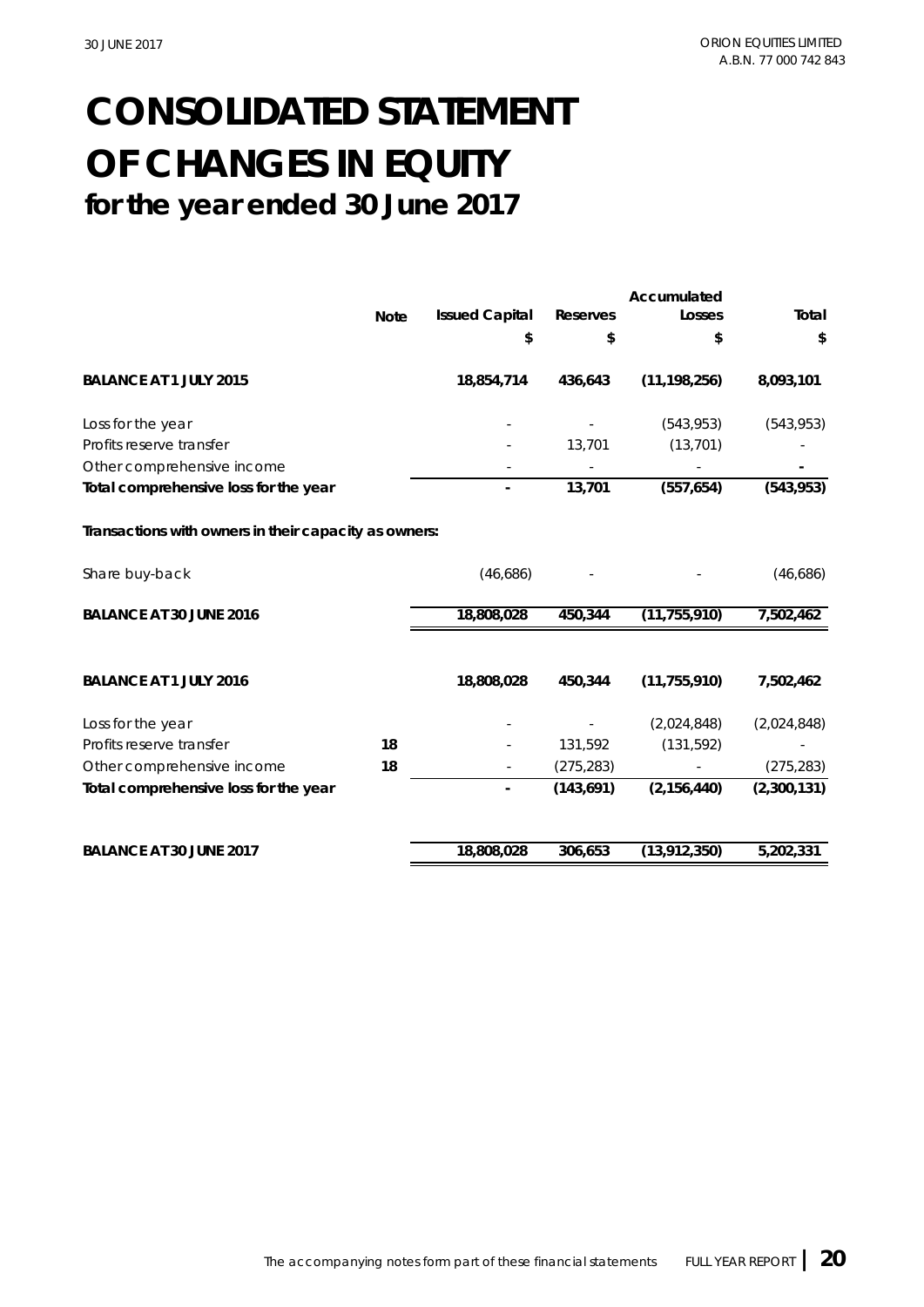## **CONSOLIDATED STATEMENT OF CASH FLOWS for the year ended 30 June 2017**

|                                                                   | <b>Note</b> | 2017          | 2016       |
|-------------------------------------------------------------------|-------------|---------------|------------|
|                                                                   |             | \$            | \$         |
| CASH FLOWS FROM OPERATING ACTIVITIES                              |             |               |            |
| Receipts from customers                                           |             | 44,200        | 44,200     |
| Dividends received                                                |             | 207,440       | 208,269    |
| Interest received                                                 |             | 1,382         | 3,145      |
| Other income received                                             |             | 283           | 1,099      |
| Payments to suppliers and employees                               |             | (382, 143)    | (672, 718) |
| Interest paid                                                     |             | (64)          | (27)       |
| Sale of financial assets at fair value through profit or loss     |             | 263,693       | 504,111    |
| Purchase of financial assets at fair value through profit or loss |             | (5, 753)      | (102, 305) |
| NET CASH (USED IN)/PROVIDED BY OPERATING ACTIVITIES               | 7           | 129,038       | (14, 226)  |
| CASH FLOWS FROM INVESTING ACTIVITIES                              |             |               |            |
| Purchase of plant and equipment                                   | 13          | (123)         | (1, 107)   |
| NET CASH USED IN INVESTING ACTIVITIES                             |             | (123)         | (1, 107)   |
| CASH FLOWS FROM FINANCING ACTIVITIES<br>Share buy-back            |             |               | (46,686)   |
|                                                                   |             |               |            |
| NET CASH USED IN FINANCING ACTIVITIES                             |             | $\mathcal{L}$ | (46,686)   |
| NET INCREASE/(DECREASE) IN CASH HELD                              |             | 128,915       | (62, 019)  |
| Cash and cash equivalents at beginning of financial year          |             | 78,788        | 140,807    |
| CASH AND CASH EQUIVALENTS AT END OF FINANCIAL YEAR                | 7           | 207,703       | 78,788     |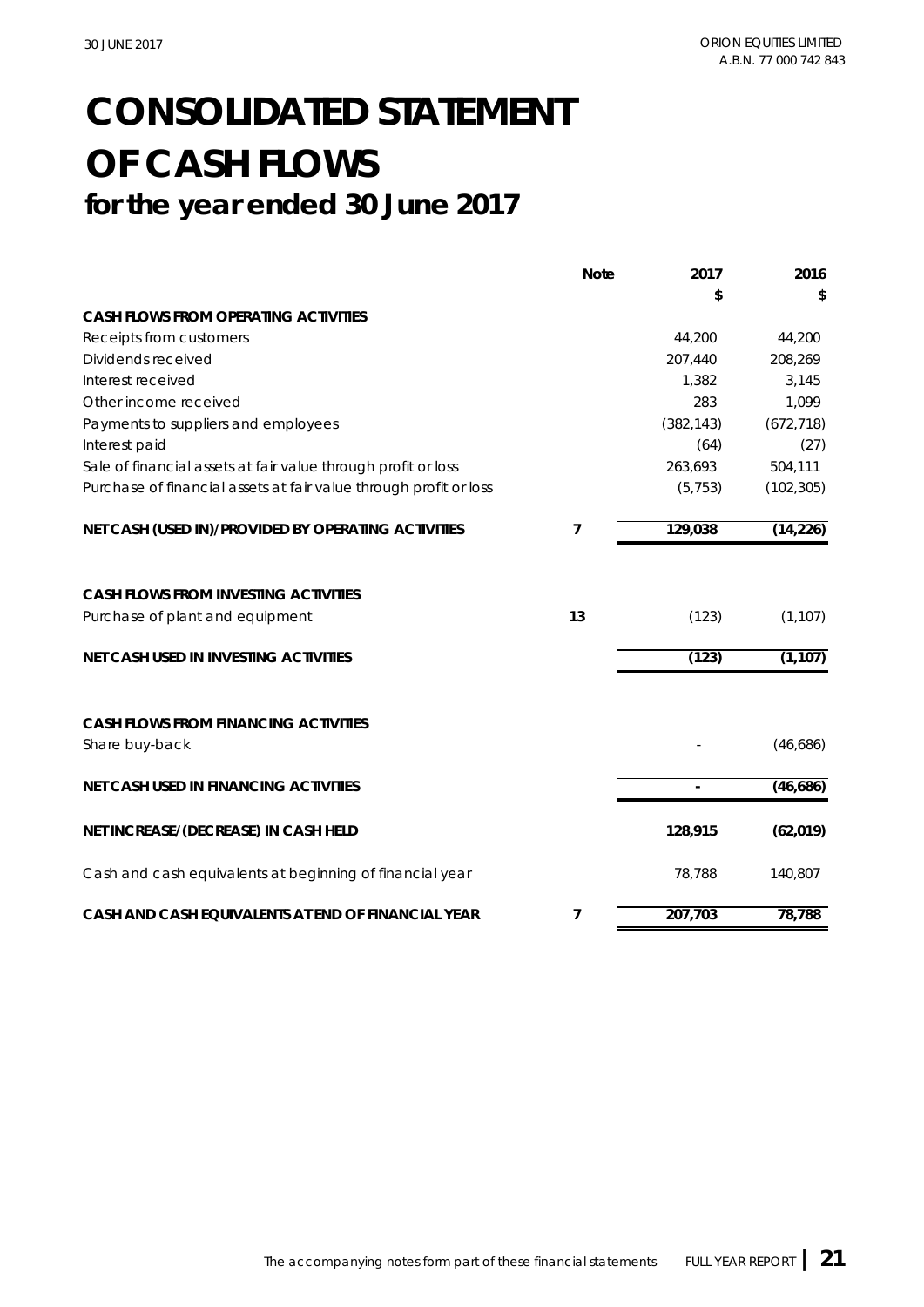#### **1. ABOUT THIS REPORT**

#### **1.1 Background**

This financial report covers the consolidated financial statement of the consolidated entity consisting of Orion Equities Limited (the **Company**), its subsidiaries and investments in associates (the **Consolidated Entity** or **Orion**). The financial report is presented in the Australian currency.

Orion Equities Limited is a company limited by shares, incorporated in New South Wales, Australia and whose shares are publicly traded on the Australian Securities Exchange (**ASX**).

These financial statements have been prepared on a streamlined basis where key information is grouped together for ease of understanding and readability. The notes include information which is required to understand the financial statements and is material and relevant to the operations, financial position and performance of the Consolidated Entity.

Information is considered material and relevant if, for example:

- (a) the amount in question is significant because of its size or nature;
- (b) it is important for understanding the results of the Consolidated Entity;
- (c) it helps to explain the impact of significant changes in the Consolidated Entity's business – for example, acquisitions; or
- (d) it relates to an aspect of the Consolidated Entity's operations that is important to its future performance.

The notes are organised into the following sections:

(a) **Key Performance**: Provides a breakdown of the key individual line items in the statement of comprehensive income that the Directors consider most relevant to understanding performance and shareholder returns for the year:

**Notes**

- 2 Revenue
- 3 Expenses
- 4 Segment information<br>5 Tax
- 5 Tax 6 Loss per share
- (b) **Financial Risk Managemen**t: Provides information about the Consolidated Entity's exposure and management of various financial risks and explains how these affect the Consolidated Entity's financial position and performance:

**Notes**

- 7 Cash and cash equivalents
- 8 Financial assets at fair value through profit or loss
- 9 Financial risk management
- 10 Fair value measurement of financial instruments

(c) **Other Assets and Liabilities**: Provides information on other balance sheet assets and liabilities that do not materially affect performance or give rise to material financial risk:

**Notes**

- 11 Receivables
- 
- 12 Property held for resale<br>13 Property, plant and equ Property, plant and equipment
- 14 Olive trees
- 15 Payables<br>16 Provisions
- Provisions
- (d) **Capital Structure:** This section outlines how the Consolidated Entity manages its capital structure and related financing costs, as well as capital adequacy and reserves. It also provides details on the dividends paid by the Company:
	- **Notes**
		- 17 Issued capital
		- 18 Reserves<br>19 Capital ri
		- Capital risk management
- (e) **Consolidated Entity Structure**: Provides details and disclosures relating to the parent entity of the Consolidated Entity, controlled entities, investments in associates and any acquisitions and/or disposals of businesses in the year. Disclosure on related parties is also provided in the section:
	- **Notes**
	- 20 Parent entity information<br>21 Investment in controlled
	- 21 Investment in controlled entities<br>22 Investment in associate entity
	- Investment in associate entity
	- 23 Related party transactions
- (f) **Other:** Provides information on items which require disclosure to comply with Australian Accounting Standards and other regulatory pronouncements however, are not considered significant in understanding the financial performance or position of the Consolidated Entity:
	- **Notes**
		- 24 Auditors' remuneration<br>25 Contingencies
		- Contingencies
		- 26 Events occurring after the reporting period

Significant and other accounting policies that summarise the measurement basis used and presentation policies and are relevant to an understanding of the financial statements are provided throughout the notes to the financial statements.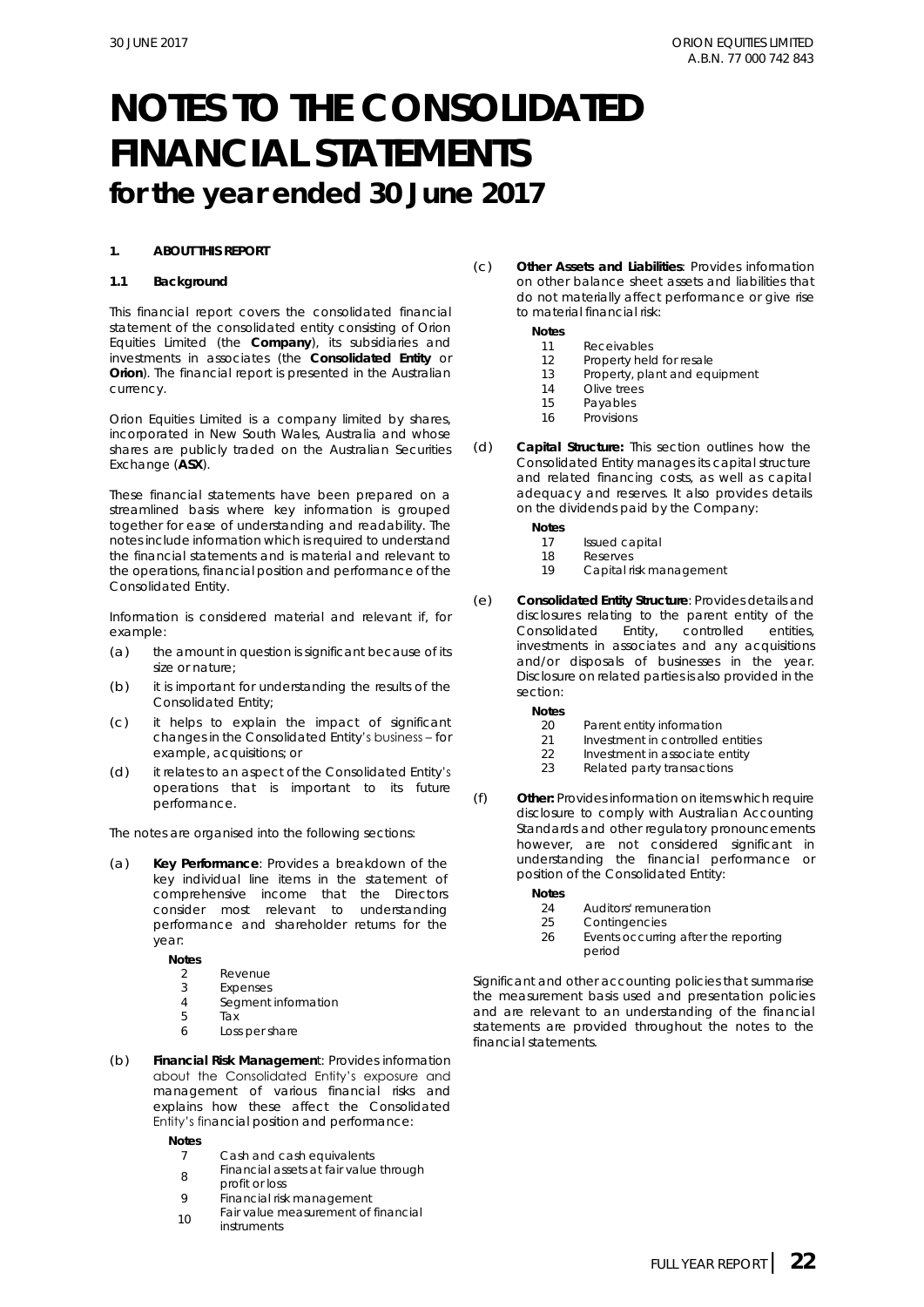#### **1.2. Basis of preparation**

These general purpose financial statements have been prepared in accordance with Australian Accounting Standards, other authoritative pronouncements of the Australian Accounting Standards Board, Australia Accounting Interpretations and the *Corporations Act 2001 (Cth)*, as appropriate for for-profit entities*.*

#### *Compliance with IFRS*

The consolidated financial statements of the Consolidated Entity also comply with International Financial Reporting Standards (IFRS) as issued by the International Accounting Standards Board (IASB).

#### *Reporting Basis and Conventions*

The financial report has been prepared on an accruals basis and is based on historical costs modified by the revaluation of selected non-current assets, and financial assets and financial liabilities for which the fair value basis of accounting has been applied.

#### **1.3. Principles of Consolidation**

The consolidated financial statements incorporate the assets and liabilities of the subsidiaries of Orion Equities Limited as at 30 June 2017 and the results of its subsidiaries for the year then ended. Orion Equities Limited and its subsidiaries are referred to in this financial report as the Consolidated Entity.

All inter-company balances and transactions between entities in the Consolidated Entity, including any unrealised profits or losses, have been eliminated on consolidation.

#### **1.4. Comparative Figures**

Certain comparative figures have been adjusted to conform to changes in presentation for the current financial year.

#### **1.5. Goods and Services Tax (GST)**

Revenues, expenses and assets are recognised net of the amount of GST, except where the amount of GST incurred is not recoverable from the Australian Tax Office. In these circumstances the GST is recognised as part of the cost of acquisition of the asset or as part of an item of the expense. Receivables and payables in the Statement of Financial Position are shown inclusive of GST. Cash flows are presented in the Statement of Cash Flows on a gross basis, except for the GST component of investing and financing activities, which are disclosed as operating cash flows.

#### **1.6. Impairment of Assets**

At each reporting date, the Consolidated Entity reviews the carrying values of its tangible and intangible assets to determine whether there is any indication that those assets have been impaired. If such an indication exists, the recoverable amount of the asset, being the higher of the asset's fair value less costs to sell and value in use, is compared to the asset's carrying value. Any excess of the asset's carrying value over its recoverable amount is expensed to the profit or loss. Impairment testing is performed annually for goodwill and intangible assets with indefinite lives. Where it is not possible to estimate the recoverable amount of an individual asset, the Consolidated Entity estimates the recoverable amount of the cash-generating unit to which the asset belongs.

**1.7. Dividends Policy** 

Provision is made for the amount of any dividend declared; being appropriately authorised and no longer at the discretion of the entity, on or before the end of the financial year but not distributed at the Balance Date.

**1.8. New, revised or amending Accounting Standards and Interpretations adopted**

The Consolidated Entity has adopted all of the new, revised or amending Accounting Standards and Interpretations issued by the AASB that are mandatory for the current reporting period.

Any new, revised or amending Accounting Standards or Interpretations that are not mandatory have not been early adopted.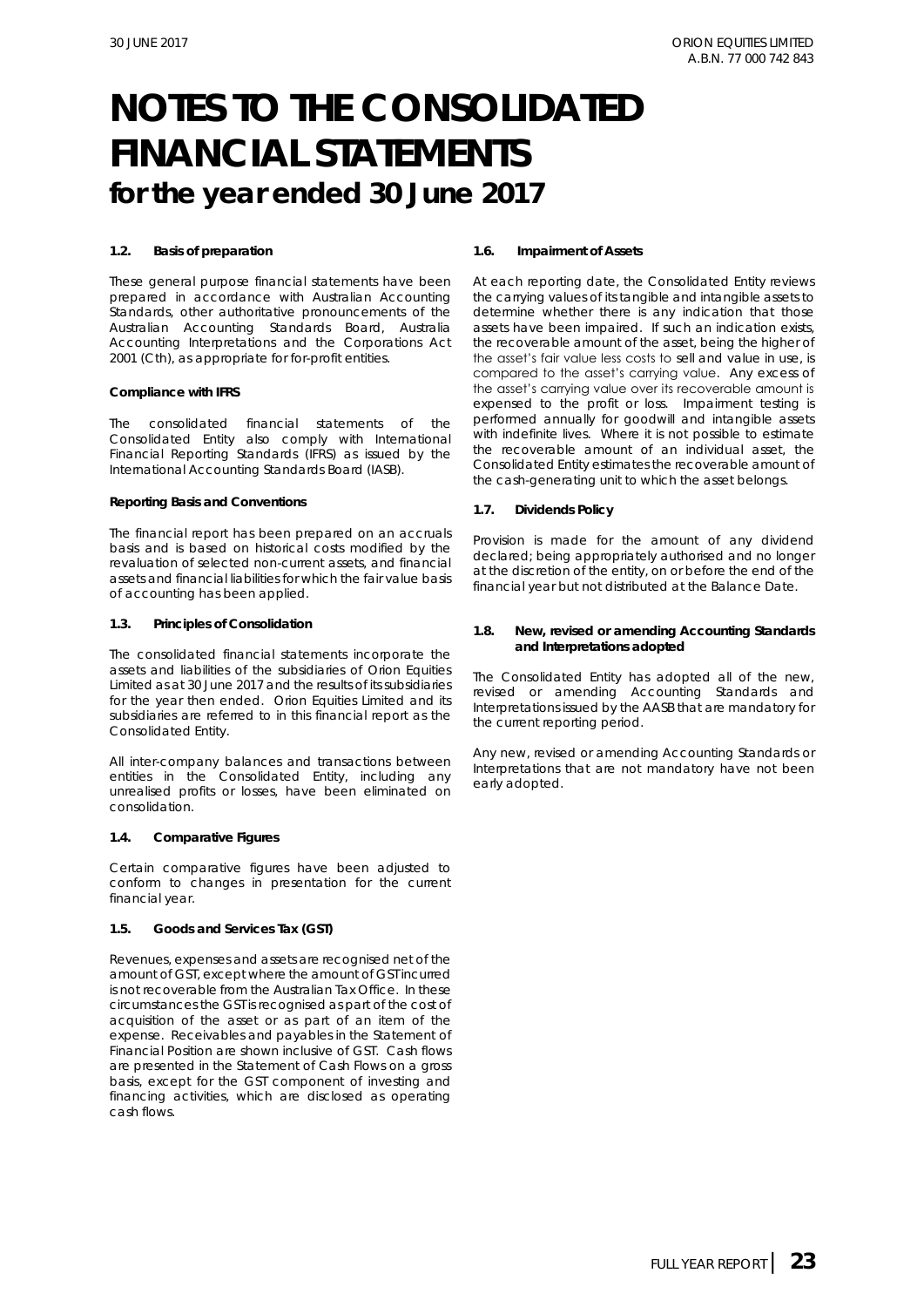#### **1.9. Summary of Accounting Standards Issued but not yet Effective**

The following new Accounting Standards and Interpretations (which have been released but not yet adopted) have been considered and is expected to have limited material impact on the Consolidated Entity's financial statements or the associated notes therein.

| <b>AASB</b><br>reference | Title and<br><b>Affected</b><br>Standard(s)                                                                           | Nature of Change                                                                                                                                                                                                                                                                                                                                                                                                                                                       | Application<br>date                                   |
|--------------------------|-----------------------------------------------------------------------------------------------------------------------|------------------------------------------------------------------------------------------------------------------------------------------------------------------------------------------------------------------------------------------------------------------------------------------------------------------------------------------------------------------------------------------------------------------------------------------------------------------------|-------------------------------------------------------|
| AASB 9, and<br>relevant  | Financial<br>Instruments                                                                                              | AASB 9 replaces AASB 139 Financial Instruments: Recognition<br>and Measurement.                                                                                                                                                                                                                                                                                                                                                                                        | Annual<br>reporting                                   |
| amending<br>standards    |                                                                                                                       | Except for certain trade receivables, an entity initially measures<br>a financial asset at its fair value plus, in the case of a financial<br>asset not at fair value through profit or loss, transaction costs.                                                                                                                                                                                                                                                       | periods<br>beginning on<br>or after 1<br>January 2018 |
|                          |                                                                                                                       | Debt instruments are subsequently measured at fair value<br>through profit or loss (FVTPL), amortised cost, or fair value<br>through other comprehensive income (FVOCI), on the basis of<br>their contractual cash flows and the business model under<br>which the debt instruments are held.                                                                                                                                                                          |                                                       |
|                          |                                                                                                                       | There is a fair value option (FVO) that allows financial assets on<br>initial recognition to be designated as FVTPL if that eliminates or<br>significantly reduces an accounting mismatch.                                                                                                                                                                                                                                                                             |                                                       |
|                          |                                                                                                                       | Equity instruments are generally measured at FVTPL. However,<br>entities have an irrevocable option on an instrument-by-<br>instrument basis to present changes in the fair value of non-<br>trading instruments in other comprehensive income (OCI)<br>without subsequent reclassification to profit or loss.                                                                                                                                                         |                                                       |
|                          |                                                                                                                       | For financial liabilities designated as FVTPL using the FVO, the<br>amount of change in the fair value of such financial liabilities<br>that is attributable to changes in credit risk must be presented in<br>OCI. The remainder of the change in fair value is presented in<br>profit or loss, unless presentation in OCI of the fair value change<br>in respect of the liability's credit risk would create or enlarge an<br>accounting mismatch in profit or loss. |                                                       |
|                          |                                                                                                                       | All other AASB 139 classification and measurement requirements<br>for financial liabilities have been carried forward into AASB 9,<br>including the embedded derivative separation rules and the<br>criteria for using the FVO.                                                                                                                                                                                                                                        |                                                       |
|                          |                                                                                                                       | The incurred credit loss model in AASB 139 has been replaced<br>with an expected credit loss model in AASB 9.                                                                                                                                                                                                                                                                                                                                                          |                                                       |
|                          |                                                                                                                       | The requirements for hedge accounting have been amended<br>to more closely align hedge accounting with risk management,<br>establish a more principle-based approach to hedge<br>accounting and address inconsistencies in the hedge<br>accounting model in AASB 139.                                                                                                                                                                                                  |                                                       |
| AASB 2014-10             | Amendments<br>to Australian<br>Accounting                                                                             | The amendments clarify that a full gain or loss is recognised<br>when a transfer to an associate or joint venture involves a<br>business as defined in AASB 3 Business Combinations.                                                                                                                                                                                                                                                                                   | Annual<br>reporting<br>periods                        |
|                          | Standards-<br>Sale or<br>Contribution of<br>Assets<br>between an<br>Investor and its<br>Associate or<br>Joint Venture | Any gain or loss resulting from the sale or contribution of assets<br>that does not constitute a business, however, is recognised only<br>to the extent of unrelated investors' interests in the associate or<br>joint venture.                                                                                                                                                                                                                                        | beginning on<br>or after 1<br>January 2018            |
|                          |                                                                                                                       | AASB 2015-10 defers the mandatory effective date (application<br>date) of AASB 2014-10 so that the amendments are required to<br>be applied for annual reporting periods beginning on or after 1<br>January 2018 instead of 1 January 2016.                                                                                                                                                                                                                            |                                                       |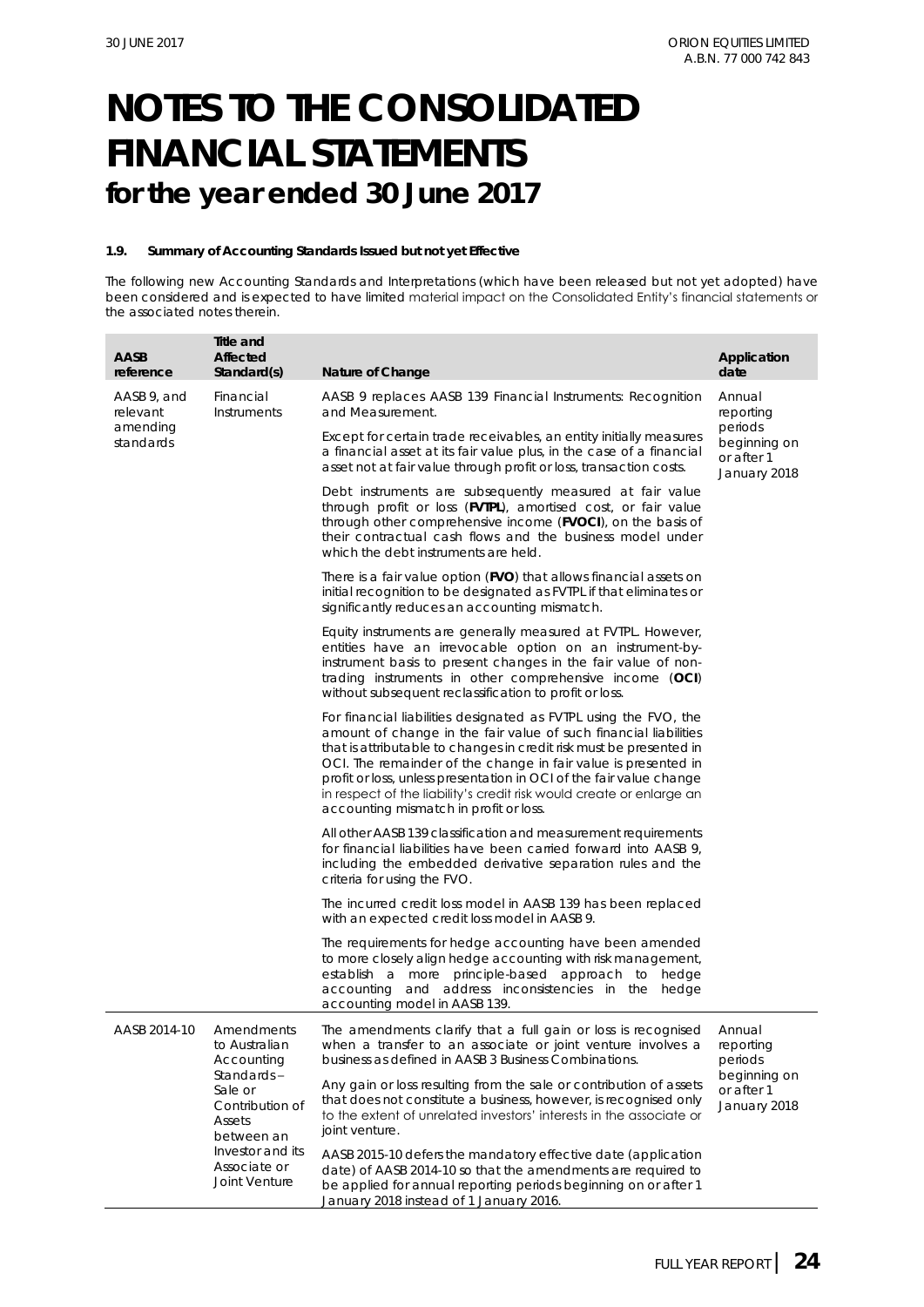#### **1.9 Summary of Accounting Standards Issued but not yet Effective (continued)**

| AASB<br>reference                                 | Title and<br>Affected<br>Standard(s)                                                                                                             | Nature of Change                                                                                                                                                                                                                                                                                                                                                                                                                                                                                                                                                                                                                    | Application<br>date                                                          |
|---------------------------------------------------|--------------------------------------------------------------------------------------------------------------------------------------------------|-------------------------------------------------------------------------------------------------------------------------------------------------------------------------------------------------------------------------------------------------------------------------------------------------------------------------------------------------------------------------------------------------------------------------------------------------------------------------------------------------------------------------------------------------------------------------------------------------------------------------------------|------------------------------------------------------------------------------|
| AASB 2016-5                                       | Amendments<br>to Australian<br>Accounting<br>Standards-<br>Classification<br>and<br>Measurement<br>of Share-<br>based<br>Payment<br>Transactions | This Standard amends AASB 2 Share-based Payment, clarifying<br>how to account for certain types of share-based payment<br>transactions. The amendments provide requirements on the<br>accounting for:<br>The effects of vesting and non-vesting conditions on the<br>measurement of cash-settled share-based payments<br>Share-based payment transactions with a net settlement<br>$\bullet$<br>feature for withholding tax obligations<br>A modification to the terms and conditions of a share-based<br>payment that changes the classification of the transaction<br>from cash-settled to equity-settled.                        | Annual<br>reporting<br>periods<br>beginning on<br>or after 1<br>January 2018 |
| AASB 15, and<br>relevant<br>amending<br>standards | Revenue from<br>Contracts with<br>Customers                                                                                                      | AASB 15 replaces all existing revenue requirements in Australian<br>Accounting Standards (AASB 111 Construction Contracts, AASB<br>118 Revenue, AASB Interpretation 13 Customer Loyalty<br>Programmes, AASB Interpretation 15 Agreements for the<br>Construction of Real Estate, AASB Interpretation 18 Transfers of<br>Assets from Customers and AASB Interpretation 131 Revenue -<br>Barter Transactions Involving Advertising Services) and applies to<br>all revenue arising from contracts with customers, unless the<br>contracts are in the scope of other standards, such as AASB 117<br>(or AASB 16 Leases, once applied). | Annual<br>reporting<br>periods<br>beginning on<br>or after 1<br>January 2018 |
|                                                   |                                                                                                                                                  | The core principle of AASB 15 is that an entity recognises<br>revenue to depict the transfer of promised goods or services to<br>customers in an amount that reflects the consideration to which<br>an entity expects to be entitled in exchange for those goods or<br>services. An entity recognises revenue in accordance with the<br>core principle by applying the following steps:                                                                                                                                                                                                                                             |                                                                              |
|                                                   |                                                                                                                                                  | Step 1: Identify the contract(s) with a customer                                                                                                                                                                                                                                                                                                                                                                                                                                                                                                                                                                                    |                                                                              |
|                                                   |                                                                                                                                                  | Step 2: Identify the performance obligations in the contract                                                                                                                                                                                                                                                                                                                                                                                                                                                                                                                                                                        |                                                                              |
|                                                   |                                                                                                                                                  | Step 3: Determine the transaction price<br>٠                                                                                                                                                                                                                                                                                                                                                                                                                                                                                                                                                                                        |                                                                              |
|                                                   |                                                                                                                                                  | Step 4: Allocate the transaction price to the performance<br>obligations in the contract                                                                                                                                                                                                                                                                                                                                                                                                                                                                                                                                            |                                                                              |
|                                                   |                                                                                                                                                  | Step 5: Recognise revenue when (or as) the entity satisfies a<br>٠<br>performance obligation                                                                                                                                                                                                                                                                                                                                                                                                                                                                                                                                        |                                                                              |
| AASB 2017-1                                       | Amendments                                                                                                                                       | The amendments clarify certain requirements in:                                                                                                                                                                                                                                                                                                                                                                                                                                                                                                                                                                                     | Annual                                                                       |
|                                                   | to Australian<br>Accounting<br>Standards-<br>Transfers of<br>Investments                                                                         | • AASB 1 First-time Adoption of Australian Accounting<br>Standards -deletion of exemptions for first-time adopters<br>and addition of an exemption arising from AASB<br>Interpretation 22 Foreign Currency Transactions and<br><b>Advance Consideration</b>                                                                                                                                                                                                                                                                                                                                                                         | reporting<br>periods<br>beginning on<br>or after 1<br>January 2018           |
|                                                   | Property,<br>Annual                                                                                                                              | AASB 12 Disclosure of Interests in Other Entities - clarification<br>$\bullet$<br>of scope                                                                                                                                                                                                                                                                                                                                                                                                                                                                                                                                          |                                                                              |
|                                                   | Improvements<br>2014-2016                                                                                                                        | AASB 128 Investments in Associates and Joint Ventures -                                                                                                                                                                                                                                                                                                                                                                                                                                                                                                                                                                             |                                                                              |
|                                                   | Cycle and<br>Other                                                                                                                               | measuring an associate or joint venture at fair value                                                                                                                                                                                                                                                                                                                                                                                                                                                                                                                                                                               |                                                                              |
|                                                   | Amendments                                                                                                                                       | AASB 140 Investment Property - change in use.<br>٠                                                                                                                                                                                                                                                                                                                                                                                                                                                                                                                                                                                  |                                                                              |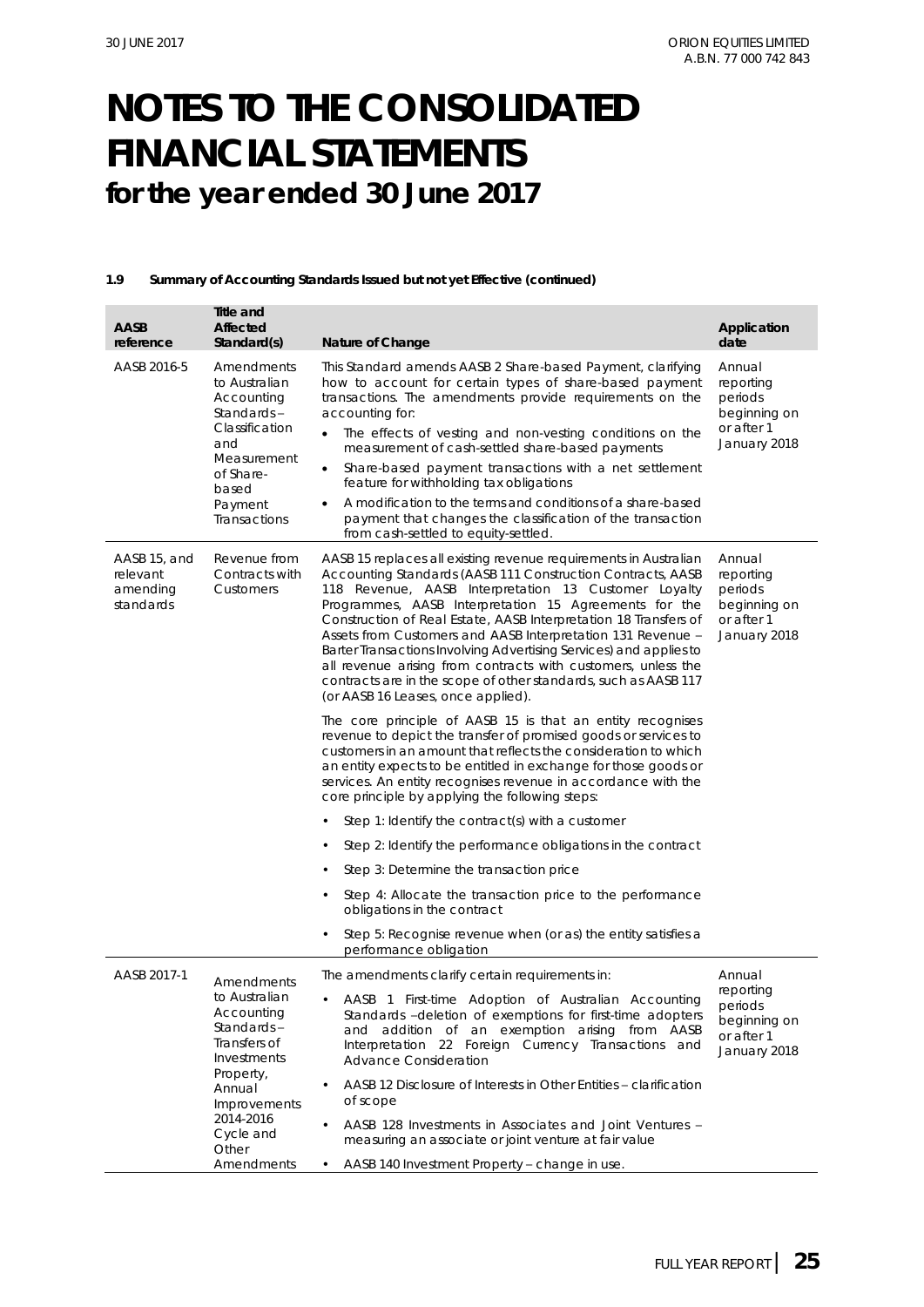#### **1.9 Summary of Accounting Standards Issued but not yet Effective (continued)**

| AASB<br>reference            | Title and<br>Affected<br>Standard(s)                                | Nature of Change                                                                                                                                                                                                                                                                                                                                                                                                                                                                                                                                                                                                                                    | Application<br>date                                                          |
|------------------------------|---------------------------------------------------------------------|-----------------------------------------------------------------------------------------------------------------------------------------------------------------------------------------------------------------------------------------------------------------------------------------------------------------------------------------------------------------------------------------------------------------------------------------------------------------------------------------------------------------------------------------------------------------------------------------------------------------------------------------------------|------------------------------------------------------------------------------|
| AASB<br>Interpretation<br>22 | Foreign<br>Currency<br>Transactions<br>and Advance<br>Consideration | The Interpretation clarifies that in determining the spot exchange<br>rate to use on initial recognition of the related asset, expense or<br>income (or part of it) on the derecognition of a non-monetary<br>asset or non-monetary liability relating to advance<br>consideration, the date of the transaction is the date on which<br>an entity initially recognises the non-monetary asset or non-<br>monetary liability arising from the advance consideration. If<br>there are multiple payments or receipts in advance, then the<br>entity must determine a date of the transactions for each<br>payment or receipt of advance consideration. | Annual<br>reporting<br>periods<br>beginning on<br>or after 1<br>January 2018 |
| AASB 16                      | Leases                                                              | AASB 16 requires lessees to account for all leases under a single<br>on-balance sheet model in a similar way to finance leases under<br>AASB 117 Leases. The standard includes two recognition<br>exemptions for lessees - leases of 'low-value' assets (e.g.,<br>personal computers) and short-term leases (i.e. leases with a<br>lease term of 12 months or less). At the commencement date of<br>a lease, a lessee will recognise a liability to make lease payments<br>(i.e. the lease liability) and an asset representing the right to use<br>the underlying asset during the lease term (i.e. the right-of-use<br>asset).                    | Annual<br>reporting<br>periods<br>beginning on<br>or after 1<br>January 2019 |
|                              |                                                                     | Lessees will be required to separately recognise the interest<br>expense on the lease liability and the depreciation expense on<br>the right-of-use asset.                                                                                                                                                                                                                                                                                                                                                                                                                                                                                          |                                                                              |
|                              |                                                                     | Lessees will be required to re-measure the lease liability upon the<br>occurrence of certain events (e.g. a change in the lease term,<br>a change in future lease payments resulting from a change in an<br>index or rate used to determine those payments). The lessee will<br>generally recognise the amount of the re-measurement of the<br>lease liability as an adjustment to the right-of-use asset.                                                                                                                                                                                                                                          |                                                                              |
|                              |                                                                     | Lessor accounting is substantially unchanged from today's<br>accounting under AASB 117. Lessors will continue to classify all<br>leases using the same classification principle as in AASB 117 and<br>distinguish between two types of leases: operating and finance<br>leases.                                                                                                                                                                                                                                                                                                                                                                     |                                                                              |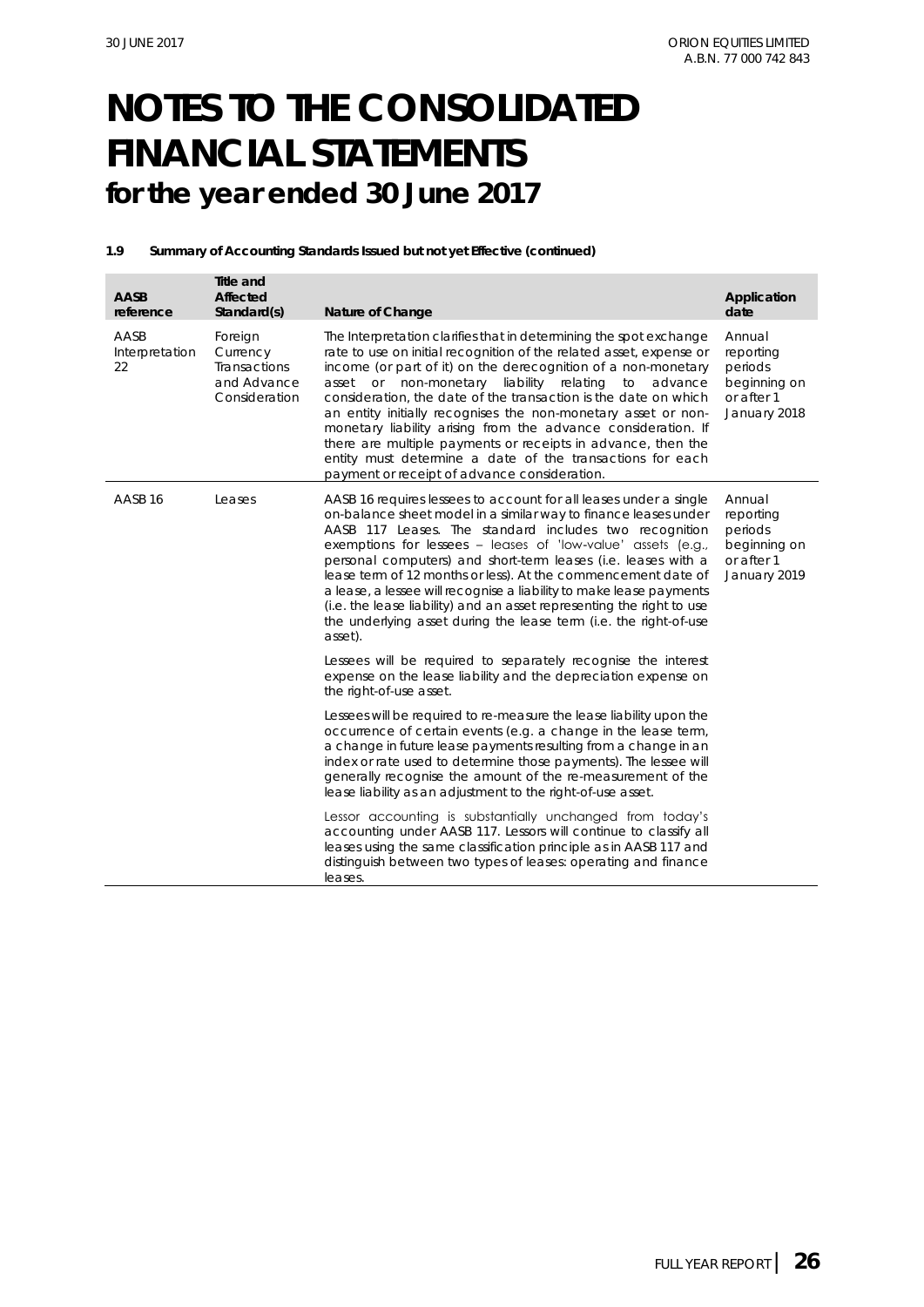#### **2. REVENUE**

|                                                                                     | 2017   | 2016    |
|-------------------------------------------------------------------------------------|--------|---------|
| The consolidated loss before income tax includes the following items of<br>revenue: | \$     | \$      |
| Revenue                                                                             |        |         |
| Rental revenue                                                                      | 44,200 | 44.200  |
| Dividend revenue                                                                    | 2,302  | 3,132   |
| Interest revenue                                                                    | 1,382  | 3,145   |
|                                                                                     | 47.884 | 50,477  |
| Other                                                                               |        |         |
| Net gain on financial assets at fair value through profit or loss                   | 29.852 |         |
| Share of net profit of Associate entity                                             |        | 147,205 |
| Other income                                                                        | 283    | 1.099   |
|                                                                                     | 78.019 | 198.781 |

#### **Accounting policy**

Revenue is recognised to the extent that it is probable that the economic benefits will flow to the Consolidated Entity and the revenue can be reliably measured. All revenue is stated net of the amount of Goods and Services Tax (**GST**) except where the amount of GST incurred is not recoverable from the Australian Tax Office. The following specific recognition criteria must also be met before revenue is recognised:

**(a) Sale of financial assets, goods and other assets**

Revenue from the sale of financial assets, goods or other assets is recognised when the Consolidated Entity has passed control of the financial assets, goods or other assets to the buyer.

**(b) Interest revenue**

Interest revenue is recognised on a proportional basis taking into account the interest rates applicable to the financial assets.

**(c) Dividend revenue**

Dividend revenue is recognised when the right to receive a dividend has been established. The Consolidated Entity brings dividend revenue to account on the applicable ex-dividend entitlement date.

**(d) Other revenues**

Other revenues are recognised on a receipts basis.

**3. EXPENSES**

|                                                                                      | 20 I L    | ZUIU    |
|--------------------------------------------------------------------------------------|-----------|---------|
| The consolidated loss before income tax includes the following items of<br>expenses: | \$        | \$      |
| Net loss on financial assets at fair value thorugh profit or loss                    |           | 37.868  |
| Share of net loss of Associate entity                                                | 1.245.250 |         |
| Olive grove operations                                                               |           |         |
| Depreciation of olive grove assets                                                   | 32.863    | 41.071  |
| Other expenses                                                                       | 5.050     | 19.692  |
| Land operations                                                                      |           |         |
| Impairment loss on property held for development or resale                           | 130,000   |         |
| Other expenses                                                                       | 33.993    | 15.156  |
| Salaries, fees and employee benefits                                                 | 437.489   | 484.190 |
|                                                                                      |           |         |

**2017 2016**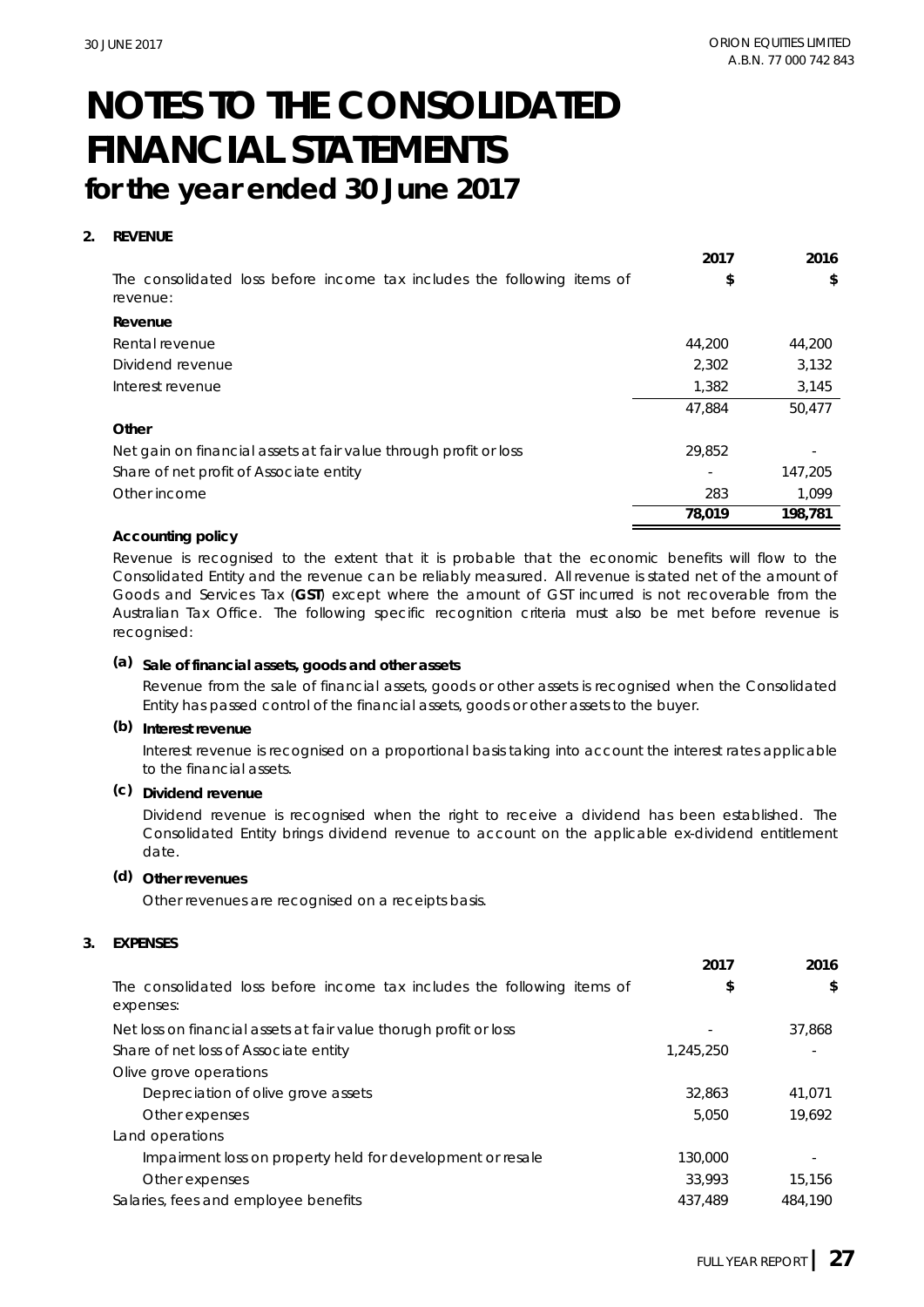**3. EXPENSES (continued) 2017 2016**

|                               | \$        | \$      |
|-------------------------------|-----------|---------|
| Occupancy expenses            | 23,547    | 27,845  |
| Finance expenses              | 2,588     | 2,762   |
| Communication expenses        | 4,887     | 4,690   |
| Corporate expenses            |           |         |
| ASX fees                      | 16.993    | 15,894  |
| Share registry                | 8.959     | 7,281   |
| Other corporate expenses      | 2,728     | 2,847   |
| Administration expenses       |           |         |
| Professional and legal fees   | 12,280    | 32,387  |
| Depreciation                  | 1.812     | 2.157   |
| Other administration expenses | 18,501    | 48.894  |
|                               | 1,976,940 | 742,734 |

#### **4. SEGMENT INFORMATION**

|                                         | Investments | Olive grove | Corporate  | Total       |
|-----------------------------------------|-------------|-------------|------------|-------------|
| 2017                                    | \$          | \$          | \$         | \$          |
| Segment revenues                        |             |             |            |             |
| Revenue                                 | 46,785      |             |            | 46,785      |
| Other                                   | 29,852      |             | 1,382      | 31,234      |
| Total segment revenues                  | 76,637      |             | 1,382      | 78,019      |
| Personnel expenses                      |             | (10, 915)   | 437,489    | 426,574     |
| Finance expenses                        | 704         | 190         | 2,090      | 2,984       |
| Administration expenses                 | 968         | 5,139       | 43,612     | 49,719      |
| Revaluation/Depreciation expense        | 130,000     | 32,863      | 1,812      | 164,675     |
| Other expenses                          | 1,254,546   | 10,637      | 67,806     | 1,332,989   |
| Total segment loss                      | (1,309,581) | (37, 914)   | (551, 427) | (1,898,922) |
| Segment assets                          |             |             |            |             |
| Cash and cash equivalents               |             |             | 207,703    | 207,703     |
| Financial assets                        | 494,357     |             |            | 494,357     |
| Property held for development or resale | 1,220,000   |             |            | 1,220,000   |
| Investment in Associate                 | 2,002,206   |             |            | 2,002,206   |
| Property, plant and equipment           |             | 1,507,287   | 5,447      | 1,512,734   |
| Other assets                            |             | 66,779      | 83,226     | 150,005     |
| Total segment assets                    | 3,716,563   | 1,574,066   | 296,376    | 5,587,005   |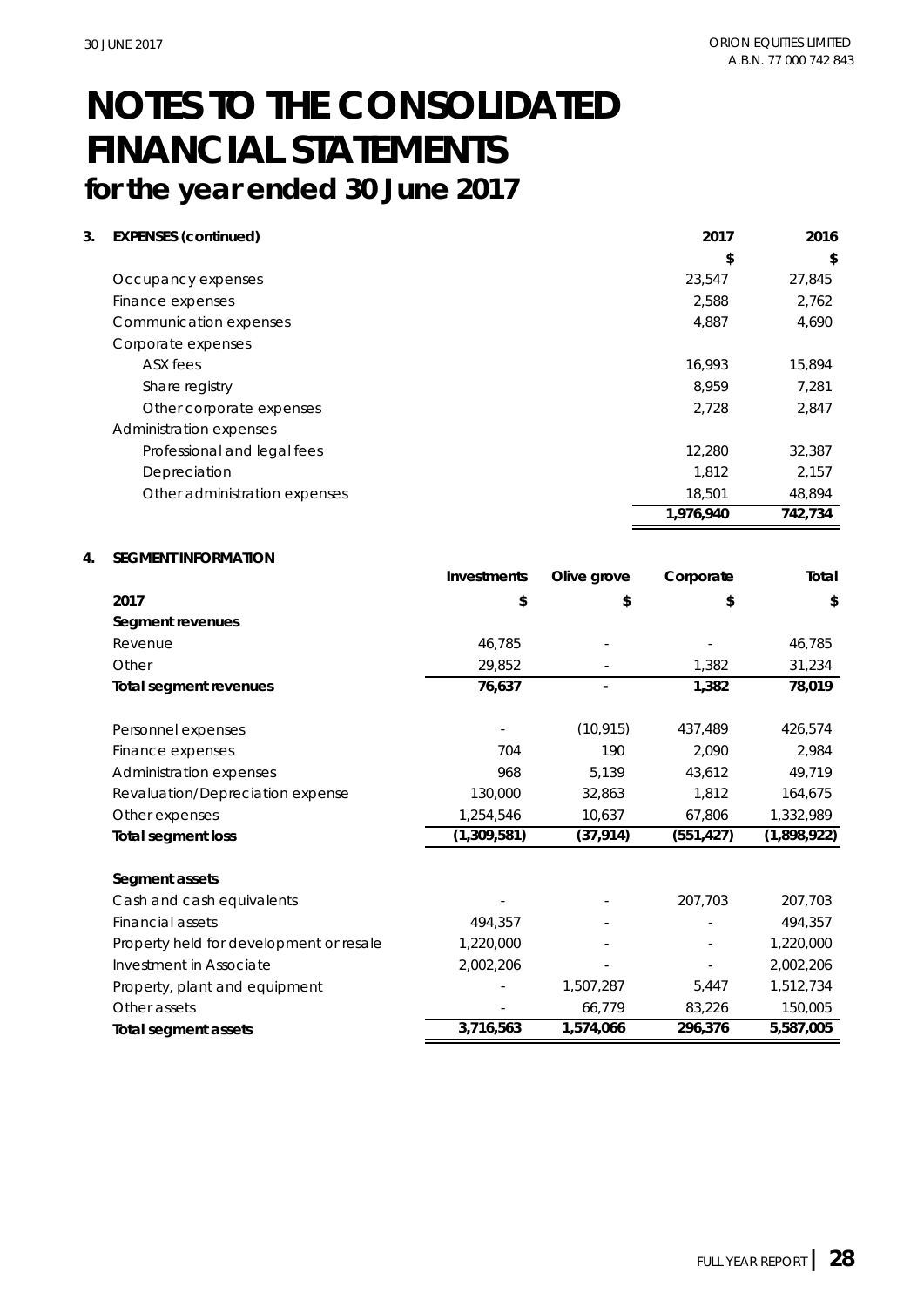**4. SEGMENT INFORMATION (continued)**

| 2016                                    | Investments | Olive grove | Corporate  | Total      |
|-----------------------------------------|-------------|-------------|------------|------------|
| Segment revenues                        | \$          | \$          | \$         | \$         |
| Revenue                                 | 50,477      |             |            | 50,477     |
| Other                                   | 147,205     |             | 1,099      | 148,304    |
| Total segment revenues                  | 197,682     |             | 1,099      | 198,781    |
| Personnel expenses                      |             |             | 484,190    | 484,190    |
| Finance expenses                        |             | (86)        | 2,942      | 2,856      |
| Administration expenses                 |             | 8,075       | 77,277     | 85,352     |
| Depreciation expense                    |             | 41,071      | 2,157      | 43,228     |
| Other expenses                          | 50,484      | 11,703      | 64,921     | 127,108    |
| Total segment profit/(loss)             | 147,198     | (60, 763)   | (630, 388) | (543, 953) |
| 2016                                    |             |             |            |            |
| Segment assets                          |             |             |            |            |
| Cash and cash equivalents               |             |             | 78,788     | 78,788     |
| Financial assets                        | 722,445     |             |            | 722,445    |
| Property held for development or resale | 1,350,000   |             |            | 1,350,000  |
| Investment in Associate                 | 3,452,593   |             |            | 3,452,593  |
| Property, plant and equipment           |             | 1,941,359   | 7,136      | 1,948,495  |
| Other assets                            |             | 66,765      | 140,693    | 207,458    |
| Total segment assets                    | 5,525,038   | 2,008,124   | 226,617    | 7,759,779  |

#### **Accounting policy**

The operating segments are reported in a manner consistent with the internal reporting provided to the "Chief Operating Decision Maker" (**CODM**). The Consolidated Entity's CODM is the Board of Directors who are responsible for allocating resources and assessing performance of the operating segments.

The Board has considered the business and geographical perspectives of the operating results and determined that the Consolidated Entity operates only within Australia, with the main segments being Investments and Olive Grove. Corporate items are mainly comprised of corporate assets, office expenses and income tax assets and liabilities.

**Description of segments**

- (a) Investments comprise of equity investments of companies listed on the Australian Securities Exchange (**ASX**) and liquid financial assets;
- (b) Olive grove is in relation to the olive grove farm in Gingin;
- (c) Corporate items are mainly comprised of corporate assets, office expenses and income tax assets and liabilities.

#### **Liabilities**

Liabilities are not reported to the CODM by segment. All liabilities are assessed at a consolidated entity level.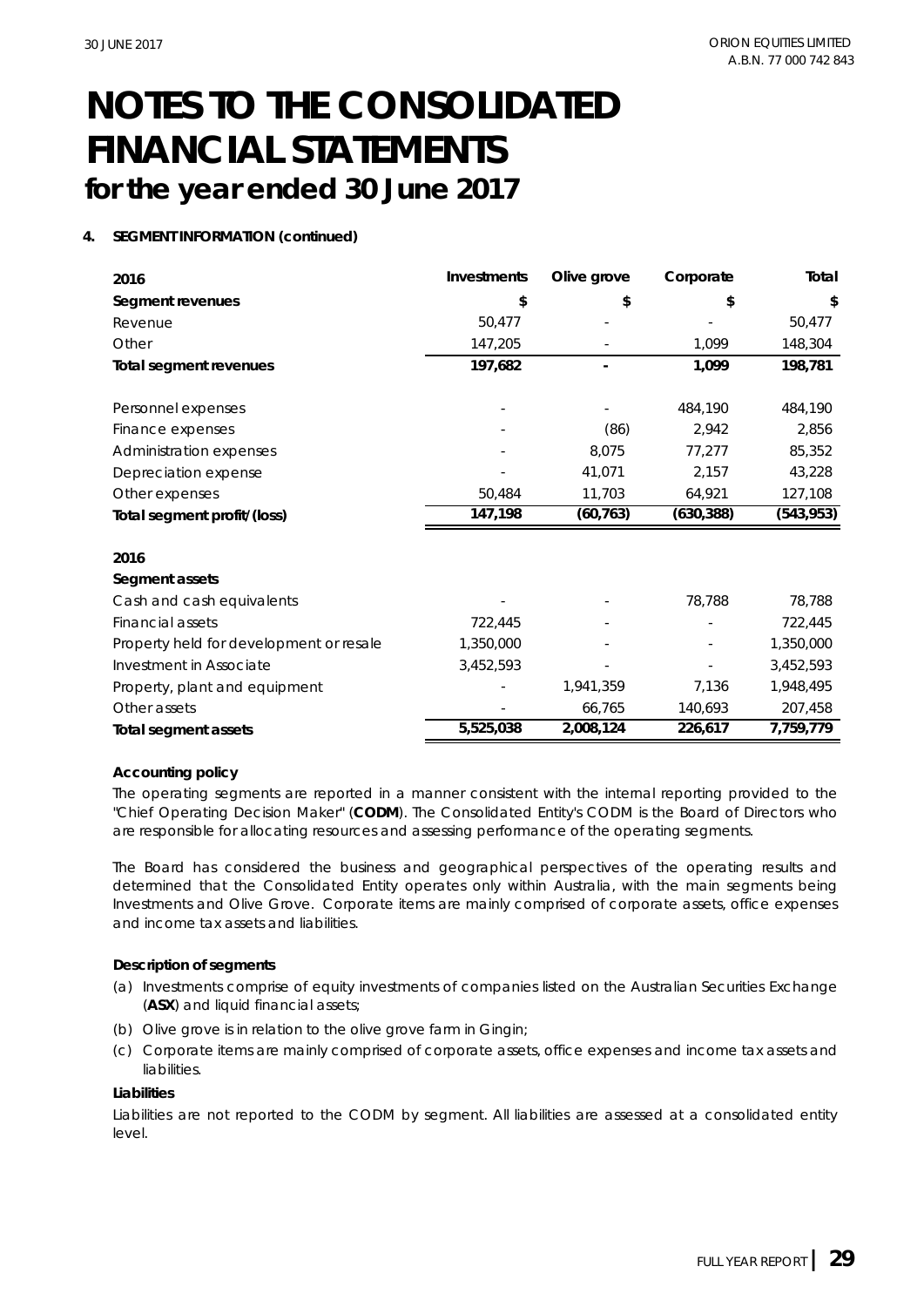| \$<br>\$<br>The components of tax expense/(benefit) comprise:<br>Current tax<br>125,927<br>Deferred tax<br>125,927<br>(a) The prima facie tax on operating loss before income tax<br>is reconciled to the income tax as follows:<br>(556, 834)<br>(155, 026)<br>Prima facie tax payable on operating loss before<br>income tax at 27.5% (2016: 28.5%)<br>Adjust tax effect of:<br>Other assessable income<br>80,861<br>84,959<br>1,517<br>7,112<br>Non-deductible expenses<br>Share of net loss of Associate<br>(41, 953)<br>342,444<br>Current year tax losses not brought to account<br>104,908<br>132,012<br>125,927<br>Prior year's deferred tax assets recognition reversal<br>125,927<br>Income tax attributable to entity<br>$\bar{ }$<br>(b) Deferred tax assets<br>Employee benefits and accruals<br>22,220<br>Fair value losses<br>94,562<br>61,206<br>61,206<br>116,782<br>Deferred tax liabilities<br>Fair value gains<br>61,206<br>116,782<br>61,206<br>116,782<br>Employee<br>Total<br>benefits<br>Fair value<br>Movements - deferred tax assets<br>\$<br>\$<br>(i)<br>\$<br>At 1 July 2015<br>22,916<br>156,508<br>179,424<br>(Credited)/charged to income statement<br>(696)<br>(61, 946)<br>(62, 642)<br>22,220<br>94,562<br>116,782<br>At 30 June 2016<br>At 1 July 2016<br>22,220<br>94,562<br>116,782<br>(Credited)/charged to income statement<br>(22, 220)<br>(33, 356)<br>(55, 576)<br>At 30 June 2017<br>61,206<br>61,206<br>Movements - Deferred tax liabilities<br>(ii)<br>At 1 July 2015<br>179,424<br>179,424<br>Credited/(charged) to income statement<br>(62, 642)<br>(62, 642)<br>At 30 June 2016<br>116,782<br>116,782<br>At 1 July 2016<br>116,782<br>116,782<br>Credited/(charged) to income statement<br>(55, 576)<br>(55, 576) | 5. | <b>TAX</b> |                 |  | 2017   | 2016   |
|--------------------------------------------------------------------------------------------------------------------------------------------------------------------------------------------------------------------------------------------------------------------------------------------------------------------------------------------------------------------------------------------------------------------------------------------------------------------------------------------------------------------------------------------------------------------------------------------------------------------------------------------------------------------------------------------------------------------------------------------------------------------------------------------------------------------------------------------------------------------------------------------------------------------------------------------------------------------------------------------------------------------------------------------------------------------------------------------------------------------------------------------------------------------------------------------------------------------------------------------------------------------------------------------------------------------------------------------------------------------------------------------------------------------------------------------------------------------------------------------------------------------------------------------------------------------------------------------------------------------------------------------------------------------------------------------------------------------------------------------------------------------|----|------------|-----------------|--|--------|--------|
|                                                                                                                                                                                                                                                                                                                                                                                                                                                                                                                                                                                                                                                                                                                                                                                                                                                                                                                                                                                                                                                                                                                                                                                                                                                                                                                                                                                                                                                                                                                                                                                                                                                                                                                                                                    |    |            |                 |  |        |        |
|                                                                                                                                                                                                                                                                                                                                                                                                                                                                                                                                                                                                                                                                                                                                                                                                                                                                                                                                                                                                                                                                                                                                                                                                                                                                                                                                                                                                                                                                                                                                                                                                                                                                                                                                                                    |    |            |                 |  |        |        |
|                                                                                                                                                                                                                                                                                                                                                                                                                                                                                                                                                                                                                                                                                                                                                                                                                                                                                                                                                                                                                                                                                                                                                                                                                                                                                                                                                                                                                                                                                                                                                                                                                                                                                                                                                                    |    |            |                 |  |        |        |
|                                                                                                                                                                                                                                                                                                                                                                                                                                                                                                                                                                                                                                                                                                                                                                                                                                                                                                                                                                                                                                                                                                                                                                                                                                                                                                                                                                                                                                                                                                                                                                                                                                                                                                                                                                    |    |            |                 |  |        |        |
|                                                                                                                                                                                                                                                                                                                                                                                                                                                                                                                                                                                                                                                                                                                                                                                                                                                                                                                                                                                                                                                                                                                                                                                                                                                                                                                                                                                                                                                                                                                                                                                                                                                                                                                                                                    |    |            |                 |  |        |        |
|                                                                                                                                                                                                                                                                                                                                                                                                                                                                                                                                                                                                                                                                                                                                                                                                                                                                                                                                                                                                                                                                                                                                                                                                                                                                                                                                                                                                                                                                                                                                                                                                                                                                                                                                                                    |    |            |                 |  |        |        |
|                                                                                                                                                                                                                                                                                                                                                                                                                                                                                                                                                                                                                                                                                                                                                                                                                                                                                                                                                                                                                                                                                                                                                                                                                                                                                                                                                                                                                                                                                                                                                                                                                                                                                                                                                                    |    |            |                 |  |        |        |
|                                                                                                                                                                                                                                                                                                                                                                                                                                                                                                                                                                                                                                                                                                                                                                                                                                                                                                                                                                                                                                                                                                                                                                                                                                                                                                                                                                                                                                                                                                                                                                                                                                                                                                                                                                    |    |            |                 |  |        |        |
|                                                                                                                                                                                                                                                                                                                                                                                                                                                                                                                                                                                                                                                                                                                                                                                                                                                                                                                                                                                                                                                                                                                                                                                                                                                                                                                                                                                                                                                                                                                                                                                                                                                                                                                                                                    |    |            |                 |  |        |        |
|                                                                                                                                                                                                                                                                                                                                                                                                                                                                                                                                                                                                                                                                                                                                                                                                                                                                                                                                                                                                                                                                                                                                                                                                                                                                                                                                                                                                                                                                                                                                                                                                                                                                                                                                                                    |    |            |                 |  |        |        |
|                                                                                                                                                                                                                                                                                                                                                                                                                                                                                                                                                                                                                                                                                                                                                                                                                                                                                                                                                                                                                                                                                                                                                                                                                                                                                                                                                                                                                                                                                                                                                                                                                                                                                                                                                                    |    |            |                 |  |        |        |
|                                                                                                                                                                                                                                                                                                                                                                                                                                                                                                                                                                                                                                                                                                                                                                                                                                                                                                                                                                                                                                                                                                                                                                                                                                                                                                                                                                                                                                                                                                                                                                                                                                                                                                                                                                    |    |            |                 |  |        |        |
|                                                                                                                                                                                                                                                                                                                                                                                                                                                                                                                                                                                                                                                                                                                                                                                                                                                                                                                                                                                                                                                                                                                                                                                                                                                                                                                                                                                                                                                                                                                                                                                                                                                                                                                                                                    |    |            |                 |  |        |        |
|                                                                                                                                                                                                                                                                                                                                                                                                                                                                                                                                                                                                                                                                                                                                                                                                                                                                                                                                                                                                                                                                                                                                                                                                                                                                                                                                                                                                                                                                                                                                                                                                                                                                                                                                                                    |    |            |                 |  |        |        |
|                                                                                                                                                                                                                                                                                                                                                                                                                                                                                                                                                                                                                                                                                                                                                                                                                                                                                                                                                                                                                                                                                                                                                                                                                                                                                                                                                                                                                                                                                                                                                                                                                                                                                                                                                                    |    |            |                 |  |        |        |
|                                                                                                                                                                                                                                                                                                                                                                                                                                                                                                                                                                                                                                                                                                                                                                                                                                                                                                                                                                                                                                                                                                                                                                                                                                                                                                                                                                                                                                                                                                                                                                                                                                                                                                                                                                    |    |            |                 |  |        |        |
|                                                                                                                                                                                                                                                                                                                                                                                                                                                                                                                                                                                                                                                                                                                                                                                                                                                                                                                                                                                                                                                                                                                                                                                                                                                                                                                                                                                                                                                                                                                                                                                                                                                                                                                                                                    |    |            |                 |  |        |        |
|                                                                                                                                                                                                                                                                                                                                                                                                                                                                                                                                                                                                                                                                                                                                                                                                                                                                                                                                                                                                                                                                                                                                                                                                                                                                                                                                                                                                                                                                                                                                                                                                                                                                                                                                                                    |    |            |                 |  |        |        |
|                                                                                                                                                                                                                                                                                                                                                                                                                                                                                                                                                                                                                                                                                                                                                                                                                                                                                                                                                                                                                                                                                                                                                                                                                                                                                                                                                                                                                                                                                                                                                                                                                                                                                                                                                                    |    |            |                 |  |        |        |
|                                                                                                                                                                                                                                                                                                                                                                                                                                                                                                                                                                                                                                                                                                                                                                                                                                                                                                                                                                                                                                                                                                                                                                                                                                                                                                                                                                                                                                                                                                                                                                                                                                                                                                                                                                    |    |            |                 |  |        |        |
|                                                                                                                                                                                                                                                                                                                                                                                                                                                                                                                                                                                                                                                                                                                                                                                                                                                                                                                                                                                                                                                                                                                                                                                                                                                                                                                                                                                                                                                                                                                                                                                                                                                                                                                                                                    |    |            |                 |  |        |        |
|                                                                                                                                                                                                                                                                                                                                                                                                                                                                                                                                                                                                                                                                                                                                                                                                                                                                                                                                                                                                                                                                                                                                                                                                                                                                                                                                                                                                                                                                                                                                                                                                                                                                                                                                                                    |    |            |                 |  |        |        |
|                                                                                                                                                                                                                                                                                                                                                                                                                                                                                                                                                                                                                                                                                                                                                                                                                                                                                                                                                                                                                                                                                                                                                                                                                                                                                                                                                                                                                                                                                                                                                                                                                                                                                                                                                                    |    |            |                 |  |        |        |
|                                                                                                                                                                                                                                                                                                                                                                                                                                                                                                                                                                                                                                                                                                                                                                                                                                                                                                                                                                                                                                                                                                                                                                                                                                                                                                                                                                                                                                                                                                                                                                                                                                                                                                                                                                    |    |            |                 |  |        |        |
|                                                                                                                                                                                                                                                                                                                                                                                                                                                                                                                                                                                                                                                                                                                                                                                                                                                                                                                                                                                                                                                                                                                                                                                                                                                                                                                                                                                                                                                                                                                                                                                                                                                                                                                                                                    |    |            |                 |  |        |        |
|                                                                                                                                                                                                                                                                                                                                                                                                                                                                                                                                                                                                                                                                                                                                                                                                                                                                                                                                                                                                                                                                                                                                                                                                                                                                                                                                                                                                                                                                                                                                                                                                                                                                                                                                                                    |    |            |                 |  |        |        |
|                                                                                                                                                                                                                                                                                                                                                                                                                                                                                                                                                                                                                                                                                                                                                                                                                                                                                                                                                                                                                                                                                                                                                                                                                                                                                                                                                                                                                                                                                                                                                                                                                                                                                                                                                                    |    |            |                 |  |        |        |
|                                                                                                                                                                                                                                                                                                                                                                                                                                                                                                                                                                                                                                                                                                                                                                                                                                                                                                                                                                                                                                                                                                                                                                                                                                                                                                                                                                                                                                                                                                                                                                                                                                                                                                                                                                    |    |            |                 |  |        |        |
|                                                                                                                                                                                                                                                                                                                                                                                                                                                                                                                                                                                                                                                                                                                                                                                                                                                                                                                                                                                                                                                                                                                                                                                                                                                                                                                                                                                                                                                                                                                                                                                                                                                                                                                                                                    |    |            |                 |  |        |        |
|                                                                                                                                                                                                                                                                                                                                                                                                                                                                                                                                                                                                                                                                                                                                                                                                                                                                                                                                                                                                                                                                                                                                                                                                                                                                                                                                                                                                                                                                                                                                                                                                                                                                                                                                                                    |    |            |                 |  |        |        |
|                                                                                                                                                                                                                                                                                                                                                                                                                                                                                                                                                                                                                                                                                                                                                                                                                                                                                                                                                                                                                                                                                                                                                                                                                                                                                                                                                                                                                                                                                                                                                                                                                                                                                                                                                                    |    |            |                 |  |        |        |
|                                                                                                                                                                                                                                                                                                                                                                                                                                                                                                                                                                                                                                                                                                                                                                                                                                                                                                                                                                                                                                                                                                                                                                                                                                                                                                                                                                                                                                                                                                                                                                                                                                                                                                                                                                    |    |            |                 |  |        |        |
|                                                                                                                                                                                                                                                                                                                                                                                                                                                                                                                                                                                                                                                                                                                                                                                                                                                                                                                                                                                                                                                                                                                                                                                                                                                                                                                                                                                                                                                                                                                                                                                                                                                                                                                                                                    |    |            |                 |  |        |        |
|                                                                                                                                                                                                                                                                                                                                                                                                                                                                                                                                                                                                                                                                                                                                                                                                                                                                                                                                                                                                                                                                                                                                                                                                                                                                                                                                                                                                                                                                                                                                                                                                                                                                                                                                                                    |    |            |                 |  |        |        |
|                                                                                                                                                                                                                                                                                                                                                                                                                                                                                                                                                                                                                                                                                                                                                                                                                                                                                                                                                                                                                                                                                                                                                                                                                                                                                                                                                                                                                                                                                                                                                                                                                                                                                                                                                                    |    |            |                 |  |        |        |
|                                                                                                                                                                                                                                                                                                                                                                                                                                                                                                                                                                                                                                                                                                                                                                                                                                                                                                                                                                                                                                                                                                                                                                                                                                                                                                                                                                                                                                                                                                                                                                                                                                                                                                                                                                    |    |            |                 |  |        |        |
|                                                                                                                                                                                                                                                                                                                                                                                                                                                                                                                                                                                                                                                                                                                                                                                                                                                                                                                                                                                                                                                                                                                                                                                                                                                                                                                                                                                                                                                                                                                                                                                                                                                                                                                                                                    |    |            |                 |  |        |        |
|                                                                                                                                                                                                                                                                                                                                                                                                                                                                                                                                                                                                                                                                                                                                                                                                                                                                                                                                                                                                                                                                                                                                                                                                                                                                                                                                                                                                                                                                                                                                                                                                                                                                                                                                                                    |    |            |                 |  |        |        |
|                                                                                                                                                                                                                                                                                                                                                                                                                                                                                                                                                                                                                                                                                                                                                                                                                                                                                                                                                                                                                                                                                                                                                                                                                                                                                                                                                                                                                                                                                                                                                                                                                                                                                                                                                                    |    |            | At 30 June 2017 |  | 61,206 | 61,206 |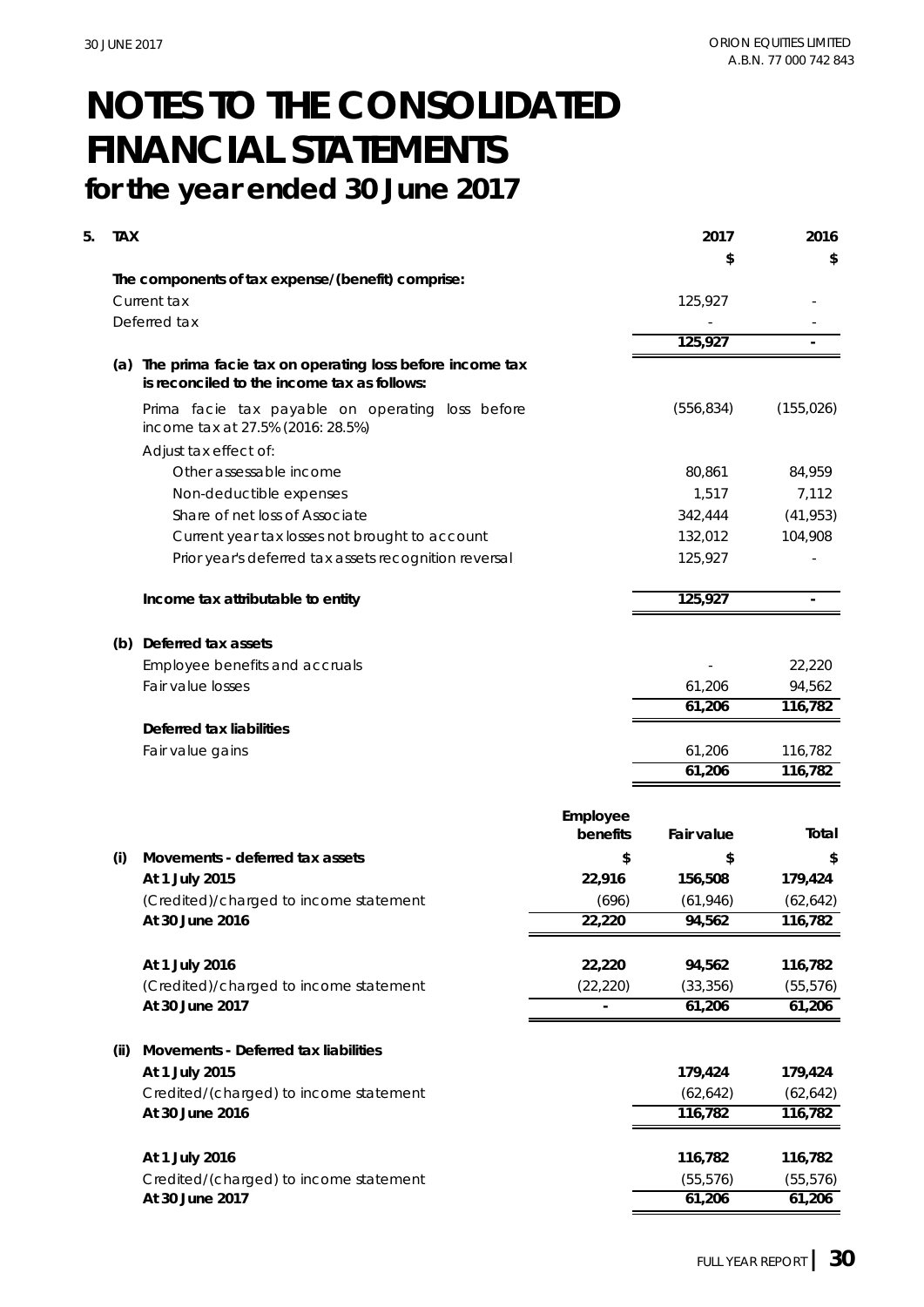#### **5. TAX (continued)**

|       |                                                                | 2017      | 2016      |
|-------|----------------------------------------------------------------|-----------|-----------|
| (iii) | Deferred tax recognised directly in other comprehensive income |           | \$        |
|       | Revaluations of land and intangible assets                     | 125.926   |           |
|       |                                                                |           |           |
|       | Unrecognised deferred tax balances                             |           |           |
|       | Unrecognised deferred tax asset - revenue losses               | 2.708.242 | 2.742.068 |
|       | Unrecognised deferred tax asset - capital losses               | 254,768   | 28,388    |
|       |                                                                | 2,963,010 | 2.770.456 |

#### **Critical accounting judgement and estimate**

The above deferred tax assets have not been recognised in respect of the above items because it is not probable that future taxable profit will be available against which the Consolidated Entity can utilise the benefits. Revenue and capital tax losses are subject to relevant statutory tests.

#### **Tax Consolidation**

The head entity, Orion Equities Limited and its controlled entities have formed a tax consolidated group with effect from 29 June 2004. The members of the tax consolidation group continue to account for their own current and deferred tax amounts. These tax amounts are measured as if each entity in the tax consolidated group continues to be a stand-alone taxpayer in its own right.

In addition to its own current and deferred tax amounts, the Company also recognises the current tax liabilities (or assets) and the deferred tax assets (as appropriate) arising from unused tax losses and unused tax credits assumed from controlled entities in the tax consolidated group.

Assets or liabilities arising under tax funding agreements within the tax consolidated entities are recognised as amounts receivable from or payable to other entities in the group.

Any differences between the amounts assumed and amounts receivable or payable under the tax funding agreement are recognised as a contribution to (or distribution from) wholly-owned tax consolidated entities.

#### **Accounting policy**

The income tax expense or revenue for the period is the tax payable on the current period's taxable income based on the notional income tax rate for each taxing jurisdiction adjusted by changes in deferred tax assets and liabilities attributable to temporary differences between the tax bases of assets and liabilities and their carrying amounts in the financial statements, and to unused tax losses (if applicable).

Deferred tax assets and liabilities are recognised for temporary differences at the tax rates expected to apply when the assets are recovered or liabilities are settled, based on those tax rates which are enacted or substantively enacted for each taxing jurisdiction. The relevant tax rates are applied to the cumulative amounts of deductible and taxable temporary differences to measure the deferred tax asset or liability. An exception is made for certain temporary differences arising from the initial recognition of an asset or a liability. No deferred tax asset or liability is recognised in relation to these temporary differences if they arose in a transaction, other than a business combination, that at the time of the transaction did not affect either accounting profit or taxable profit or loss.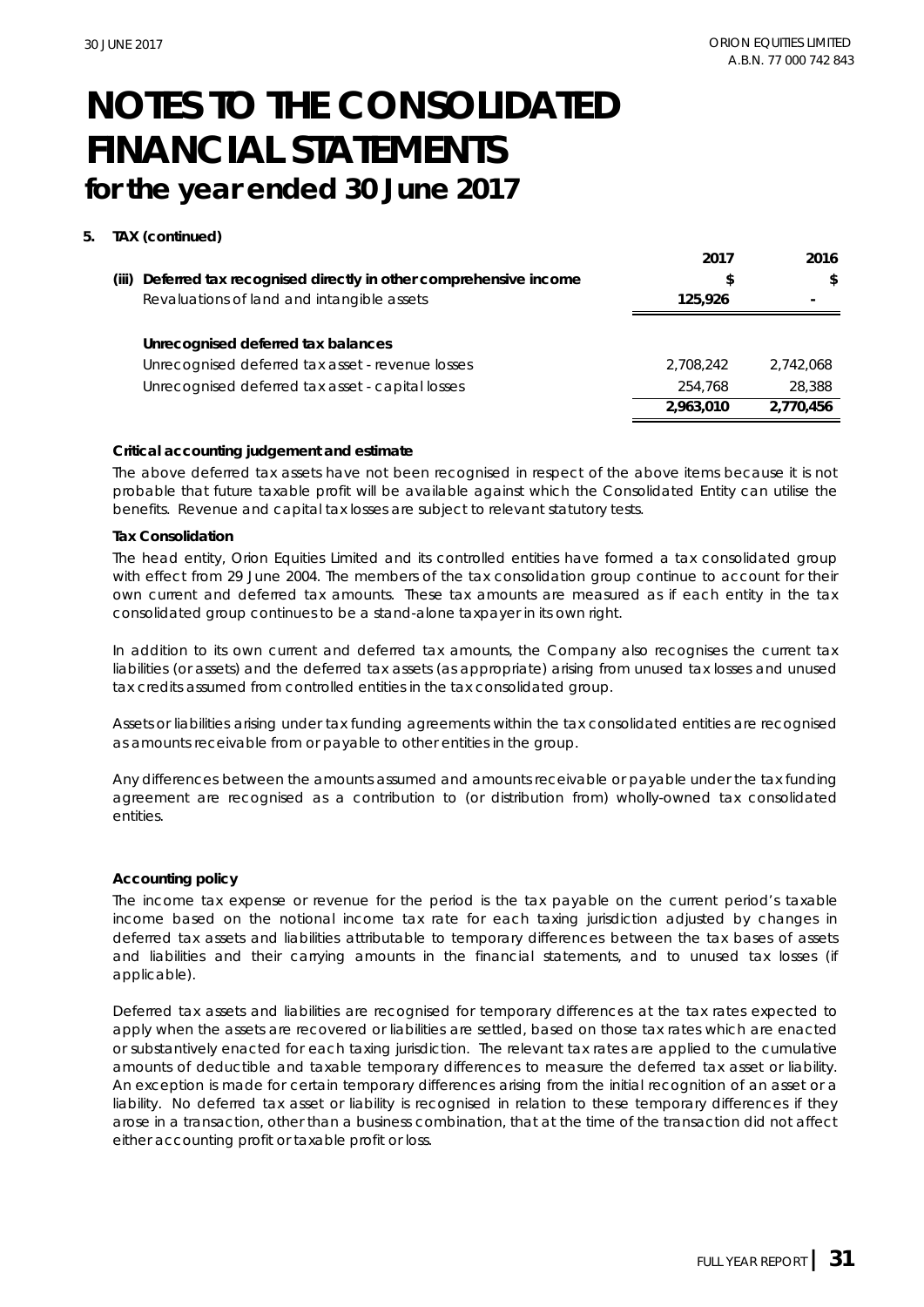#### **5. TAX (continued)**

#### **Accounting policy (continued)**

Deferred tax assets are recognised for deductible temporary differences and unused tax losses only if it is probable that future taxable amounts will be available to utilise those temporary differences and losses. The amount of deferred tax assets benefits brought to account or which may be realised in the future, is based on the assumption that no adverse change will occur in income taxation legislation and the anticipation that the Consolidated Entity will derive sufficient future assessable income to enable the benefit to be realised and comply with the conditions of deductibility imposed by the law.

Deferred tax liabilities and assets are not recognised for temporary differences between the carrying amount and tax bases of investments in controlled entities where the Company is able to control the timing of the reversal of the temporary differences and it is probable that the differences will not reverse in the foreseeable future.

Deferred tax assets and liabilities are offset when there is a legally enforceable right to offset current tax assets and liabilities and when the deferred tax balances relate to the same taxation authority. Current tax assets and tax liabilities are offset where the entity has a legally enforceable right to offset and intends either to settle on a net basis, or to realise the asset and settle the liability simultaneously.

Current and deferred tax balances attributable to amounts recognised directly in other comprehensive income or equity are also recognised directly in other comprehensive income or equity.

| 6. | LOSS PER SHARE                                                                                                                                        | 2017             | 2016       |
|----|-------------------------------------------------------------------------------------------------------------------------------------------------------|------------------|------------|
|    | Basic and diluted loss per share (cents)                                                                                                              | (12.94)          | (3.47)     |
|    | The following represents the loss and weighted average number of shares<br>used in the loss per share calculations:<br>Net loss after income tax (\$) | (2,024,848)      | (543, 953) |
|    |                                                                                                                                                       | Number of Shares |            |
|    | Weighted average number of ordinary shares                                                                                                            | 15,649,228       | 15,694,799 |
|    | The Consolidated Entity has no securities outstanding which have the potential to convert to ordinary<br>shares and dilute the basic loss per share.  |                  |            |

#### **Accounting policy**

Basic loss per share is determined by dividing the operating result after income tax by the weighted average number of ordinary shares on issue during the financial period.

Diluted loss per share adjusts the figures used in the determination of basic loss per share by taking into account amounts unpaid on ordinary shares and any reduction in loss per share that will probably arise from the exercise of options outstanding during the financial period.

| 7. CASH AND CASH EQUIVALENTS | 2017    | 2016         |
|------------------------------|---------|--------------|
|                              |         | $\mathbb{S}$ |
| Cash at bank                 | 207.703 | 78,788       |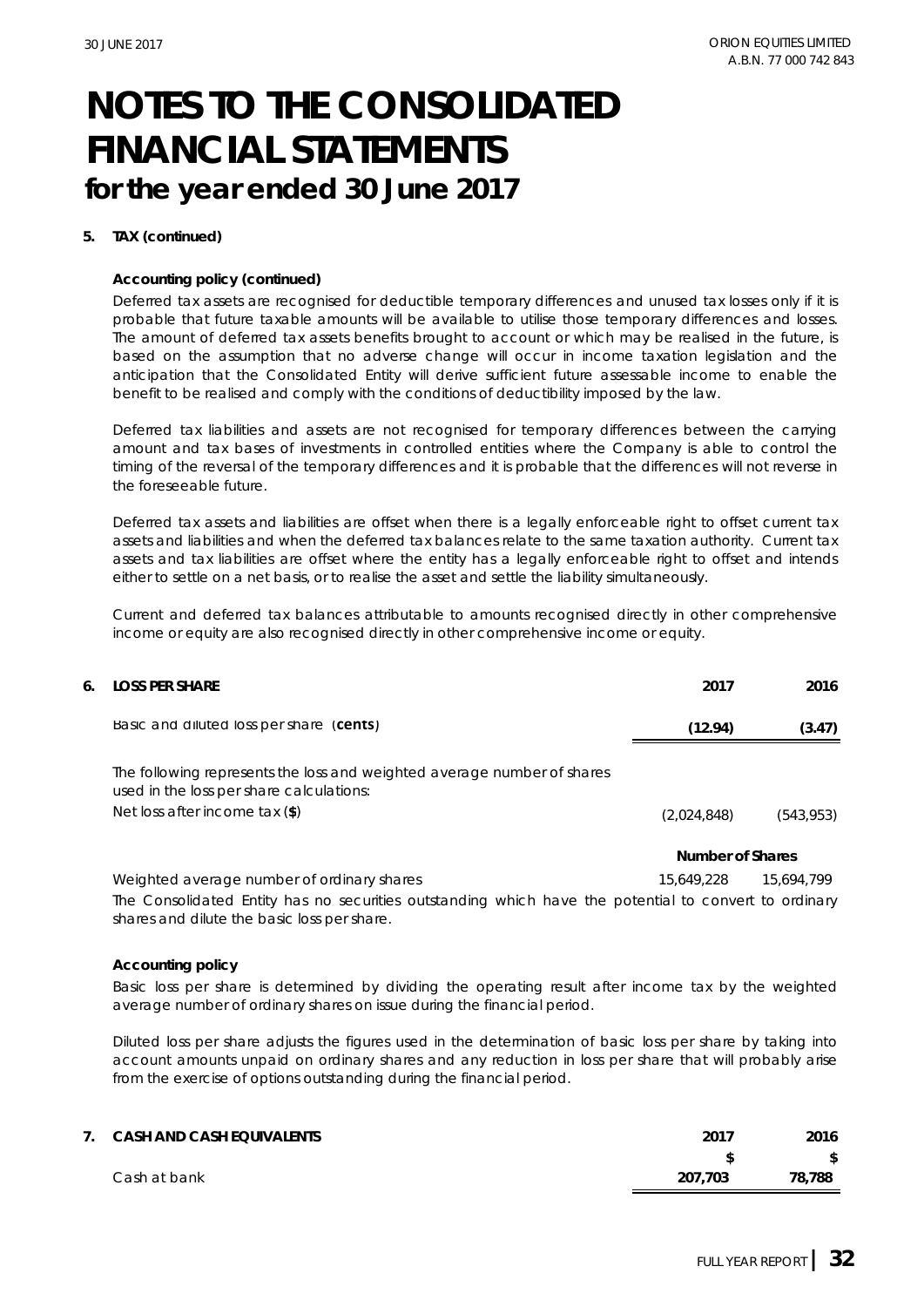#### **7. CASH AND CASH EQUIVALENTS (continued)**

#### **Accounting policy**

Cash and cash equivalents includes cash on hand, deposits held at call with banks, other short-term highly liquid investments with original maturities of three months or less, and bank overdrafts. Bank overdrafts (if any) are shown within short-term borrowings in current liabilities on the Statement of Financial Position.

|    | Reconciliation of operating loss after income tax to net cash used in<br>operating activities | 2017<br>\$    | 2016<br>\$ |
|----|-----------------------------------------------------------------------------------------------|---------------|------------|
|    | Loss after income tax                                                                         | (2,024,848)   | (543, 953) |
|    | Add non-cash items:                                                                           |               |            |
|    | Depreciation                                                                                  | 34,675        | 43,228     |
|    | Net loss on financial assets at fair value through profit or loss                             | (23, 303)     | 37,868     |
|    | Impairment loss on property held for development or resale                                    | 130,000       |            |
|    | Share of net (profit)/loss of Associate                                                       | 1,245,250     | (147, 205) |
|    | Changes in Assets and Liabilities:                                                            |               |            |
|    | Financial assets at fair value through profit or loss                                         | 251,391       | 401,805    |
|    | <b>Receivables</b>                                                                            | 1.258         | 4,176      |
|    | Other current assets                                                                          | 619           | 43         |
|    | Investment in Associate entity                                                                | 205,138       | 205,138    |
|    | Payables                                                                                      | 164,277       | (26, 264)  |
|    | Provisions                                                                                    | 18,654        | 10,938     |
|    | Deferred tax                                                                                  | 125,927       |            |
|    |                                                                                               | 129,038       | (14, 226)  |
|    |                                                                                               |               |            |
| 8. | FINANCIAL ASSETS AT FAIR VALUE THROUGH PROFIT OR LOSS                                         | 2017          | 2016       |
|    |                                                                                               | $\mathcal{L}$ | \$         |
|    | Listed securities at fair value                                                               | 420,001       | 456,195    |
|    | Unlisted managed fund at fair value                                                           | 74,356        | 266,250    |
|    |                                                                                               | 494,357       | 722,445    |

#### **Accounting policy**

Financial instruments are initially measured at cost on trade date, which includes transaction costs, when the related contractual rights or obligations exist. Subsequent to initial recognition, financial assets at fair value through profit and loss acquired principally for the purpose of selling in the short term or if so designated by management and within the requirements of AASB 139: Recognition and Measurement of Financial Instruments will recognise its realised and unrealised gains and losses arising from changes in the fair value of these assets are included in the Statement of Profit or Loss and Other Comprehensive Income in the period in which they arise.

The fair value of financial instruments traded in active markets (such as publicly traded derivatives, and trading and available-for-sale securities) is based on quoted market prices at the balance sheet date which is the current bid price. The fair value of the unlisted managed fund is determined from unit price information provided by investment manager. The Consolidated Entity's investment portfolio is accounted for as a "financial assets at fair value through profit and loss" and is carried at fair value.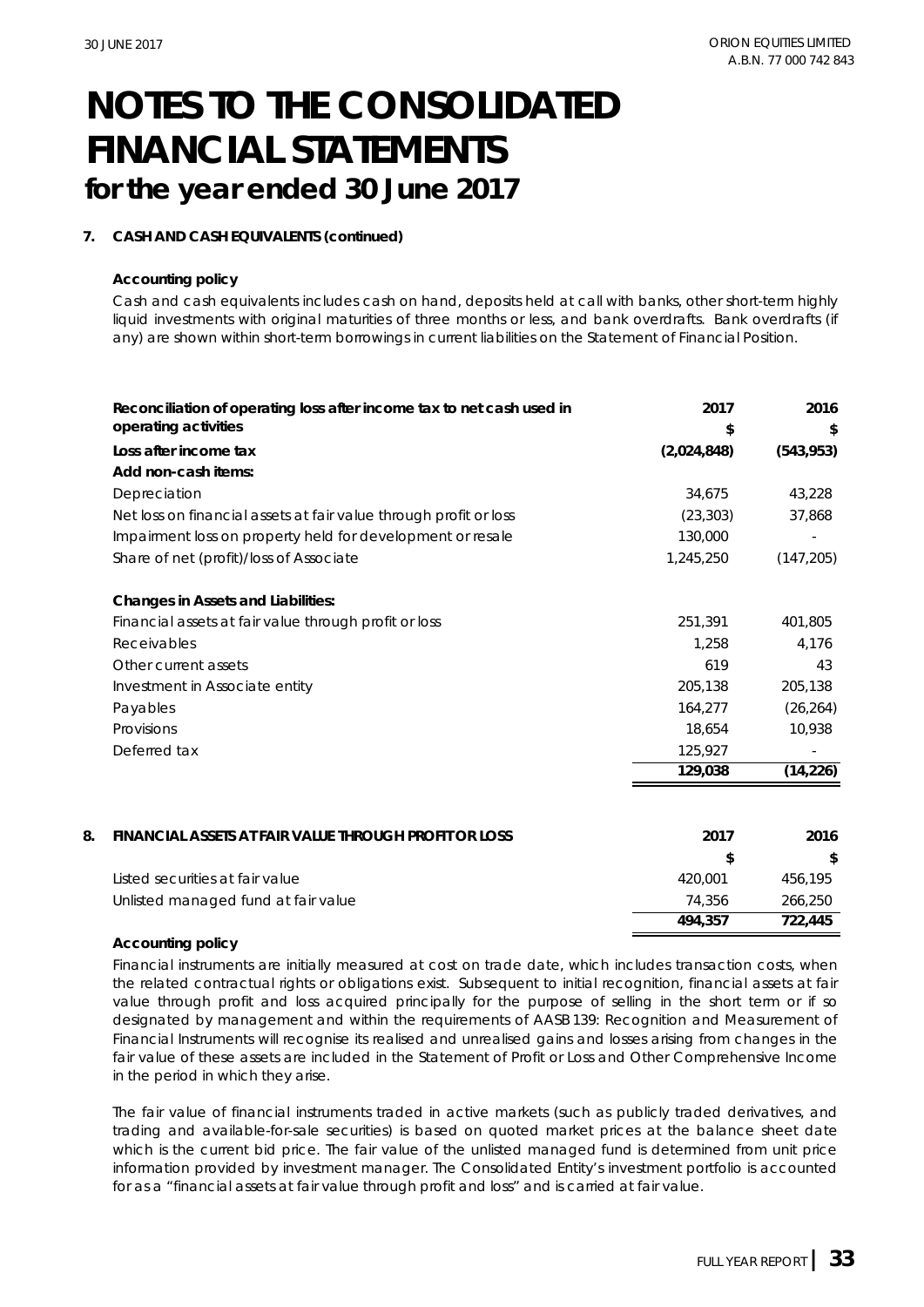#### **9. FINANCIAL RISK MANAGEMENT**

The Consolidated Entity's financial instruments consist of deposits with banks, accounts receivable and payable, investments in listed securities, and other unlisted securities. The principal activity of the Consolidated Entity is the management of its investments (Financial Assets at Fair Value through Profit and Loss) (refer Note 8). The Consolidated Entity's investments are subject to market (which includes interest rate and price risk), credit and liquidity risks.

The Board of Directors is responsible for the overall internal control framework (which includes risk management) but no cost-effective internal control system will preclude all errors and irregularities. The system is based, in part, on the appointment of suitably qualified management personnel. The effectiveness of the system is continually reviewed by management and at least annually by the Board.

The financial receivables and payables of the Consolidated Entity in the table below are due or payable within 30 days. The financial investments are held for trading and are realised at the discretion of the Board of Directors.

The Consolidated Entity holds the following financial assets and liabilities:

|                                                       |             | 2017       | 2016          |
|-------------------------------------------------------|-------------|------------|---------------|
|                                                       | <b>Note</b> |            | $\mathcal{L}$ |
| Cash and cash equivalents                             |             | 207.703    | 78,788        |
| Financial assets at fair value through profit or loss | 8           | 494.357    | 722,445       |
| Receivables                                           | 11          | 19.132     | 20.391        |
|                                                       |             | 721.192    | 821.624       |
| Payables                                              | 15          | (257, 302) | (93, 026)     |
| Net financial assets                                  |             | 463.890    | 728.598       |

#### **(a) Market risk**

Market risk is the risk that the fair value and/or future cash flows from a financial instrument will fluctuate as a result of changes in market factors. Market risk comprises of price risk from fluctuations in the fair value of equities and interest rate risk from fluctuations in market interest rates.

#### **(i)** *Price risk*

The Consolidated Entity is exposed to equity securities price risk. This arises from investments held by the Consolidated Entity and classified in the Statement of Financial Position at fair value through profit or loss. The Consolidated Entity is not exposed to commodity price risk, save where this has an indirect impact via market risk and equity securities price risk.

The value of a financial instrument will fluctuate as a result of changes in market prices, whether those changes are caused by factors specific to the individual instrument or its issuer or factors affecting all instruments in the market. By its nature as an investment company, the Consolidated Entity will always be subject to market risk as it invests its capital in securities that are not risk free the market price of these securities can and will fluctuate. The Consolidated Entity does not manage this risk through entering into derivative contracts, futures, options or swaps.

Equity price risk is minimised through ensuring that investment activities are undertaken in accordance with Board established mandate limits and investment strategies.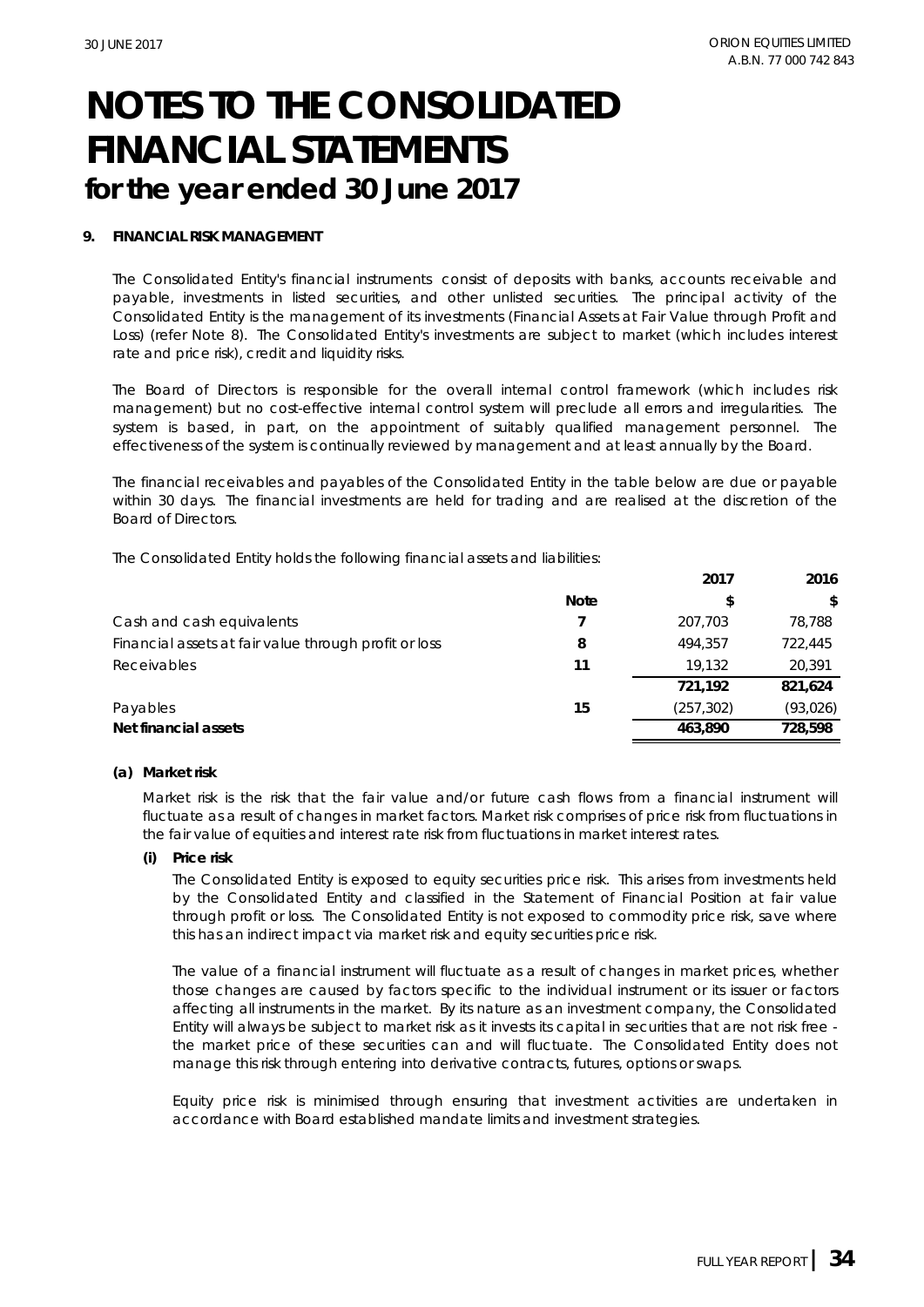### **9. FINANCIAL RISK MANAGEMENT (continued)**

#### **(i)** *Price risk (continued)*

The Consolidated Entity has performed a sensitivity analysis on its exposure to market price risk at balance date. The analysis demonstrates the effect on the current year results and equity which could result from a change in these risks. The ASX All Ordinaries Accumulation Index was utilised as the benchmark for the unlisted and listed share investments which are financial assets availablefor-sale or at fair value through profit or loss.

|                                 |                           |          | Impact on other      |           |
|---------------------------------|---------------------------|----------|----------------------|-----------|
|                                 | Impact on post-tax profit |          | components of equity |           |
| ASX All Ordinaries Accumulation | 2017                      | 2016     | 2017                 | 2016      |
| Index                           |                           |          |                      | \$        |
| Increase 15%                    | (4, 312)                  | 10.905   | (4, 312)             | 10,905    |
| Decrease 15%                    | 4.312                     | (10.905) | 4.312                | (10, 905) |

#### **(ii)** *Interest rate risk*

Interest rate risk is the risk that the value of a financial instrument will fluctuate due to changes in market interest rates. The Consolidated Entity's exposure to market risk for changes in interest rates relate primarily to investments held in interest bearing instruments. The weighted average interest rate for the year for the table below is 1.35% (2016: 1.35%). The revenue exposure is immaterial in terms of the possible impact on profit or loss or total equity.

|              | $\bigcap_{1}$ | 2016   |
|--------------|---------------|--------|
|              | s.            | \$     |
| Cash at bank | 207,703       | 78,788 |
|              |               |        |

#### **(b) Credit risk**

Credit risk refers to the risk that a counterparty under a financial instrument will default (in whole or in part) on its contractual obligations resulting in financial loss to the Consolidated Entity. Credit risk arises from cash and cash equivalents and deposits with banks and financial institutions, including outstanding receivables and committed transactions. Concentrations of credit risk are minimised primarily by undertaking appropriate due diligence on potential investments, carrying out all market transactions through approved brokers, settling non-market transactions with the involvement of suitably qualified legal and accounting personnel (both internal and external), and obtaining sufficient collateral or other security (where appropriate) as a means of mitigating the risk of financial loss from defaults. The Consolidated Entity's business activities do not necessitate the requirement for collateral as a means of mitigating the risk of financial loss from defaults.

The credit quality of the financial assets are neither past due nor impaired and can be assessed by reference to external credit ratings (if available with Standard & Poor's) or to historical information about counterparty default rates. The maximum exposure to credit risk at reporting date is the carrying amount of the financial assets as summarised below: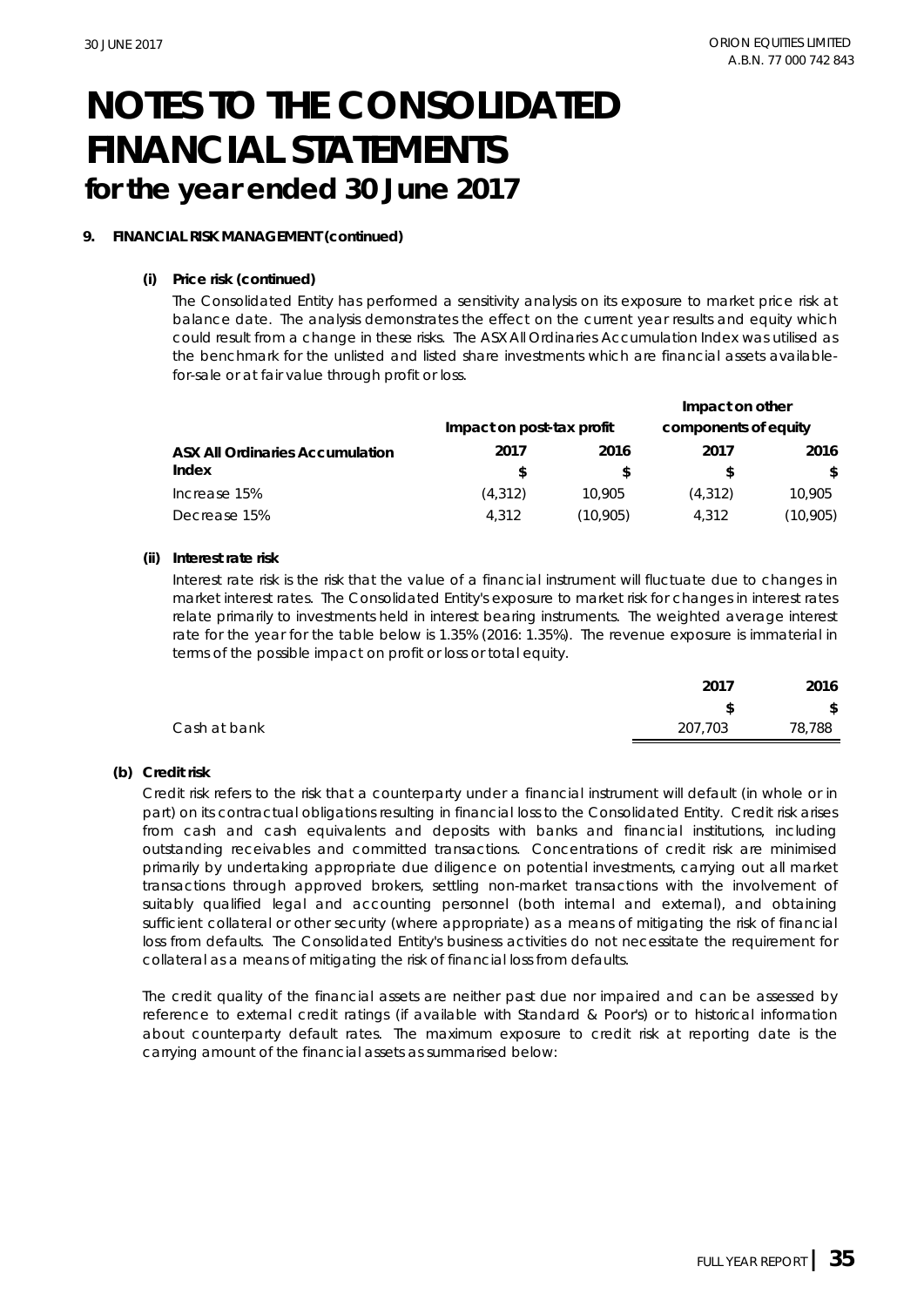#### **9. FINANCIAL RISK MANAGEMENT (continued)**

|                                     | 2017    | 2016   |
|-------------------------------------|---------|--------|
| Cash and Cash Equivalents           |         | \$     |
| $AA-$                               | 206,808 | 40,121 |
| А-                                  |         | 37.773 |
|                                     | 206,808 | 77.894 |
| Receivables (due within 30 days)    |         |        |
| No external credit rating available | 19.132  | 20.391 |

The Consolidated Entity measures credit risk on a fair value basis. The carrying amount of financial assets recorded in the financial statements, net any provision for losses, represents the Consolidated Entity's maximum exposure to credit risk.

**(c) Liquidity Risk**

Liquidity risk is the risk that the Consolidated Entity will encounter difficulty in meeting obligations associated with financial liabilities. The Consolidated Entity has no borrowings. The Consolidated Entity's non-cash investments can be realised to meet trade and other payables arising in the normal course of business. The financial liabilities disclosed in the above table have a maturity obligation of not more than 30 days.

#### **10. FAIR VALUE MEASUREMENT OF FINANCIAL INSTRUMENTS**

#### **Fair Value Hierarchy**

AASB 13 (Fair Value Measurement) requires disclosure of fair value measurements by level of the following fair value measurement hierarchy:

- (i) Level 1: quoted prices (unadjusted) in active markets for identical assets or liabilities;
- (ii) Level 2: inputs other than quoted prices included within Level 1 that are observable for the asset or liability, either directly (as prices) or indirectly (derived from prices); and
- (iii) Level 3: inputs for the asset or liability that are not based on observable market data (unobservable inputs).

|                                                        | Level 1 | Level 2 | Level 3   | Total     |
|--------------------------------------------------------|---------|---------|-----------|-----------|
| 2017                                                   | \$      | \$      | \$        | \$        |
| Financial assets at fair value through profit or loss: |         |         |           |           |
| Listed securities at fair value                        | 420,001 |         |           | 420,001   |
| Unlisted managed fund at fair value                    |         | 74,356  |           | 74,356    |
| Land at independent valuation                          |         |         | 1,340,455 | 1,340,455 |
| Olive trees                                            |         |         | 65,500    | 65,500    |
| Total                                                  | 420,001 | 74,356  | 1,405,955 | 1,900,312 |
|                                                        |         |         |           |           |
| 2016                                                   |         |         |           |           |
| Financial assets at fair value through profit or loss: |         |         |           |           |
| Listed securities at fair value                        | 456.195 |         |           | 456,195   |
| Unlisted managed fund at fair value                    |         | 266,250 |           | 266,250   |
| Land at independent valuation                          |         |         | 1,741,664 | 1,741,664 |
| Olive trees                                            |         |         | 65,500    | 65,500    |
| Total                                                  | 456,195 | 266,250 | 1,807,164 | 2,529,609 |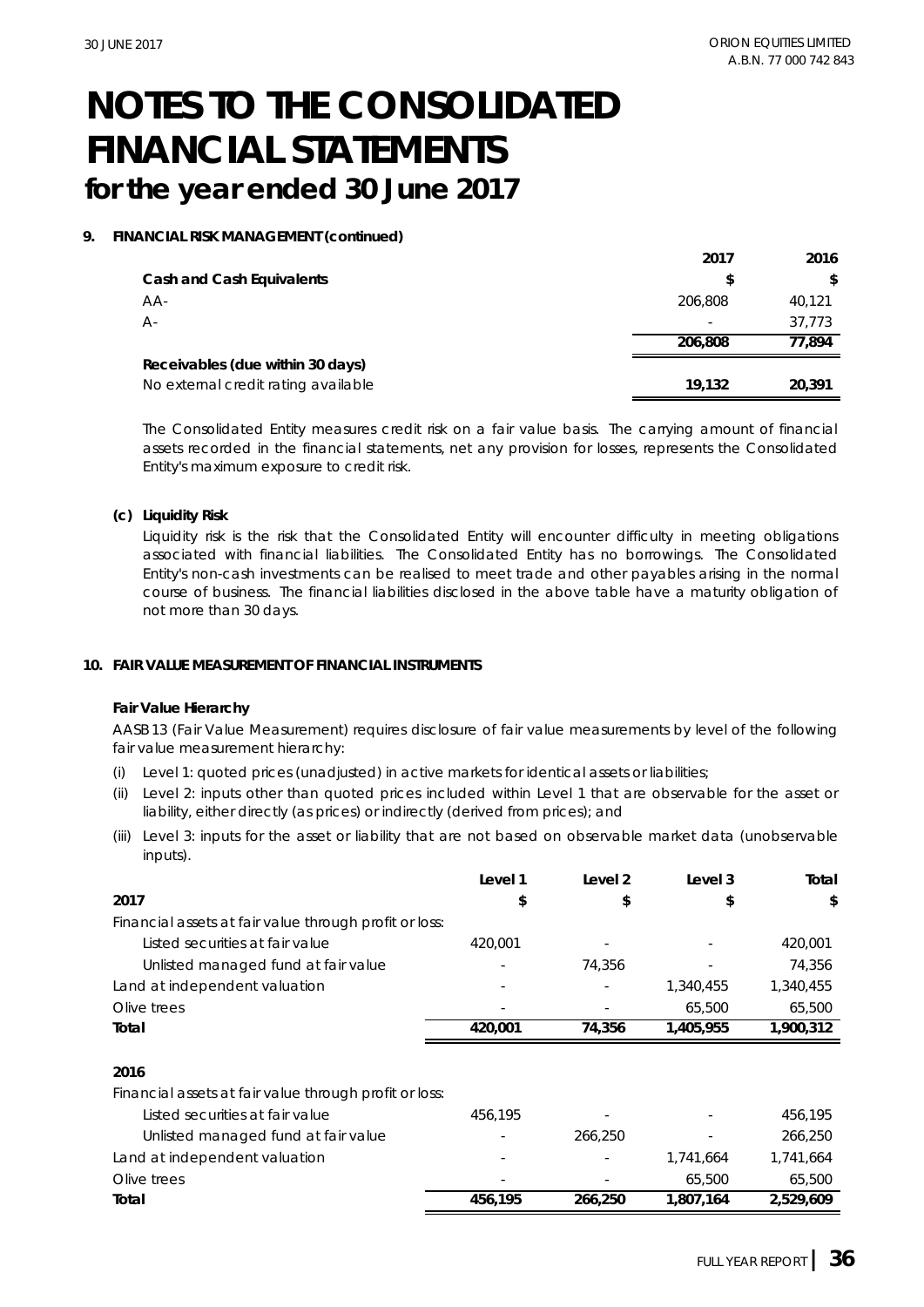#### **10. FAIR VALUE MEASUREMENT OF FINANCIAL INSTRUMENTS (continued)**

There have been no transfers between the levels of the fair value hierarchy during the financial year.

#### **(a) Valuation techniques**

The fair value of the listed securities traded in active markets is based on closing bid prices at the end of the reporting period. These investments are included in Level 1.

The fair value of any assets that are not traded in an active market are determined using certain valuation techniques. The valuation techniques maximise the use of observable market data where it is available, or independent valuation and rely as little as possible on entity specific estimates. If all significant inputs required to fair value an instrument are observable, the instrument is included in Level 2. If one or more of the significant inputs is not based on observable market data, the instrument is included in Level 3.

The fair value of the unlisted managed fund invested is valued at the audited unit price published by the investment manager and as such this financial instrument is included in Level 2.

At Level 3, the land was valued by an independent qualified valuer (a Certified Practising Valuer and Associate Member of the Australian Property Institute) as at 15 June 2017. These assets have been valued based on similar assets, location and market conditions or Direct Comparison or Comparative Sales Approach. The land value per hectare based on rural land sold in the general location provided a rate which included ground water licence. A 4% change would increase or decrease the land's fair value by approximately \$54,000. There has been no unusual circumstances that may affect the value of the trees.

At Level 3 the olive trees' value was assessed as at 30 June 2017 by the Directors. The fair value of the trees is at the Directors' valuation having regard to, amongst other matters, replacement cost and the trees commercial production qualities. The significant unobservable input is the replacement cost of 18 year old fruiting trees. There are no age limits to the commercial viability of an olive grove. A 1% change in the (replacement) cost would result in an increase or decrease by \$3,500. There has been no unusual circumstances that may affect the value of the property.

| (b) | Level 3 assets                                        | Land       | Olive trees | Total      |
|-----|-------------------------------------------------------|------------|-------------|------------|
|     |                                                       | \$         | \$          | \$         |
|     | At 1 July 2016                                        | 1,741,664  | 65,500      | 1,807,164  |
|     | Revaluation                                           | (401, 209) |             | (401, 209) |
|     | At 30 June 2017                                       | 1,340,455  | 65,500      | 1,405,955  |
|     |                                                       |            |             |            |
| (C) | Fair values of other financial assets and liabilities |            | 2017        | 2016       |
|     |                                                       |            | \$          | \$         |
|     | Cash and cash equivalents                             |            | 207,703     | 78,788     |
|     | Receivables                                           |            | 19,132      | 20,391     |
|     |                                                       |            | 226,835     | 99.179     |
|     | Payables                                              |            | (257, 302)  | (93, 026)  |
|     |                                                       |            | (30, 467)   | 6,153      |

Due to their short-term nature, the carrying amounts of cash, current receivables and current payables is assumed to approximate their fair value.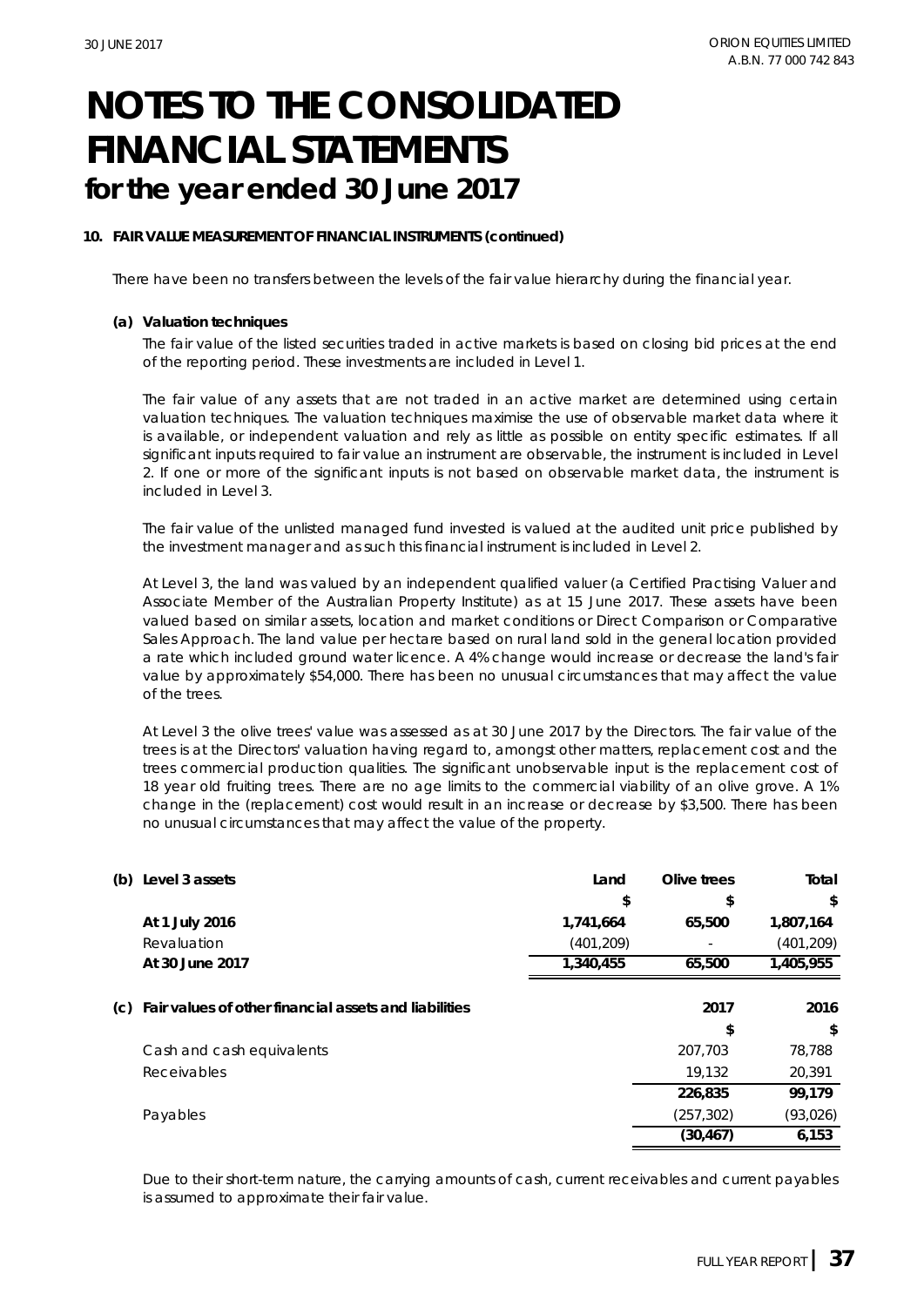#### **11. RECEIVABLES 2017 2016**

|                       |        | $-\circ$ . $\circ$ |
|-----------------------|--------|--------------------|
|                       |        | \$                 |
| <b>GST receivable</b> | 2.069  | 2,363              |
| Other receivables     | 3.313  | 4,278              |
| <b>Deposits</b>       | 13,750 | 13,750             |
|                       | 19.132 | 20,391             |

#### **Accounting policy**

Receivables are recorded at amounts due less any provision for doubtful debts. An estimate for doubtful debts is made when collection of the full amount is no longer probable. Bad debts are written off when considered non-recoverable.

#### **Risk Exposure**

The Consolidated Entity's exposure to credit and interest rate risks is discussed in Note 9.

#### **Impaired Trade Receivables**

None of the Consolidated Entity's receivables are impaired or past due.

### **12. PROPERTY HELD FOR RESALE 2017 2016 \$ \$** Property held for resale 3,797,339 3,797,339 3,797,339 Impairment of property (2,577,339) (2,447,339)  **1,220,000 1,350,000**

#### **Critical accounting judgement and estimate**

Property held for development or resale was last valued by an independent qualified valuer (a Certified Practising Valuer and Associate Member of the Australian Property Institute) as at 9 June 2017. The revaluation impairment of \$130,000 has been recognised in the Statement of Profit or Loss and Other Comprehensive Income.

#### **Accounting policy**

Property held for resale is valued at the lower of cost and net realisable value. Cost includes the cost of acquisition, development, borrowing costs and holding costs until completion of development. Finance costs and holding charges incurred after development are expensed. Profits are brought to account on the signing of an unconditional contract of sale.

#### **13. PROPERTY, PLANT AND EQUIPMENT**

|                          | Freehold land | <b>Buildings</b> | Plant and<br>equipment | Total         |
|--------------------------|---------------|------------------|------------------------|---------------|
| 2017                     | \$            | \$               | \$                     | \$            |
| Cost                     | 1,117,889     | 124.867          | 1,314,753              | 2,557,509     |
| Revaluation/Additions    | 222,566       |                  |                        | 222.566       |
| Accumulated depreciation |               | (65, 779)        | (1, 201, 562)          | (1, 267, 341) |
| Total                    | 1,340,455     | 59,088           | 113.191                | 1.512.734     |
| 2016                     |               |                  |                        |               |
| Cost                     | 1,117,889     | 124.867          | 1.314.630              | 2,557,386     |
| Revaluation/Additions    | 623.775       |                  |                        | 623.775       |
| Accumulated depreciation |               | (60, 988)        | (1, 171, 678)          | (1, 232, 666) |
| Total                    | 1,741,664     | 63.879           | 142,952                | 1,948,495     |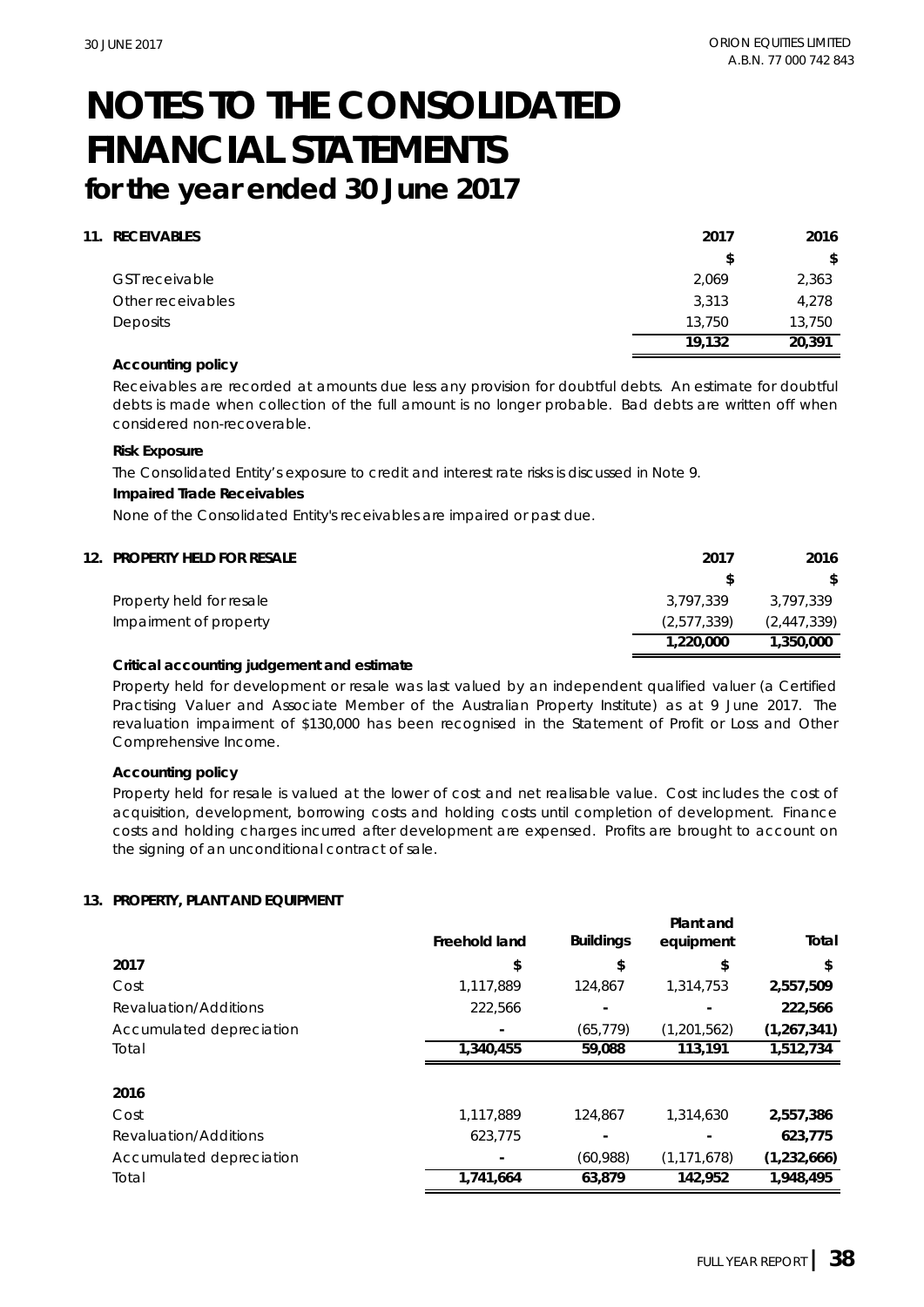#### **13. PROPERTY, PLANT AND EQUIPMENT (continued)**

|                               | Freehold land | <b>Buildings</b> | Plant and<br>equipment | Total     |
|-------------------------------|---------------|------------------|------------------------|-----------|
| Movements in Carrying Amounts | \$            | \$               | \$                     | \$        |
| As at 1 July 2015             | 1,741,664     | 69,059           | 179.893                | 1,990,616 |
| Revaluation/Additions         |               |                  | 1.107                  | 1.107     |
| Depreciation expense          |               | (5, 180)         | (38,048)               | (43, 228) |
| As at 30 June 2016            | 1.741.664     | 63.879           | 142.952                | 1,948,495 |
|                               |               |                  |                        |           |
| As at 1 July 2016             | 1,741,664     | 63,879           | 142,952                | 1,948,495 |
| Revaluation/Additions         | (401,209)     |                  | 123                    | (401,086) |
| Depreciation expense          |               | (4, 791)         | (29,884)               | (34, 675) |
| As at 30 June 2017            | 1,340,455     | 59,088           | 113,191                | 1,512,734 |

#### **Critical accounting judgement and estimate**

Land was valued by an independent qualified valuer (a Certified Practising Valuer and Associate Member of the Australian Property Institute) as at 15 June 2017. The revaluation impairment of \$401,209 has been recognised in the Asset Revaluation Reserve (refer to Note 18).

In assessing the recoverable amount of the groups farm property, plant and equipment, management monitors the worldwide olive oil prices annually in determining if the Gingin olives should be harvested. As such the property, plant and equipment is carried at its written down value and continues to be depreciated as it is in a condition to be used to generate economic benefits to the group at such time as required and the assets are maintained in fair condition and therefore their recoverable amount has been assessed to be in excess of their carrying values at reporting date.

#### **Accounting policy**

All plant and equipment are stated at historical cost less accumulated depreciation and impairment losses. Historical cost includes expenditure that is directly attributable to the acquisition of the items.

Freehold land is not depreciated. Increases in the carrying amounts arising on revaluation of land are recognised, net of tax, in other comprehensive income and accumulated in reserves in equity. To the extent that the increase reverses a decrease previously recognised in profit or loss, the increase is first recognised in profit or loss. Decreases that reverse previous increases of the same asset are first recognised in other comprehensive income to the extent of the remaining surplus attributable to the asset; all other decreases are charged to profit or loss. It is shown at fair value, based on periodic valuations by external, independent valuers.

The carrying amount of plant and equipment is reviewed annually by Directors to ensure it is not in excess of the recoverable amount from these assets. The recoverable amount is assessed on the basis of the expected net cash flows that will be received from the asset's employment and subsequent disposal. The expected net cash flows have been discounted to their present value in determining the recoverable amount.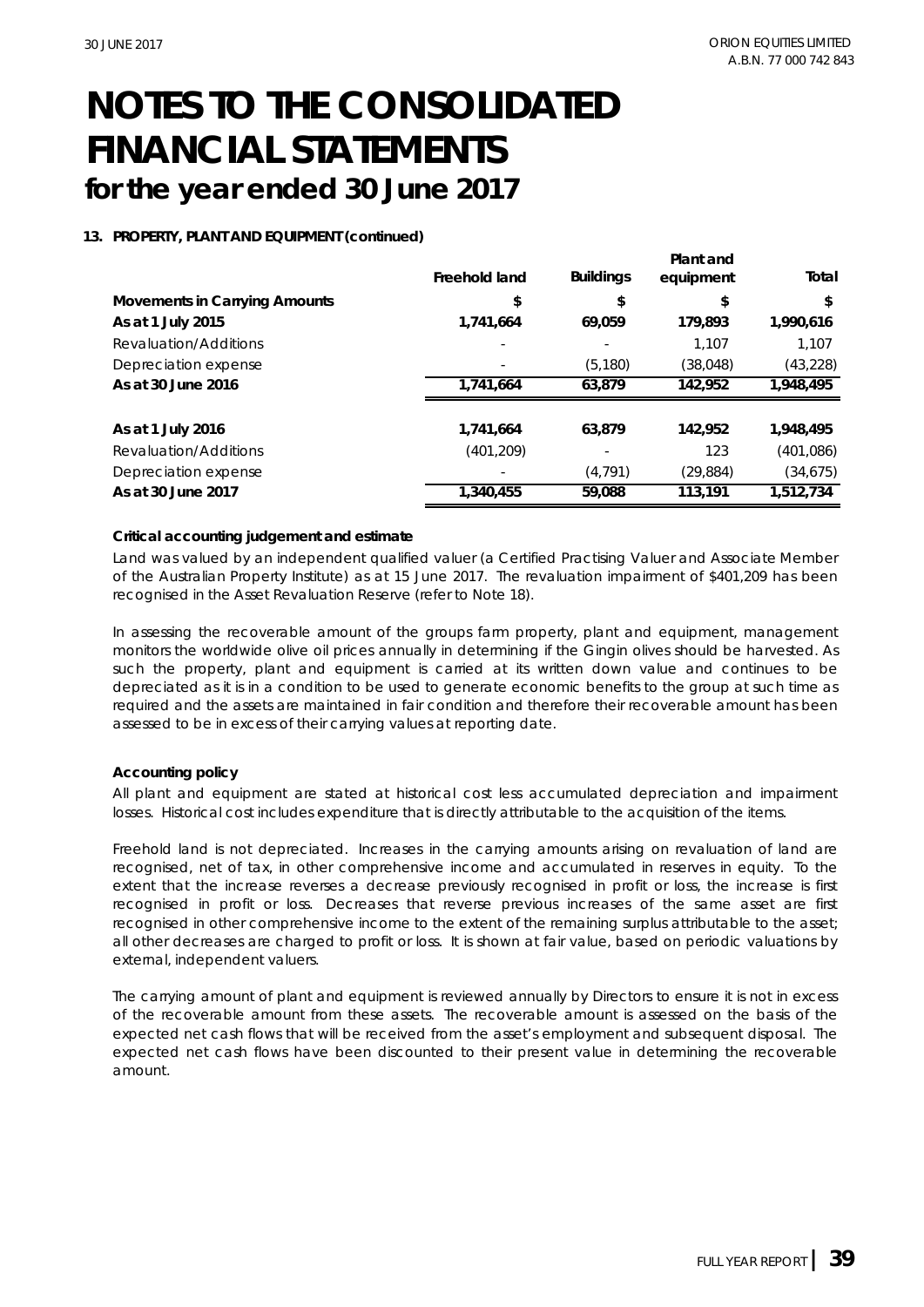#### **13. PROPERTY, PLANT AND EQUIPMENT (continued)**

Subsequent costs are included in the asset's carrying amount or recognised as a separate asset, as appropriate, only when it is probable that future economic benefits associated with the item will flow to the Consolidated Entity and the cost of the item can be measured reliably. All other repairs and maintenance are charged to the Statement of Profit or Loss and Other Comprehensive Income during the financial period in which they are incurred.

The assets' residual values and useful lives are reviewed, and adjusted if appropriate, at each Balance Date. An asset's carrying amount is written down immediately to its recoverable amount if the asset's carrying amount is greater than its estimated recoverable amount.

Gains and losses on disposals are determined by comparing proceeds with carrying amount. These are included in the profit or loss. When revalued assets are sold, amounts included in the revaluation reserve relating to that asset are transferred to retained earnings.

| Class of Fixed Asset | Rate  | Method                   |
|----------------------|-------|--------------------------|
| Buildings            | 7.50% | <b>Diminishing Value</b> |
| Plant and Equipment  | 5-75% | Diminishing Value        |

| 14. OLIVE TREES       | 2017      | 2016      |
|-----------------------|-----------|-----------|
|                       |           |           |
| Olive Trees - at cost | 300,000   | 300,000   |
| Revaluation           | (234,500) | (234,500) |
|                       | 65,500    | 65,500    |

#### **Critical accounting judgement and estimate**

There are approximately 64,500 18 year old olive trees on the 143 hectare Olive Grove located in Gingin, Western Australia. The fair value of the trees is at the Directors' valuation having regard to, amongst other matters, replacement cost and the trees commercial production qualities.

#### **Accounting policy**

Biological assets are initially, and subsequent to initial recognition, measured at their fair value less any estimated point-of-sale costs. Gains or losses arising on initial or subsequent recognition are accounted for via the profit or loss for the period in which the gain or loss arises. Agricultural produce harvested from the biological assets is measured at its fair value less estimated point-of-sale costs at the point of harvest.

| 15. PAYABLES                             | 2017    | 2016   |
|------------------------------------------|---------|--------|
|                                          | S       |        |
| Trade payables                           |         | 28.275 |
| Other payables and accrued expenses      | 53.809  | 64.751 |
| Accrued Directors' fees and entitlements | 203,487 | $\sim$ |
|                                          | 257.302 | 93.026 |

**Accounting policy**

These amounts represent liabilities for goods and services provided to the Consolidated Entity prior to the end of the financial year which are unpaid. The amounts are unsecured and are usually paid within 30 days of recognition.

#### **Risk exposure**

The Consolidated Entity's exposure to risks arising from current payables is set out in Note 9.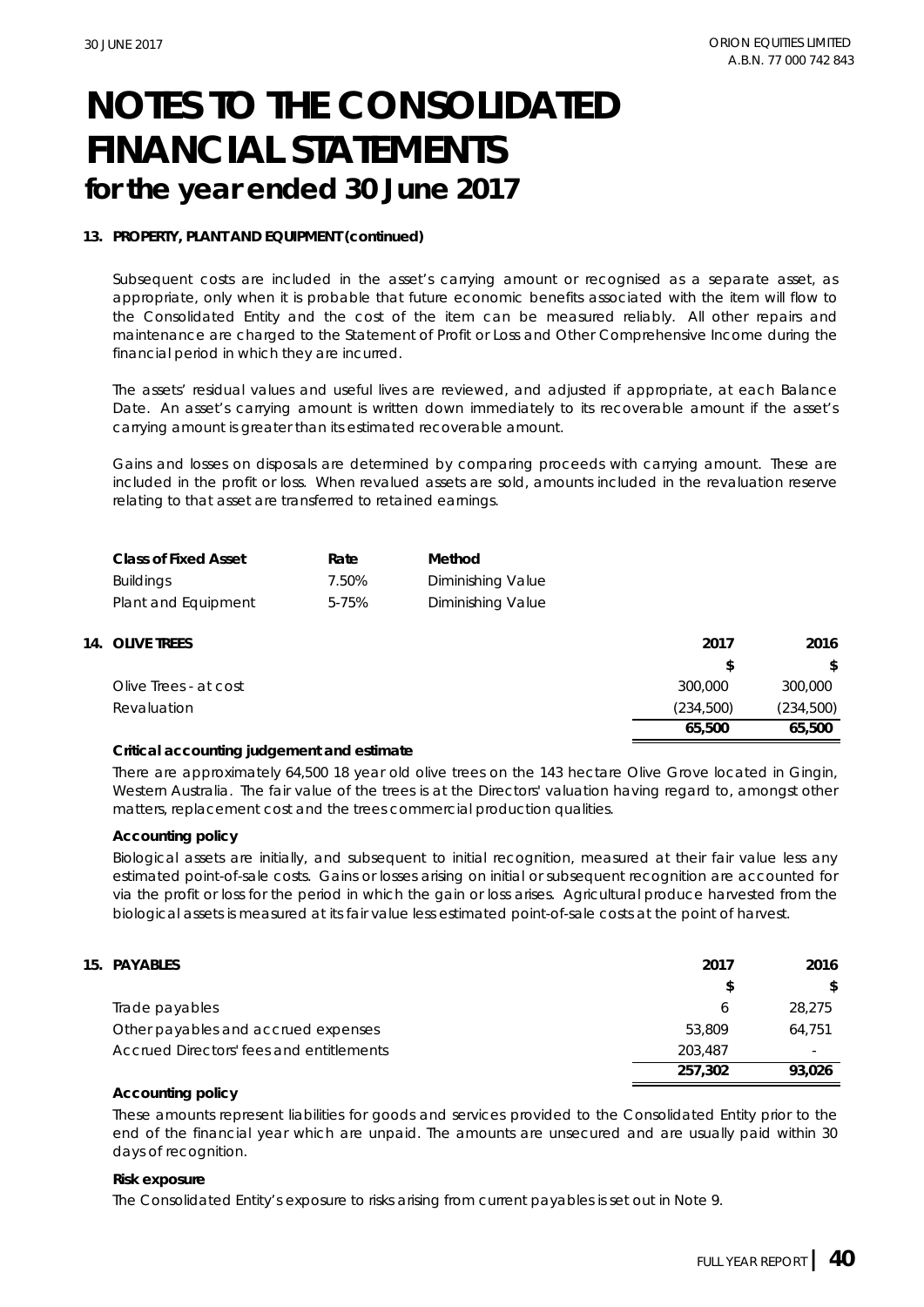#### **16. PROVISIONS 2017 2016**

| .                                      | .      | $\sim$ $\sim$ $\sim$ |
|----------------------------------------|--------|----------------------|
|                                        |        |                      |
| Employee benefits - annual leave       | 3.035  | 4.059                |
| Employee benefits - long service leave | 63.129 | 43.450               |
|                                        | 66.164 | 47.509               |

#### **Accounting policy**

**Short-term obligations**

Provision is made for the Consolidated Entity's liability for employee benefits arising from services rendered by employees to the Balance Date. Employee benefits that are expected to be settled within one year have been measured at the amounts expected to be paid when the liability is settled, plus related oncosts. Employee benefits payable later than one year from the Balance Date have been measured at the present value of the estimated future cash outflows to be made for those benefits. Employer superannuation contributions are made by the Consolidated Entity in accordance with statutory obligations and are charged as an expense when incurred.

#### **Other long-term employee benefit obligations**

The liability for long-service leave is recognised in the provision for employee benefits and measured as the present value of expected future payments to be made in respect of services provided by employees up to the reporting date. Consideration is given to expected future wage and salary levels, experience of employee departures and periods of service.

#### **(a) Amounts not expected to be settled within 12 months**

The provision for annual leave and long service leave is presented as current since the Consolidated Entity does not have an unconditional right to defer settlement for any of these employee benefits. Long service leave covers all unconditional entitlements where employees have completed the required period of service and also where employees are entitled to pro-rata payments in certain circumstances.

Based on past experience, the employees have never taken the full amount of long service leave or require payment within the next 12 months. The following amounts reflect leave that is not expected to be taken or paid within the next 12 months:

|                                                          | 201    | 2016   |
|----------------------------------------------------------|--------|--------|
|                                                          |        |        |
| Leave obligations expected to be settled after 12 months | 63.129 | 27.885 |
|                                                          |        |        |
| SHED CAPITAL                                             |        |        |

#### **17. ISSUED CAPITAL**

| 15,649,228 Fully paid ordinary shares (2016: 15,649,228) | 18,808,028 | 18,808,028 |
|----------------------------------------------------------|------------|------------|
|----------------------------------------------------------|------------|------------|

#### **Accounting policy**

Ordinary shares are classified as equity. Fully paid ordinary shares carry one vote per share and the right to dividends.

Incremental costs directly attributable to the issue of new shares or options are shown in equity as a deduction, net of tax, from the proceeds. Incremental costs directly attributable to the issue of new shares or options for the acquisition of a business, are included in the cost of the acquisition as part of the purchase consideration.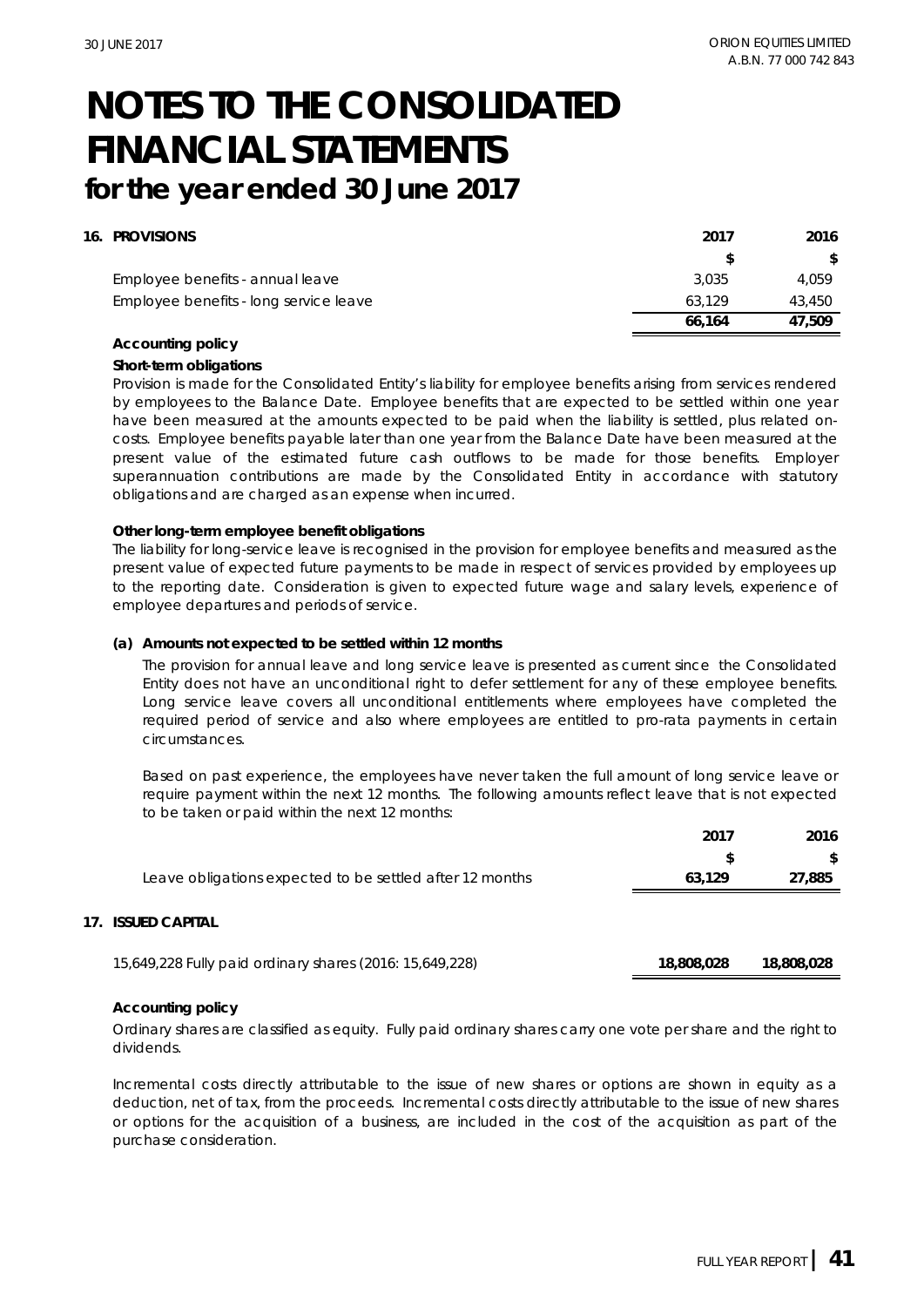#### **17. ISSUED CAPITAL (continued)**

|                             |               | Number     |              |
|-----------------------------|---------------|------------|--------------|
| Movement in Ordinary shares | Date of Issue | of Shares  | <sup>S</sup> |
| At 1 July 2015              |               | 15,860,528 | 18,854,714   |
| Share buy-back              | Jun-Sep 15    | (211.300)  | (46,686)     |
| At 30 June 2016             |               | 15.649.228 | 18,808,028   |

No movement in issued capital in the current financial year.

#### **Share Buy-Back**

Pursuant to an on-market share buy-back announced on 5 June 2015, the Company bought back 211,300 shares at a total cost of \$46,686 and at an average buy-back cost (including brokerage) of \$0.221 per share during the financial year ended 30 June 2016.

| 18. RESERVES                  | 2017      | 2016       |
|-------------------------------|-----------|------------|
|                               | \$        | \$         |
| Asset Revaluation Reserve     |           |            |
| Revaluations of freehold land | 222.566   | 623,775    |
| Deferred tax on revaluations  | (61, 206) | (187, 132) |
|                               | 161,360   | 436,643    |
| Profit reserve                | 145,293   | 13,701     |
|                               | 306,653   | 450.344    |

#### **Asset Revaluation Reserve**

The movement in the Asset Revaluation Reserve relates to the revaluation of the olive grove land from \$1,741,664 to \$1,340,455 (Note 13), as assessed by an independent qualified valuer (a Certified Practising Valuer and Associate Member of the Australian Property Institute) as at 15 June 2017.

#### **Profits reserve**

An increase in the Profits Reserve will arise when the Company or its subsidiaries generates a net profit (after tax) for a relevant financial period (i.e. half year or full year) which the Board determines to credit to the company's Profits Reserve. Dividends may be paid out of (and debited from) the company's Profits Reserve, from time to time.

#### **19. CAPITAL RISK MANAGEMENT**

The Company's objectives when managing its capital are to safeguard its ability to continue as a going concern, so that it can continue to provide returns for shareholders and benefits for other stakeholders and to maintain a capital structure balancing the interests of all shareholders.

The Board will consider capital management initiatives as is appropriate and in the best interests of the Company and shareholders from time to time, including undertaking capital raisings, share buy-backs, capital reductions and the payment of dividends.

The Consolidated Entity has no external borrowings. The Consolidated Entity's non-cash investments can be realised to meet accounts payable arising in the normal course of business.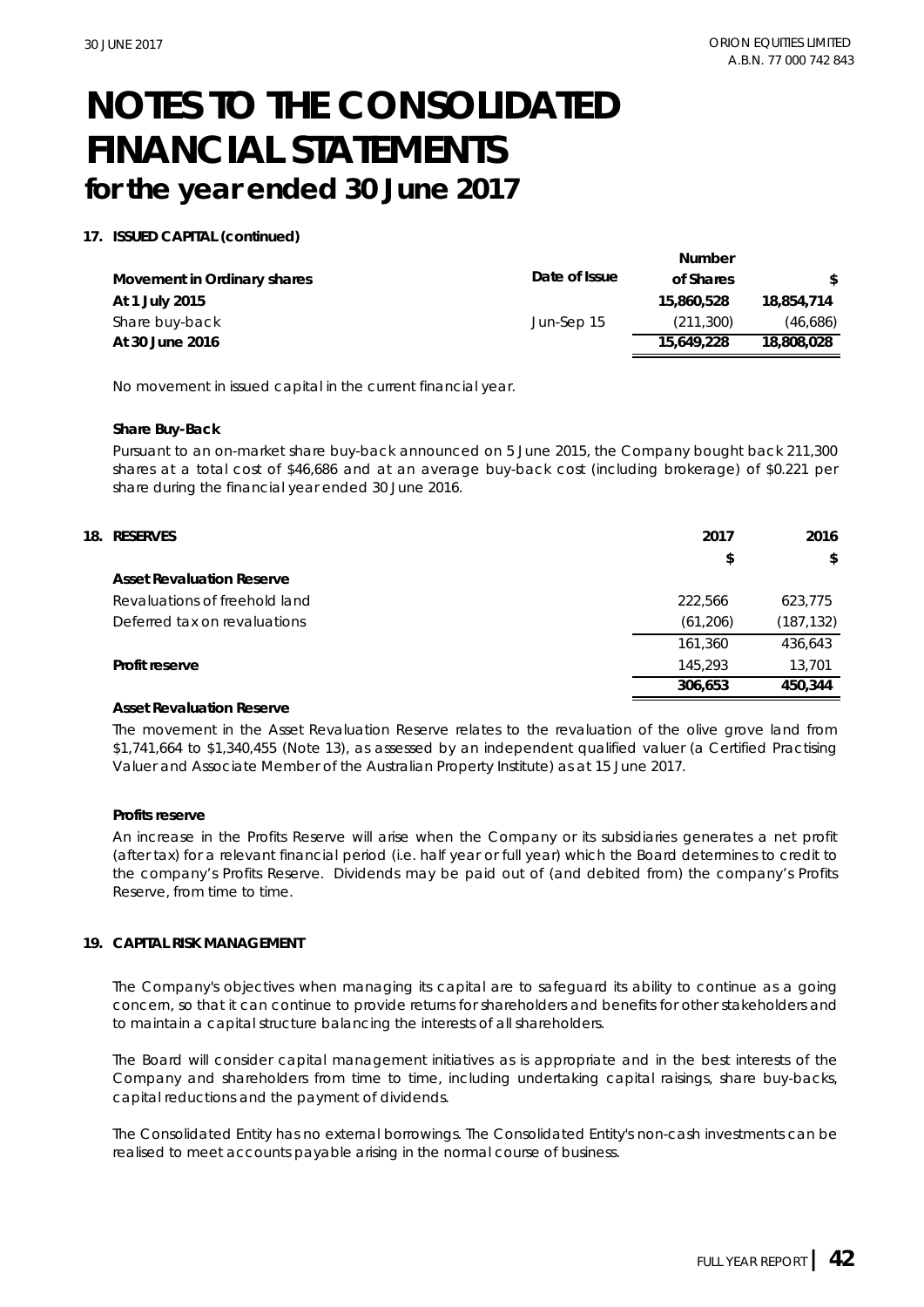#### **20. PARENT ENTITY INFORMATION**

The following information provided relates to the Company, Orion Equities Limited, as at 30 June 2017.

|                                                            |             | 2017           | 2016           |
|------------------------------------------------------------|-------------|----------------|----------------|
| Statement of profit or loss and other comprehensive income |             | \$             | \$             |
| Loss for the year                                          |             | (4,039,230)    | (383, 450)     |
| Other comprehensive income                                 |             |                |                |
| Total comprehensive loss for the year                      |             | (4,039,230)    | (383, 450)     |
|                                                            |             |                |                |
| Statement of financial position                            |             |                |                |
| Assets                                                     |             |                |                |
| Cash and cash equivalents                                  |             | 185,919        | 75,326         |
| Financial assets at fair value through profit or loss      |             | 494,357        | 718,095        |
| Investment in controlled entities (at cost)                |             | 100            | 300            |
| Investment in associate entity (market value)              |             | 2,153,947      | 2,769,361      |
| Loans to controlled entities                               | 6,593,133   |                |                |
| Provision for impairment                                   | (5,935,533) |                |                |
| Net loans to controlled entities                           |             | 657,600        | 3,754,801      |
| Other asset                                                |             | 23,719         | 3,784,990      |
| Total assets                                               |             | 3,515,642      | 7,348,072      |
|                                                            |             |                |                |
| Liabilities                                                |             |                |                |
| <b>Current liabilities</b>                                 |             | 257,095        | 116,672        |
| Non current liabilities                                    |             | 676,778        | 610,401        |
| <b>Total liabilities</b>                                   |             | 933,873        | 727,073        |
|                                                            |             |                |                |
| Net assets                                                 |             | 2,581,769      | 6,620,999      |
|                                                            |             |                |                |
| Issued capital                                             |             | 18,808,028     | 18,808,028     |
| <b>Accumulated losses</b>                                  |             | (16, 311, 296) | (12, 187, 029) |
| <b>Profit Reserve</b>                                      |             | 85,037         |                |
| Equity                                                     |             | 2,581,769      | 6,620,999      |

Loans to controlled entities are in relation to amounts owed by subsidiary companies, Silver Sands Developments Pty Ltd, Koorian Olives Pty Ltd and CXM Pty Ltd, at the reporting date. A provision for impairment has been recognised where the balance of the loan exceeds the net assets of the relevant subsidiary company. No interest is charged on outstanding balances.

| 21. INVESTMENT IN CONTROLLED ENTITIES    |              | Ownership Interest |         |
|------------------------------------------|--------------|--------------------|---------|
|                                          |              | 2017               | 2016    |
| <b>Subsidiaries</b>                      | Incorporated | %                  | $\%$    |
| Silver Sands Developments Pty Ltd        | Australia    | 100                | 100     |
| Koorian Olives Pty Ltd                   | Australia    | 100                | 100     |
| CXM Pty Ltd                              | Australia    | 100                | $100 -$ |
| Margaret River Wine Corporation Pty Ltd  | Australia    | 100                | 100     |
| Margaret River Olive Oil Company Pty Ltd | Australia    | 100                | 100     |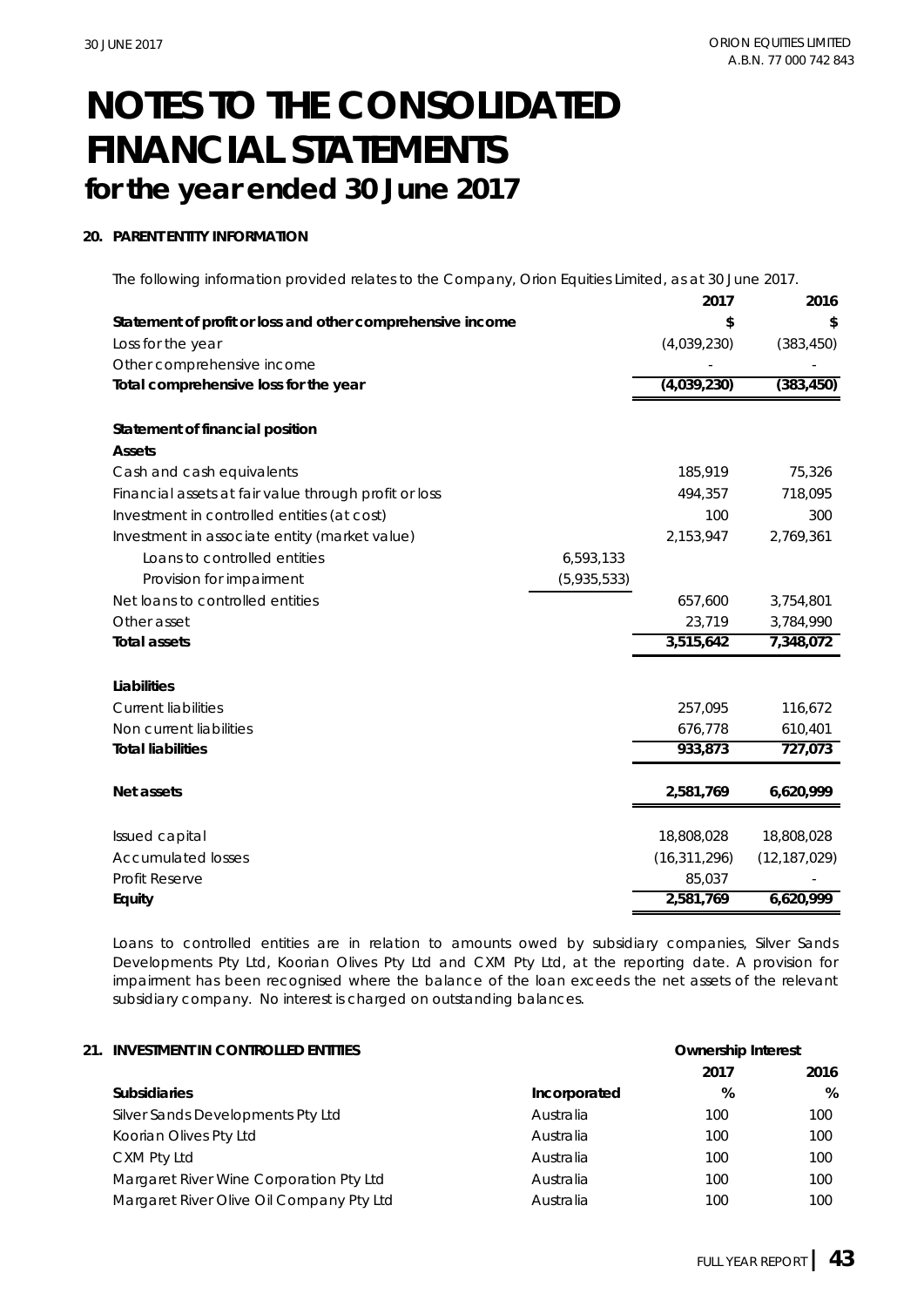#### **21. INVESTMENT IN CONTROLLED ENTITIES (continued)**

#### **Accounting policy**

Subsidiaries are all entities (including structured entities) over which the Consolidated Entity has control. The Consolidated Entity controls an entity when it is exposed to, or has rights to, variable returns from its involvement with the entity and has the ability to affect those returns through its power to direct the activities of the entity. Subsidiaries are fully consolidated from the date on which control is transferred to the group. They are deconsolidated from the date that control ceases.

Subsidiaries are fully consolidated from the date on which control is transferred to the Consolidated Entity. They are de-consolidated from the date that control ceases.

All controlled entities have a June financial year-end. All inter-company balances and transactions between entities in the Consolidated Entity, including any unrealised profits or losses, have been eliminated on consolidation.

#### **Changes in Ownership Interests**

When the Consolidated Entity ceases to have control, any retained interest in the entity is re-measured to its fair value with the change in carrying amount recognised in profit or loss. The fair value becomes the initial carrying amount for the purposes of subsequently accounting for the retained interest as an associate or financial asset. In addition, any amounts previously recognised in other comprehensive income in respect of that entity are accounted for as if the Consolidated Entity has directly disposed of the related assets or liabilities. This may mean that amounts previously recognised in other comprehensive income are reclassified to profit or loss.

| 22. INVESTMENT IN ASSOCIATE ENTITY |        | Ownership Interest | 2017      | 2016      |
|------------------------------------|--------|--------------------|-----------|-----------|
|                                    | 2017   | 2016               |           |           |
| Bentley Capital Limited (ASX:BEL)  | 27.07% | 27.20%             | 2.002.205 | 3,452,593 |

#### **Accounting policy**

Associates are all entities over which the Consolidated Entity has significant influence but not control or joint control, generally accompanying a shareholding of between 20% and 50% of the voting rights. Investments in associates in the consolidated financial statements are accounted for using the equity method of accounting. On initial recognition investment in associates are recognised at cost, for investments which were classified as fair value through profit or loss, any gains or losses previously recognised are reversed through profit or loss. Under this method, the Consolidated Entity's share of the post-acquisition profits or losses of associates are recognised in the consolidated Statement of Profit or Loss and Other Comprehensive Income, and its share of post-acquisition movements in reserves is recognised in other comprehensive income. The cumulative post-acquisition movements are adjusted against the carrying amount of the investment.

Dividends receivable from associates are recognised in the Company's Statement of Profit or Loss and Other Comprehensive Income, while in the Statement of Financial Position they reduce the carrying amount of the investment. When the Consolidated Entity's share of losses in an associate equals or exceeds its interest in the associate, including any other unsecured long-term receivables, the Consolidated Entity does not recognise further losses, unless it has incurred obligations or made payments on behalf of the associate.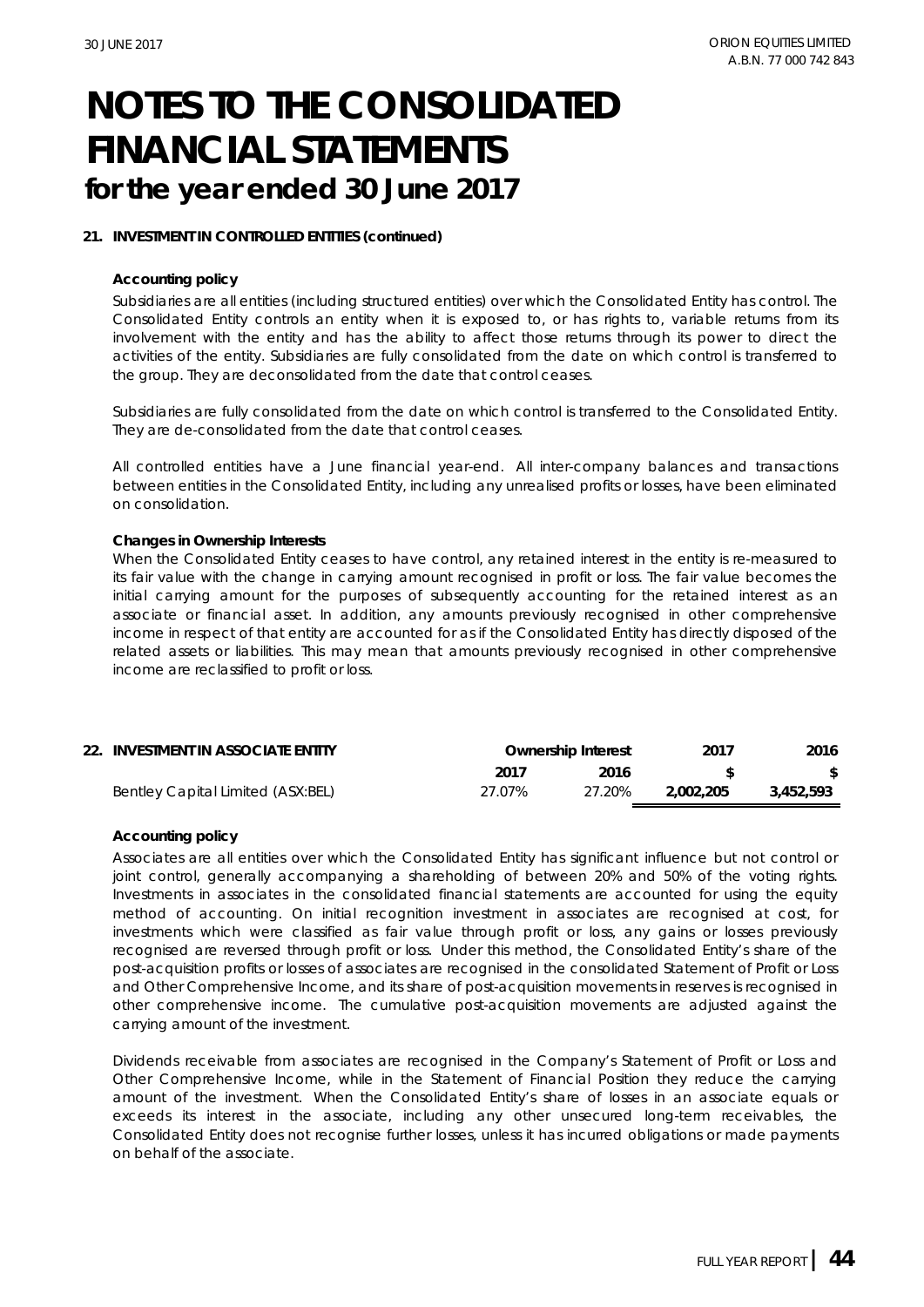#### **22. INVESTMENT IN ASSOCIATE ENTITY (continued)**

Unrealised gains on transactions between the Consolidated Entity and its associates are eliminated to the extent of the Consolidated Entity's interest in the associates. Unrealised losses are also eliminated unless the transaction provides evidence of an impairment of the asset transferred. Accounting policies of associates have been changed where necessary to ensure consistency with the policies adopted by the Consolidated Entity. All associated entities have a June financial year-end.

|                                                                       | 2017          | 2016          |
|-----------------------------------------------------------------------|---------------|---------------|
| Movements in carrying amounts                                         | \$            |               |
| Opening balance                                                       | 3,452,593     | 3,510,526     |
| Share of net profit/(loss) after tax                                  | (1, 245, 250) | 147,205       |
| Dividend received                                                     | (205, 138)    | (205, 138)    |
| Closing balance                                                       | 2,002,205     | 3,452,593     |
| Fair value of listed investment in Associate                          | 2,256,516     | 2,769,361     |
| Net asset value of investment                                         | 3,235,743     | 4,430,471     |
| Summarised statement of profit or loss and other comprehensive income |               |               |
| Revenue                                                               | 190,401       | 3,258,497     |
| Expenses                                                              | (3,868,917)   | (2, 732, 417) |
| Profit/(Loss) before income tax                                       | (3,678,516)   | 526,080       |
| Income tax expense                                                    |               |               |
| Profit/(Loss) after income tax                                        | (3,678,516)   | 526,080       |
| Other comprehensive income                                            |               |               |
| Total comprehensive income                                            | (3,678,516)   | 526,080       |
| Summarised statement of financial position                            |               |               |
| <b>Current assets</b>                                                 | 8,107,288     | 13,159,280    |
| Non-current assets                                                    | 4,063,419     | 3,430,001     |
| Total assets                                                          | 12,170,707    | 16,589,281    |
| <b>Current liabilities</b>                                            | 209,628       | 291,725       |
| Non-current liabilities                                               | 9,015         | 9,835         |
| <b>Total liabilities</b>                                              | 218,643       | 301,560       |
| Net assets                                                            | 11,952,064    | 16,287,721    |

#### **23. RELATED PARTY TRANSACTIONS**

**(a) Ultimate Parent Company**

ASX listed entity Queste Communications Ltd (ASX : QUE) is deemed to have control of the Consolidated Entity as it holds 59.86% (9,367,653 shares) (2016: 59.86% and 9,367,653 shares) of the Company's total issued share capital.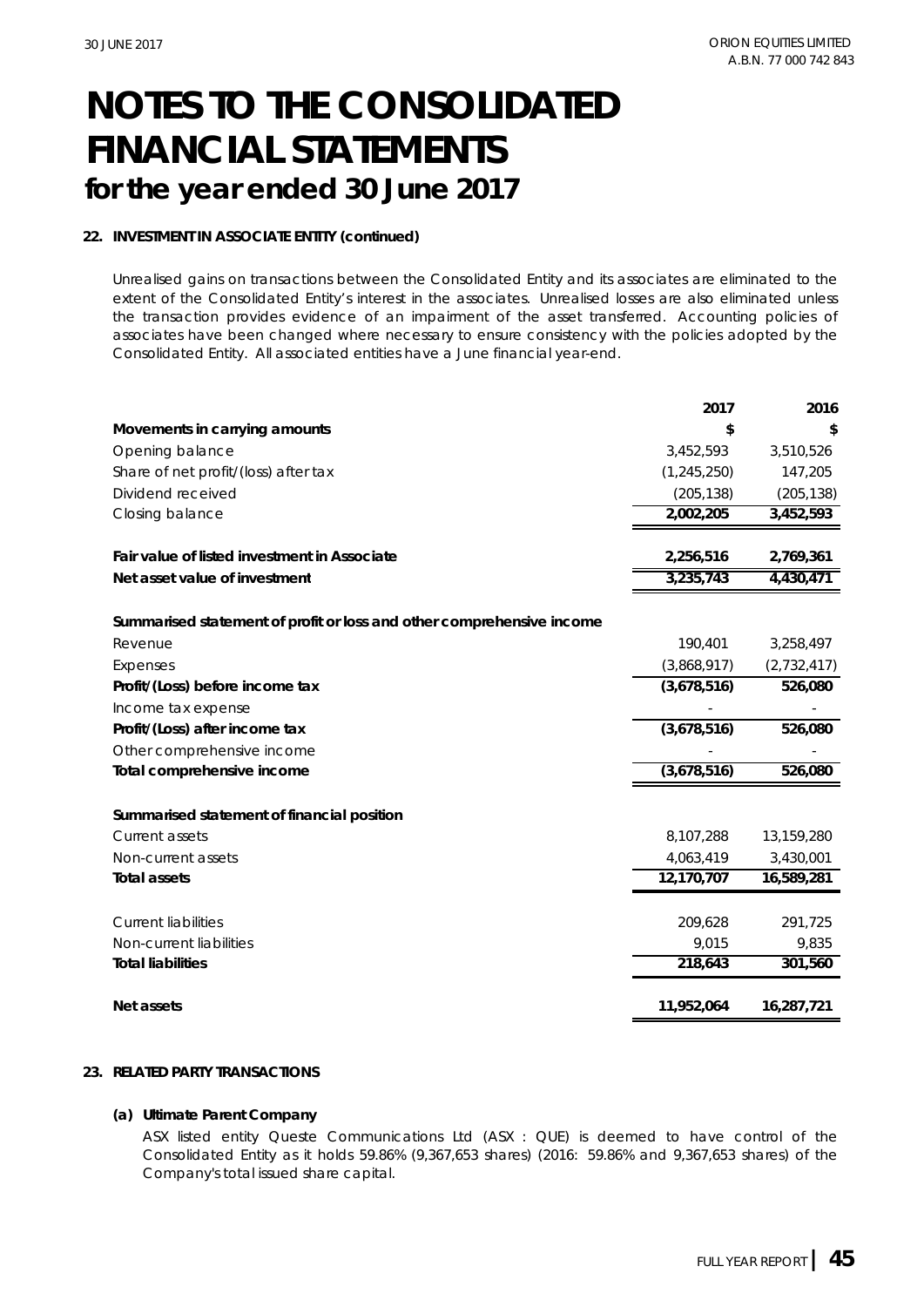#### **23. RELATED PARTY TRANSACTIONS (continued)**

**(b) Transactions with Related Parties**

During the financial year there were transactions between the Company, QUE and Associate Entity, Bentley Capital Limited (ASX:BEL), pursuant to shared office and administration arrangements. There were no outstanding amounts at the reporting date. The following related party transactions also occurred during the financial year:

|                                | 2017    | 2016    |
|--------------------------------|---------|---------|
| <b>Bentley Capital Limited</b> |         |         |
| Dividend Received              | 205,138 | 205,138 |
|                                |         |         |

#### **(c) Transactions with key management personnel**

Refer to the Remuneration Report contained in the Directors' Report for details of the remuneration paid or payable to each member of the Consolidated Entity's KMP for the year ended 30 June 2017. The total remuneration paid to KMP of the Consolidated Entity during the year is as follows:

|                                | 2017    | 2016           |
|--------------------------------|---------|----------------|
| <b>Directors</b>               |         | $\mathbb{S}^-$ |
| Short-term employment benefits | 309.333 | 310.180        |
| Post employment benefits       | 27.011  | 27.110         |
|                                | 336,344 | 337.290        |

During the year, the Consolidated Entity generated \$44,200 rental income from a KMP/close family member of a KMP (the KMP being Director, Farooq Khan), pursuant to a standard form residential tenancy agreement in respect of the Property Held for Resale (2016: \$44,200).

#### **24. AUDITORS' REMUNERATION**

During the year the following fees were paid for services provided by the auditor of the parent entity:

|                                          | 2017   | 2016         |
|------------------------------------------|--------|--------------|
| Rothsay Auditing                         |        | $\mathbb{S}$ |
| Audit and Review of Financial Statements | 22,000 | 22,000       |
| BDO Audit (WA) Pty Ltd                   |        |              |
| Audit and Review of Financial Statements |        | 550          |
| <b>Taxation Services</b>                 |        | 2.901        |
|                                          | 22,000 | 25,451       |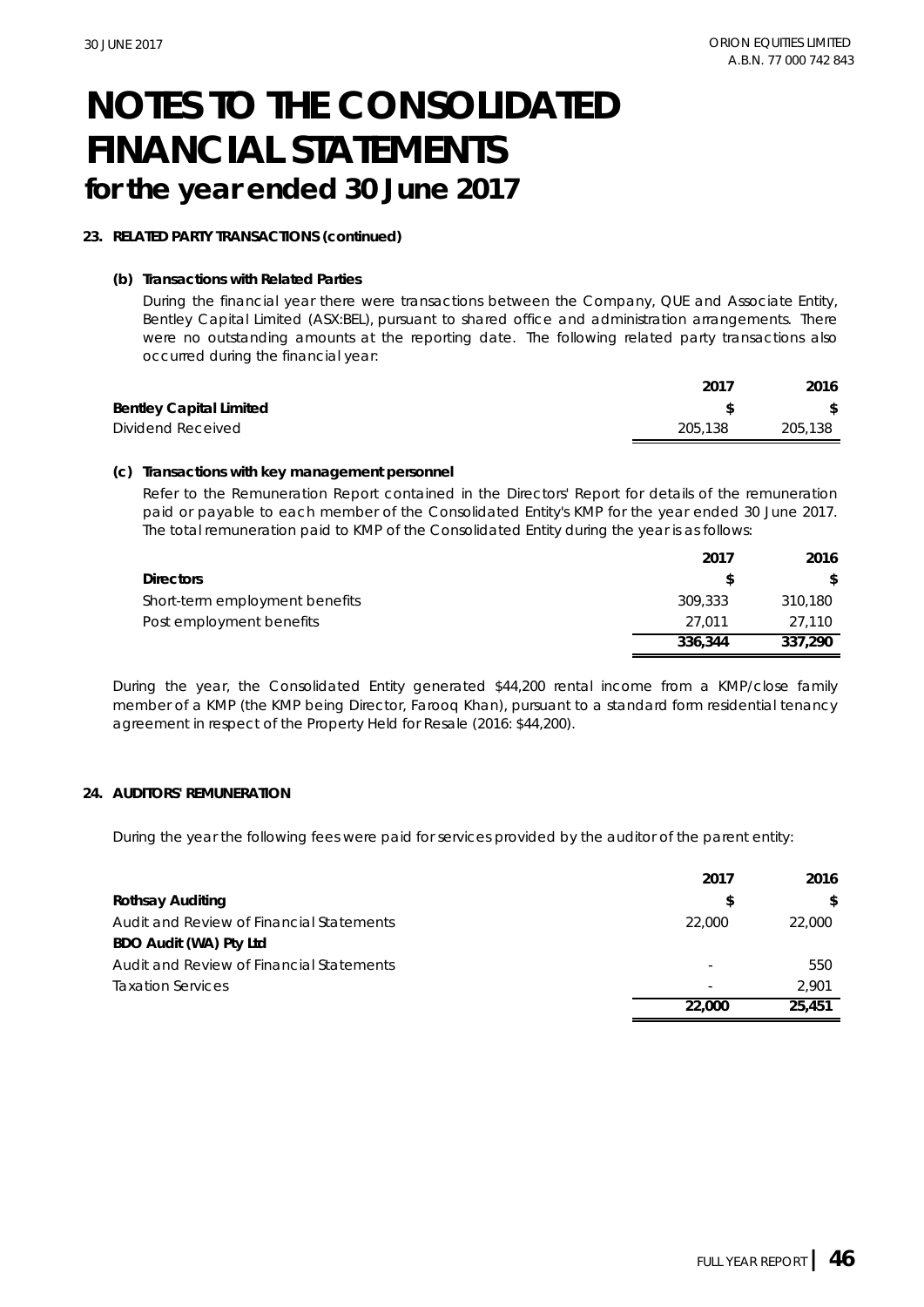#### **25. CONTINGENCIES**

**(a) Directors' Deeds**

The Company has entered into Deeds of Indemnity with each of its Directors indemnifying them against liability incurred in discharging their duties as Directors/Officers of the Consolidated Entity. At the end of the financial period, no claims have been made under any such indemnities and accordingly, it is not possible to quantify the potential financial obligation of the Consolidated Entity under these indemnities.

**(b) Tenement Royalties**

The Consolidated Entity is entitled to receive a royalty of 2% of gross revenues (exclusive of GST) from any commercial exploitation of any minerals from the Paulsens East (Iron Ore) Project tenement (currently a Retention Licence RL 47/7) in Western Australia currently held by Strike Resources Limited (ASX:SRK).

- **26. EVENTS OCCURRING AFTER THE REPORTING PERIOD**
	- **(a)** Associate entity, Bentley Capital Limited (ASX:BEL), announced its intention to pay a fully-franked dividend of 0.50 cent per share on 31 August 2017. The Company's entitlement to such dividend would be \$102,569.
	- **(b)** The Directors have declared payment of a 0.90 cent per share full-franked special dividend. The record date for determining entitlements is 22 September 2017 with payment expected to be made on or about 29 September 2017.

No other matter or circumstance has arisen since the end of the financial year that significantly affected, or may significantly affect, the operations of the Consolidated Entity, the results of those operations, or the state of affairs of the Consolidated Entity in future financial years.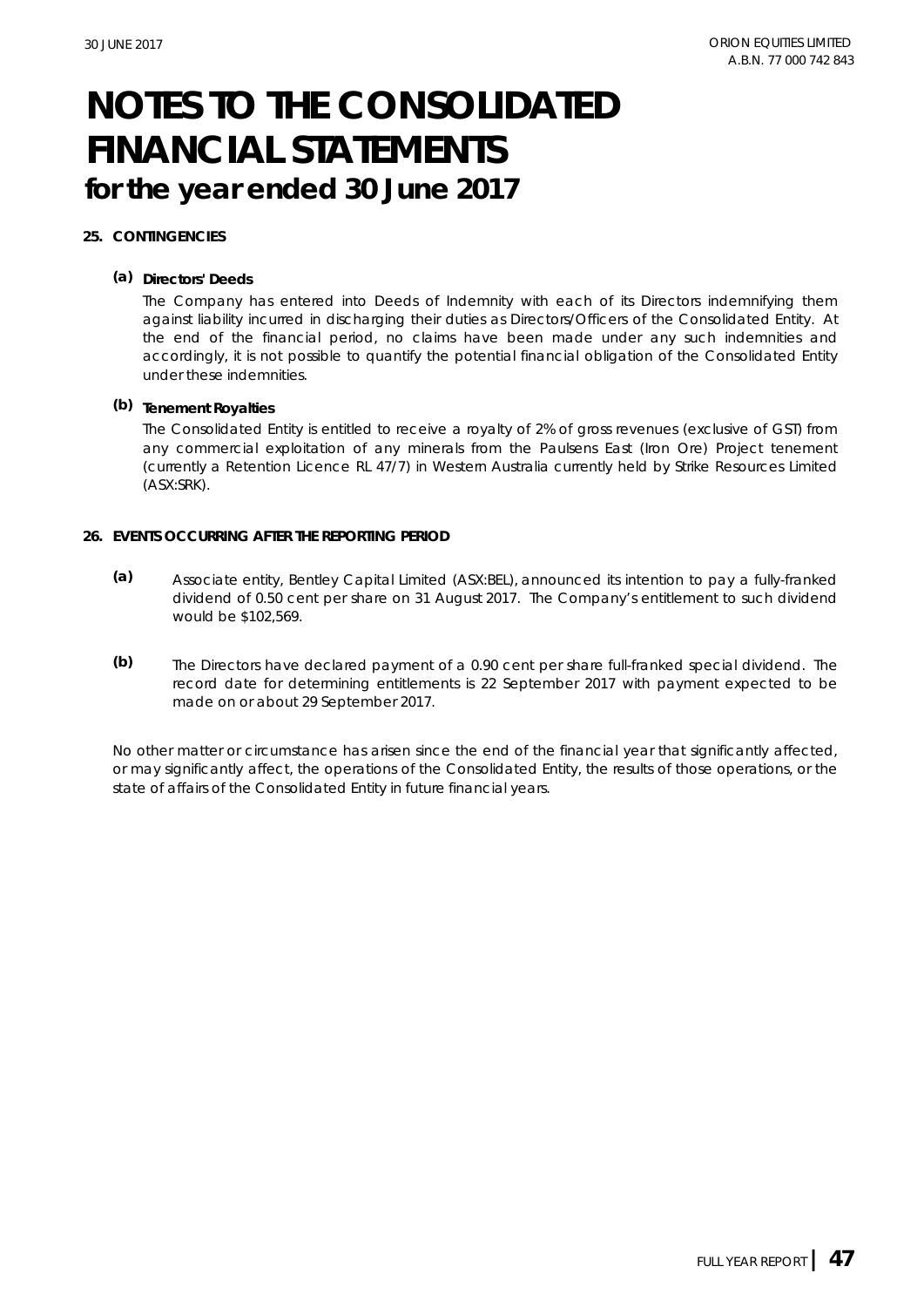## **DIRECTORS' DECLARATION**

The Directors of the Company declare that:

- (1) The financial statements, Consolidated Statement of Profit or Loss and Other Comprehensive Income, Consolidated Statement of Financial Position, Consolidated Statement of Cash Flows, Consolidated Statement of Changes in Equity, and accompanying notes as set out on pages 18 to 47 are in accordance with the *Corporations Act 2001 (Cth)* and:
	- (a) comply with Australian Accounting Standards, the *Corporations Regulations 2001* and other mandatory professional reporting; and
	- (b) give a true and fair view of the Consolidated Entity's financial position as at 30 June 2017 and of their performance for the year ended on that date;
- (2) In the Directors' opinion there are reasonable grounds to believe that the Company will be able to pay its debts as and when they become due and payable;
- (3) The Directors have been given the declarations required by [section 295A](http://www.austlii.edu.au/au/legis/cth/consol_act/ca2001172/s295a.html) of the *Corporations Act 2001 (Cth)* by the Executive Chairman (the person who, in the opinion of the Directors, performs the Chief Executive Officer function) and Company Secretary (the person who, in the opinion of the Directors, performs the Chief Financial Officer function); and
- (4) The Company has included in the notes to the Financial Statements an explicit and unreserved statement of compliance with the International Financial Reporting Standards.

This declaration is made in accordance with a resolution of the Directors made pursuant to [section 295\(5\)](http://www.austlii.edu.au/au/legis/cth/consol_act/ca2001172/s295.html) of the *Corporations Act 2001 (Cth)*.

Farooq Khan Victor Ho

31 August 2017

Chairman Chairman Company Secretary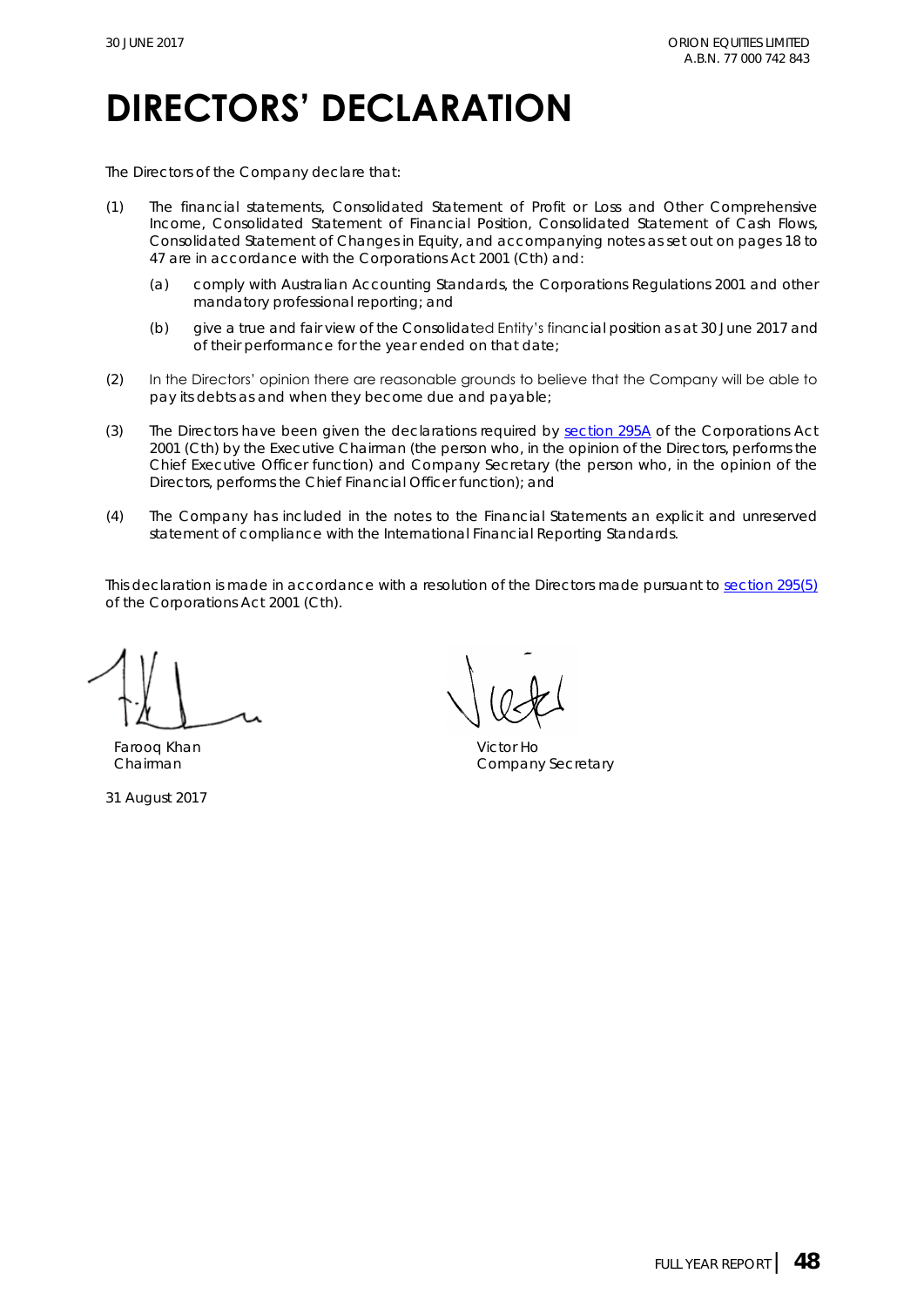

Level 1, Lincoln House, 4 Ventnor Avenue, West Perth WA 6005 P.O. Box 8716, Perth Business Centre WA 6849 Phone (08) 9486 7094 www.rothsayresources.com.au

#### INDEPENDENT AUDIT REPORT TO THE MEMBERS OF ORION EQUITIES LIMITED

#### Report on the Audit of the Financial Report

#### Opinion

We have audited the financial report of Orion Equities Limited ("the Company") and its subsidiaries (the Group) which comprises the consolidated statement of financial position as at 30 June 2017, the consolidated statement of profit or loss and other comprehensive income, the consolidated statement of changes in equity and the consolidated statement of cash flows for the year then ended on that date and notes to the financial statements, including a summary of significant accounting policies and the directors' declaration of the Company.

In our opinion the financial report of the Group is in accordance with the Corporations Act 2001, including:

(i) giving a true and fair view of the Group's financial position as at 30 June 2017 and of its financial performance for the year ended on that date; and

(ii) complying with Australian Accounting Standards and the Corporations Regulations 2001.

#### **Basis for Opinion**

We conducted our audit in accordance with Australian Auditing Standards. Our responsibilities under these standards are further described in the Auditor's Responsibilities for the Audit of the Financial Report section of this report. We are independent of the Group in accordance with the auditor independence requirements of the Corporations Act 2001 and the ethical requirements of the Accounting Professional and Ethical Standards Board's APES 110 Code of Ethics for Professional Accountants (the "Code") that are relevant to our audit of the financial report in Australia. We have also fulfilled our other ethical responsibilities in accordance with the Code.

We confirm that the independence declaration required by the Corporations Act 2001, which has been given to the directors of the Company, would be in the same terms if given to the directors as at the time of this auditor's report.

We believe that the audit evidence we have obtained is sufficient and appropriate to provide a basis for our opinion.

#### **Key Audit Matters**

Key audit matters are those matters that, in our professional judgement, were of most significance in our audit of the financial report of the current period. These matters were addressed in the context of our audit of the financial report as a whole, and in forming our opinion thereon, and we do not provide a separate opinion on these matters.

#### **Key Audit Matter**

#### **Investment in Associate entity**

The Group's investment in associate entities is a key audit matter. We do not consider the carrying value of the investment in associate entities to be at a high risk of significant misstatement or to be subject to a significant level of judgement. However due to the materiality and complexity of the investment in

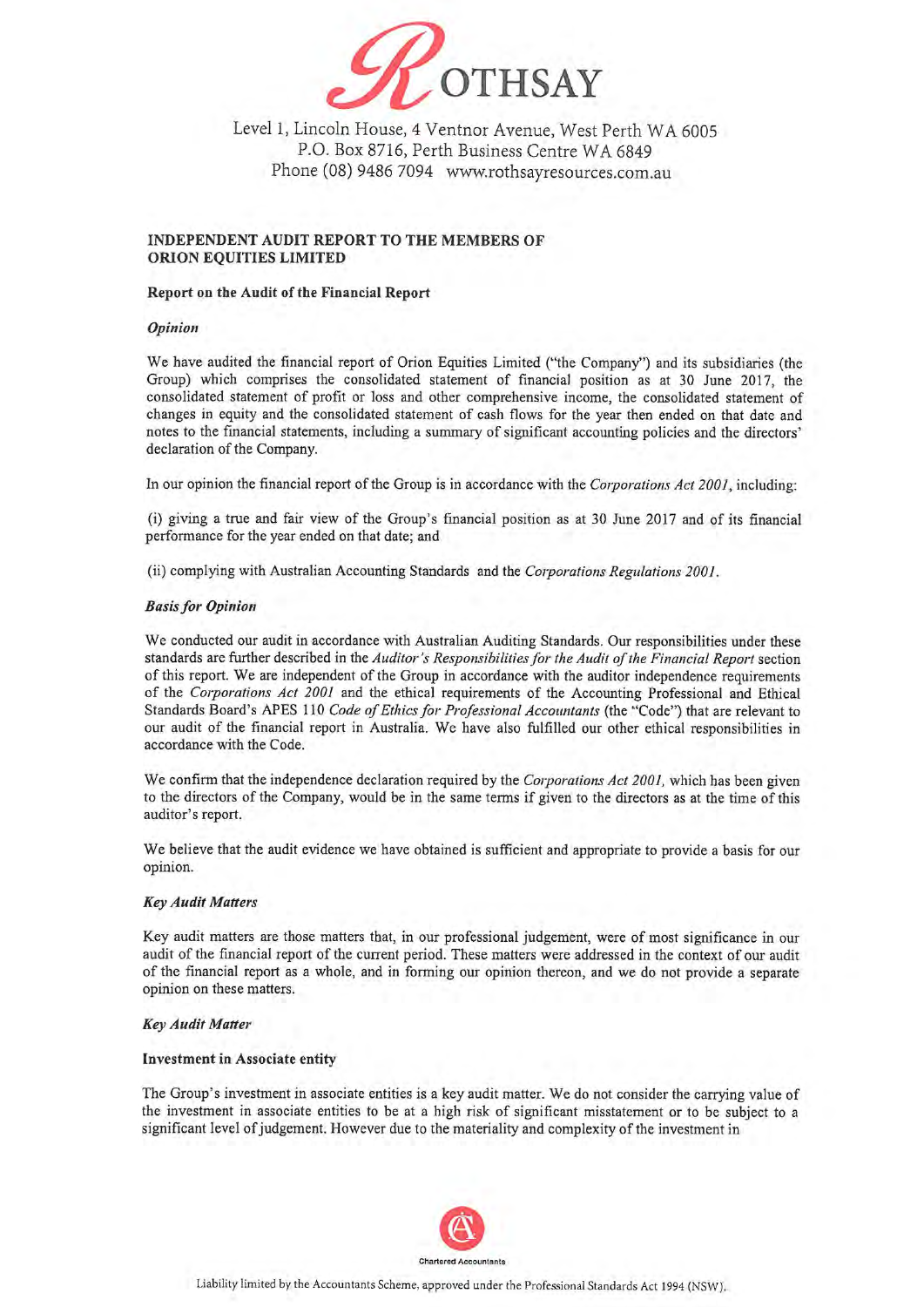

associated entities in the context of the financial statements as a whole, they are considered to be the area which had the greatest effect on our overall strategy and allocation of resources in planning and completing our audit.

Our procedures over the existence, completeness and valuation of the Group's investment in associated entities included but were not limited to:

- $\triangleright$  Documenting and assessing the processes and controls in place to record transactions and to value the assets:
- $\blacktriangleleft$ Agreeing the holding in the investment in the associate to independent third party documentation;
- $\triangleright$  Agreeing the calculation of the investment in associates share of the net loss after tax to the audited accounts of the associate; and
- $\triangleright$  Ensuring compliance with AASB 128.

We have also assessed the appropriateness of the disclosures included in Notes 2, 3 and 22 to the financial report.

#### **Other Information**

The directors are responsible for the other information. The other information comprises the information included in the Group's annual report for the year ended 30 June 2017, but does not include the financial report and our auditor's report thereon.

Our opinion on the financial report does not cover the other information and accordingly we do not express any form of assurance conclusion thereon.

In connection with our audit of the financial report, our responsibility is to read the other information and, in doing so, consider whether the other information is materially inconsistent with the financial report or our knowledge obtained in the audit or otherwise appears to be materially misstated.

If based on the work we have performed we conclude there is a material misstatement of this other information, we are required to report that fact. We have nothing to report in this regard.

#### Directors' Responsibility for the Financial Report

The directors of the Company are responsible for the preparation of the financial report that gives a true and fair view in accordance with the Australian Accounting Standards and the Corporations Act 2001 and for such internal control as the directors determine is necessary to enable the preparation of the financial report that gives a true and fair view and is free from material misstatement whether due to fraud or error.

In preparing the financial report, the directors are responsible for assessing the ability of the Group to continue as a going concern, disclosing, as applicable, matters related to going concern and using the going concern basis of accounting unless the directors either intend to liquidate the Group or cease operations, or have no realistic alternative but to do so.

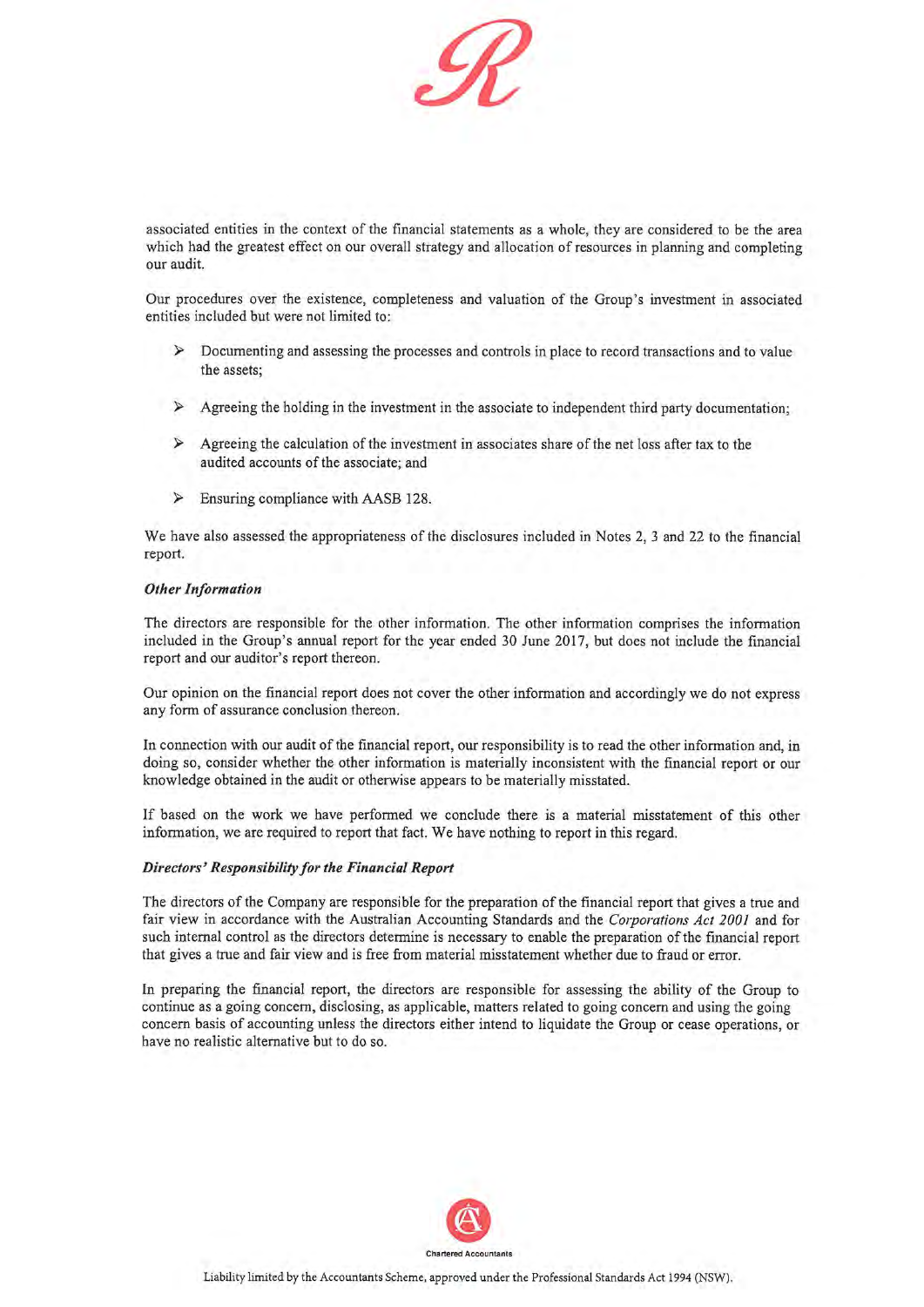

#### Auditor's Responsibility for the Audit of the Financial Report

Our objectives are to obtain reasonable assurance about whether the financial report as a whole is free from material misstatementt, whether due to fraud or error, and to issue an auditor's report that includes our opinion. Reasonable assurance is a high level of assurance, but is not a guarantee that an audit conducted in accordance with Australian Auditing Standards will always detect a material misstatement when it exists. Misstatements can arise from fraud or error and are considered material if individually or in the aggregate. they could reasonably be expected to influence the economic decisions of users taken on the basis of this financial report.

#### A further description of our responsibilities for the audit of the financial report is located at the Auditing and Assurance Standards Board website at: www.auasb.gov.au/Home.aspx

We communicate with the directors regarding, amongst other matters, the planned scope and timing of the audit and significant audit findings, including any significant deficiencies in internal control that we identify during our audit.

We also provide the directors with a statement that we have complied with relevant ethical requirements regarding independence, and to communicate with them all relationships and other matters that may reasonably be thought to bear on our independence and where applicable, related safeguards.

From the matters communicated with the directors, we determine those matters that were of most significance in the audit of the financial report of the current period and are therefore the key audit matters. We describe those matters in our auditor's report unless law or regulation precludes public disclosure about the matter or when, in extremely rare circumstances, we determine that a matter should not be communicated in our report because the adverse consequences of doing so would reasonably be expected to outweigh the public interest benefits of such communications.

#### **Report on the Remuneration Report**

#### **Opinion on the Remuneration Report**

We have audited the remuneration report included in the directors' report for the year ended 30 June 2017.

In our opinion the remuneration report of Orion Equities Limited for the year ended 30 June 2017 complies with section 300A of the Corporations Act 2001.

#### **Responsibilities**

The directors of the Company are responsible for the preparation and presentation of the Remuneration Report in accordance with section 300A of the Corporations Act 2001. Our responsibility is to express an opinion on the Remuneration Report, based on our audit conducted in accordance with Australian Auditing Standards.

Rothsay

**Rothsay Auditing** Dated 31st August 2017

**Graham Swan FCA** Partner